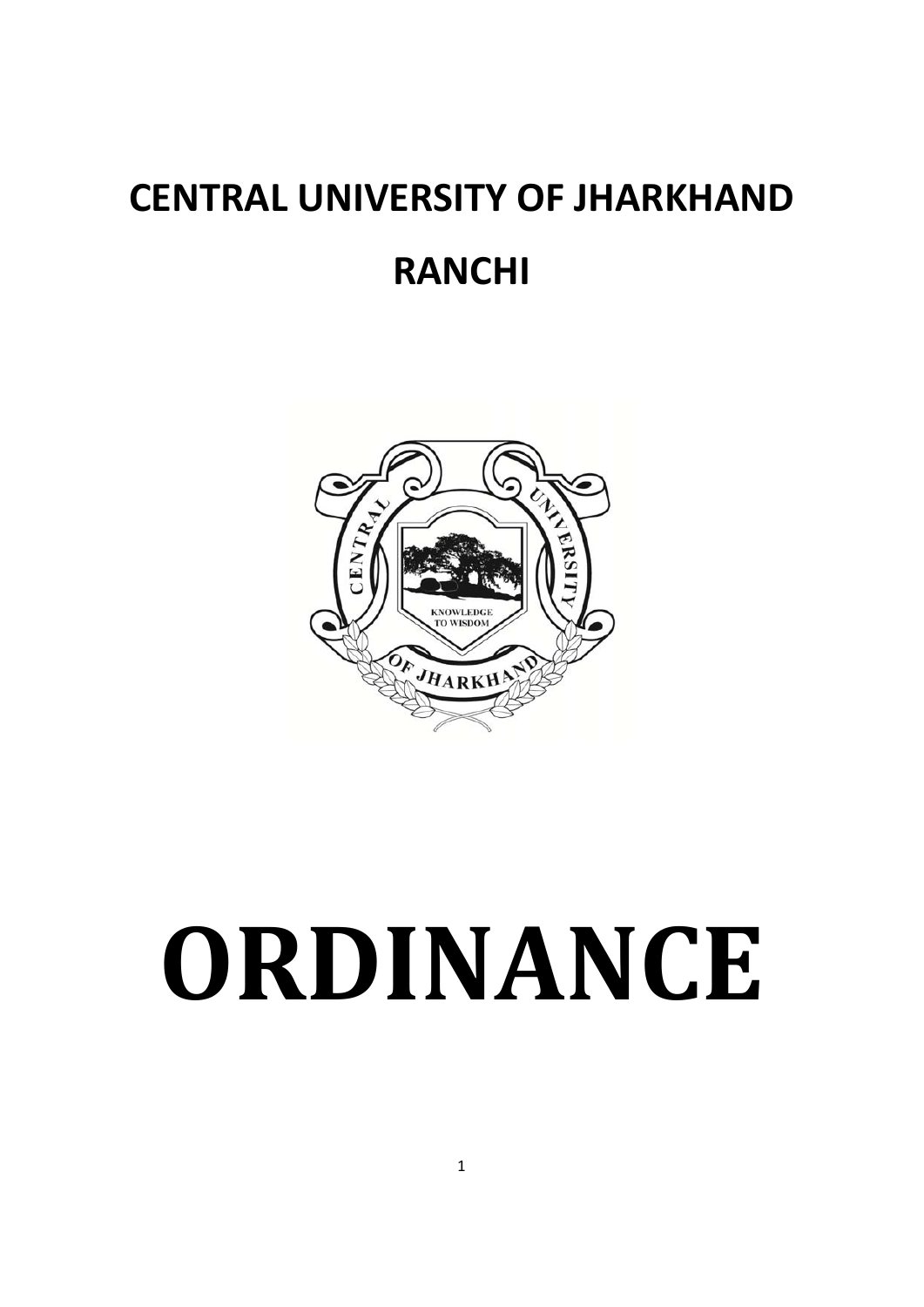#### **CENTRAL UNIVERSITY OF JHARKHAND ORDINANCE ON**

#### **ESTABLISHMENT OF ACADEMIC DEPARTMENTS/CENTRES**

*[Under Section 28 of the Central University Act, 2009 read with Statutes 15]*

The University may establish the following Departments/Centres to start with and other Departments/Centres as may be specified in the Regulations from time to time:

- 1. Centre of Mass Communications under the School of Mass Communication and Media Technologies.
- 2. Centre of Business Administration under the School of Management Science.
- 3. Centre of English under the School of Languages.
- 4. Centre of Applied Mathematics under the School of Natural Sciences.

\*\*\*\*\*\*\*\*\*\*\*\*\*\*\*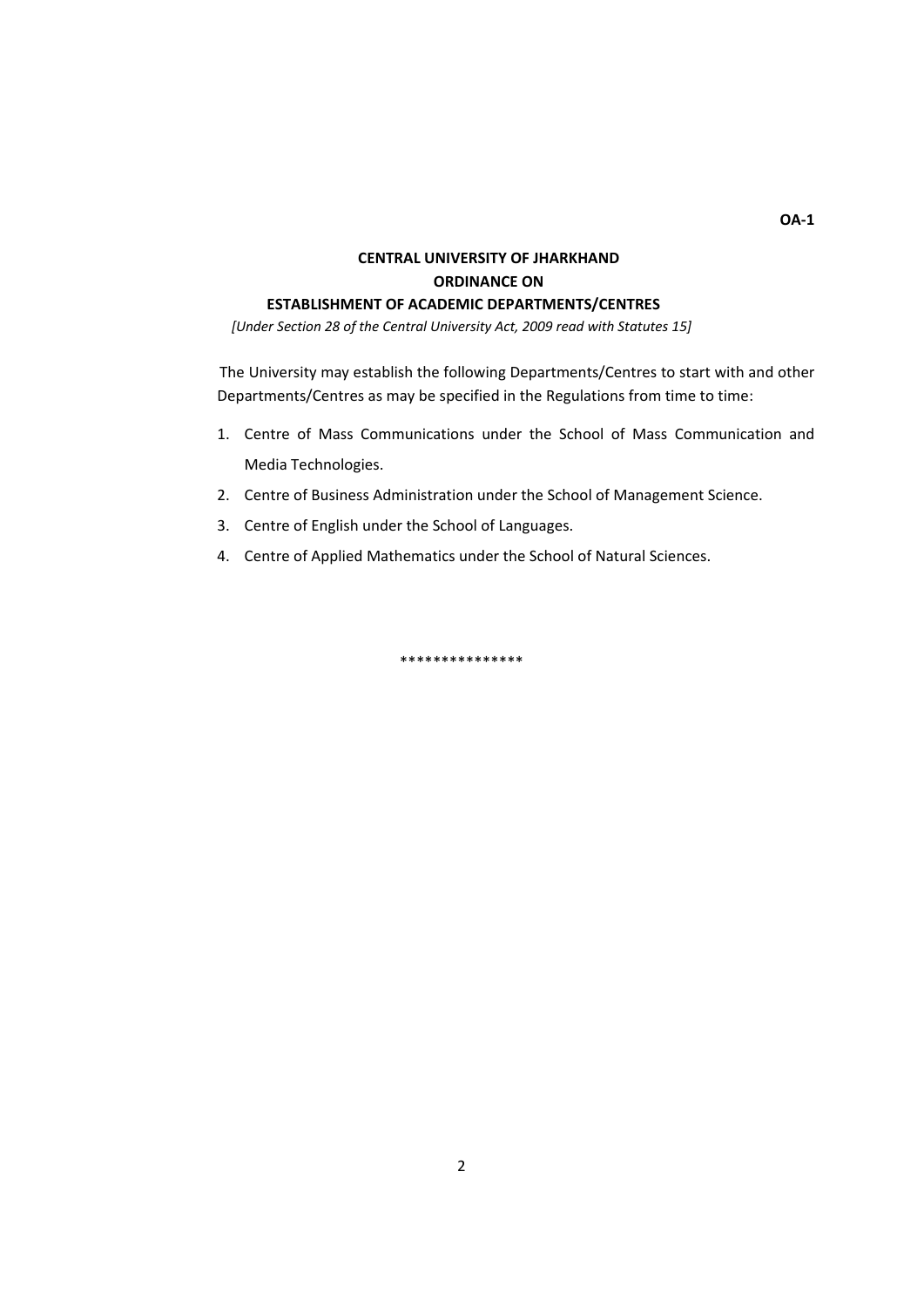#### **CENTRAL UNIVERSITY OF JHARKHAND ORDINANCE ON THE MEDIUM OF INSTRUCTION AND EXAMINATION**

*[Under Section 28 of the Central Universities Act, 2009 read with Statute]*

**1.** English shall be the medium of instruction and examination in the research and study programmes of the University unless otherwise decided by the University.

\*\*\*\*\*\*\*\*\*\*\*\*\*\*\*

**OA ‐ 2**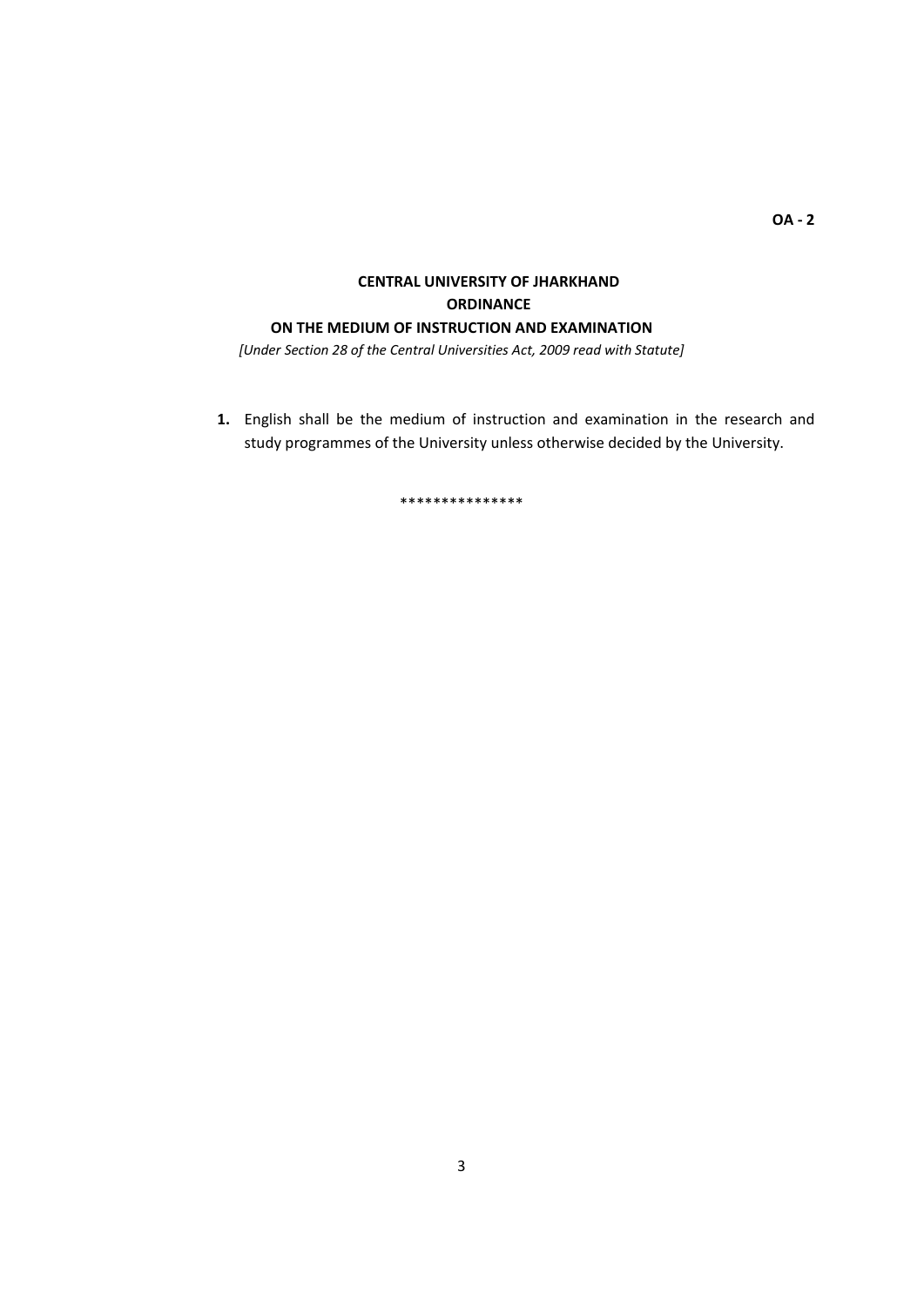#### **CENTRAL UNIVERSITY OF JHARKHAND ORDINANCE ON THE ESTABLISHMENT, STRUCTURE AND MANAGEMENT OF CENTRE OF STUDIES IN THE UNIVERSITY**

*[Under Section 6, 28 of the Central Universities Act, 2009 read with Statutes 15 (5) (a)]*

- 1. The University may establish Centre(s) of Studies within any of its Schools in any of its Campuses or anywhere else within its territorial jurisdiction. A Centre may also have one or more Sub‐Centres.
- 2. A Centre of Studies may have one or more of the following functions:
	- (i) Inter‐disciplinary research.
	- (ii) Teaching of inter‐disciplinary courses or teaching in any discipline not specifically assigned to any Department or which may be necessary as a common service facility to a number of Departments or teaching-cum-research in such disciplines.
	- (iii) To provide guidance, facilities and opportunities for development of certain faculties of the student over a wide spectrum including creative arts.
	- (iv) Field studies in relation to any facet of social and cultural life of the people including activities involving providing facilities for training in relation thereto.
	- (v) Basic studies in any aspect of education including pilot programmes and field studies associated therewith.
	- (vi) Formulate and conduct programmes on a pilot basis to make the new advances in various fields of knowledge in a form which can be appreciated and assimilated by the people and become a living link between the University or any section thereof and the community.
	- (vii) To provide any services by way of studies, lectures, training and such like for the advancement of social and economic conditions, of the people living in the hill areas and instilling scientific temper in the community.
- 3. (i) The designation of the faculty in the Centre may be Professor, Associate Professor, Assistant Professor. The faculty members of a centre shall enjoy equal rights of privileges as that of a faculty member of a Department of the University.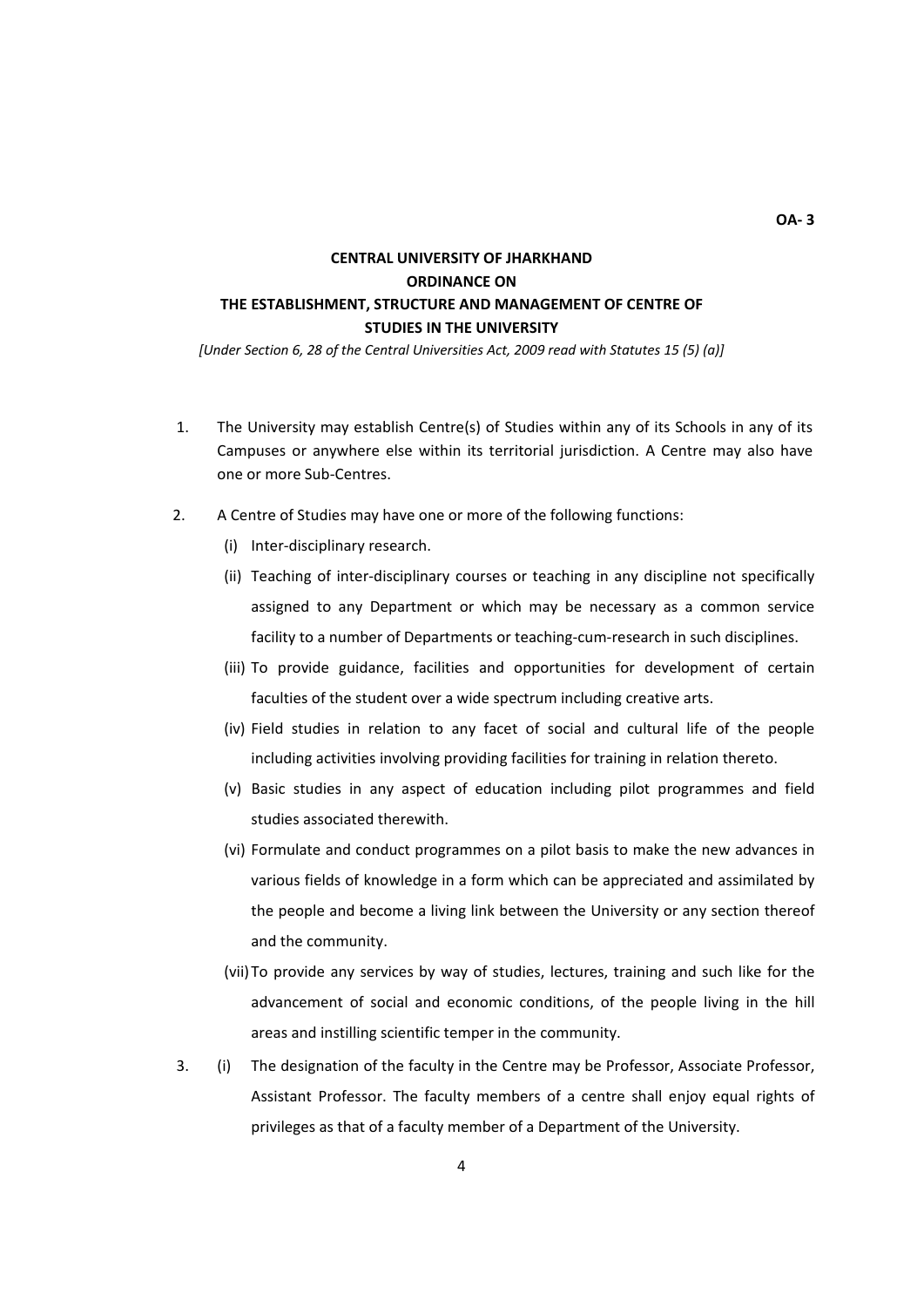- 4. The Head of a Centre of Studies will be designated as Head. However, if the Head of the Centre happens to be in a grade lower than the Associate Professor, she/he will be designated as In‐Charge.
- 5. The Head of the Centre will be appointed for a tenure not exceeding 3 years and she/he will be eligible for re-appointment.
- 6. The Centres of Studies may have Visiting Faculty drawn from outside the University for a tenure not exceeding three years which may be renewed in suitable cases.
- 7. (1) Each Centre of Studies shall have a Steering Committee with the Head as its Chairman and the following as members :
	- a) All members of the Centres in the rank of Professors.
	- b) One Associate Professor, by rotation in order of seniority
	- c) One Assistant Professor, by rotation, in order of seniority
	- d) Not more than two members from Adjunct Faculties other than Professors.
	- e) Three persons from other Departments within the School or from other Schools to be nominated by the Vice-Chancellor.
	- f) Two members from other Centres having interdisciplinary interest recommended by the concerned School Board.
	- g) One Associate Professor/Assistant Professor from Units of the Centre not represented, if any.
	- h) Three external experts of which at least one should be from the concerned subject and the rest from allied/cognate subjects. In case of Centres offering Ph.D programme, all 3 external experts shall be subject experts.
	- (2) The term of members of the Steering Committee shall be 3 years.
- 8. The functions of the Steering Committee shall be as follows:
	- a) To formulate a long-term perspective for the Centre and recommend a plan of action in consonance with the University's plan.
	- b) To formulate and approve the programme of the Centre within the policy laid down by the School Board and Academic Council.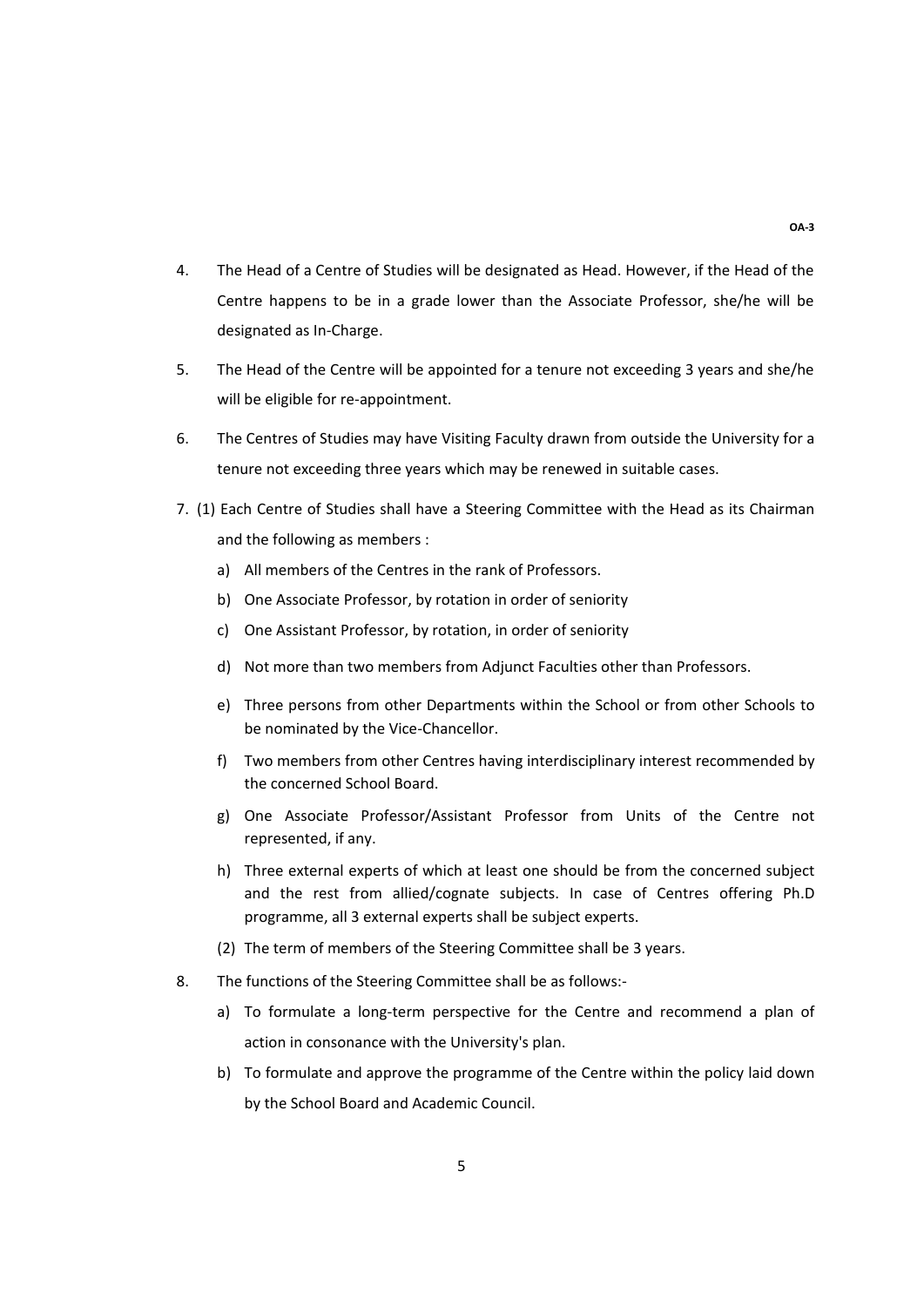c) To review half‐yearly the progress of work done in the Centre, identity the bottlenecks, if any, and make suggestions for their removal.

**OA‐3**

- d) To discharge such other functions as may be assigned by the competent authority.
- e) To approve subjects for research for various degrees.
- f) To recommend to the Board of Research Studies, through the School Board, applications of students as candidates for the Doctorate Degree along with the details of the subjects proposed to be investigated by the applicants.
- g) To recommend to the Board of Research Studies the names of teachers in the Centre to be appointed as Supervisors of Research.
- 9. To recommend to the Board of the School measures for the improvement of research in the Centre.
- 10. Every member of the Centre shall prepare a brief resume of her/his work and submit it to the Head half‐yearly.
- 11. The Head shall prepare a general resume of the Centre's activity based on the assessment by its members which will be placed before the Steering Committee.
- 12. The Steering Committee will send this report along with its comments to the concerned School Board for their information and suggestions, if any.
- 13. Each member of the Centre shall also prepare a resume of his work at the end of the year and submit it to the Head.
- 14. The Head shall prepare a detailed review of work in his Centre for the year in a prescribed pro‐forma bringing out clearly the achievement with reference to tasks undertaken during the year and progress made in relation to achieving its basic objectives. This report shall be finalised by the end of the year and placed before the Steering Committee soon after.
- 15. The report along with the observations of the Steering Committee shall be sent to the School Board for information and suggestions, if any.
- 16. The Annual Report of the Centre, as approved by the Steering Committee, shall be sent to the Academic Council for further necessary action.
- 17. The specific objective of each Centre shall be laid down in the Regulations.
- 18. Notwithstanding anything contained in the provisions of the Ordinance, the organisation and structure of a Centre of Studies established for teaching interdisciplinary course and research relating thereto may be the same as of the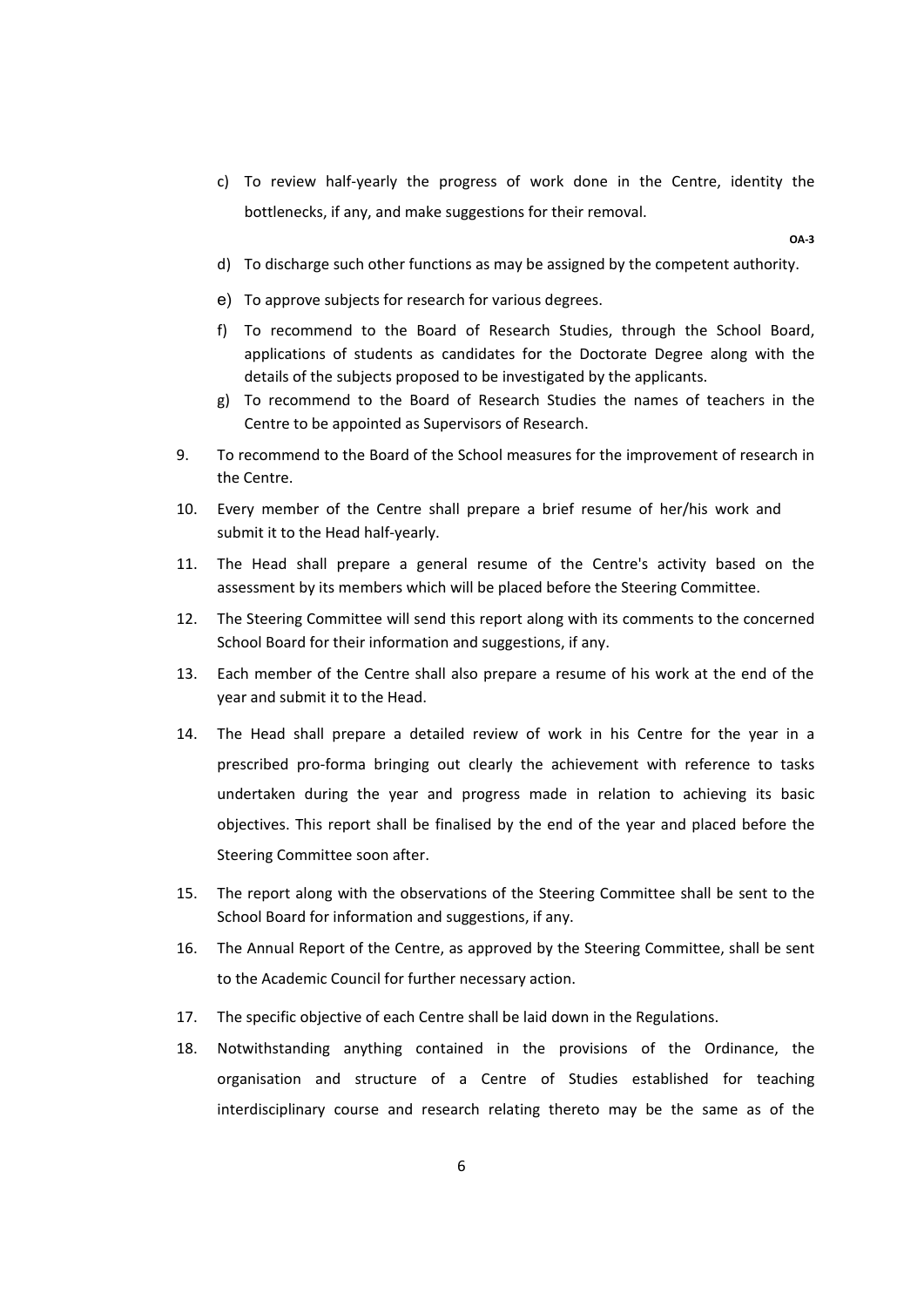Departments of the University provided a decision to this effect is taken by the Academic Council and is approved by the Executive Council.

#### \*\*\*\*\*\*\*\*\*\*\*\*\*\*\*

**OA‐4**

#### **CENTRAL UNIVERSITY OF JHARKHAND ORDINANCE**

#### **ON POWERS AND FUNCTIONS OF THE DEAN OF A SCHOOL**

*[Under Section 28 of the Central Universities Act, 2009 read with Statute5]*

#### **1. The Dean of School shall have the following powers and functions:**

- a) To conduct and maintain the teaching and research work in the School;
- b) To take steps to promote inter-disciplinary teaching and research, wherever necessary;
- c) To keep a record of the evaluation of sessional work and of the attendance of the student at lectures, tutorials, seminars or practicals wherever these are prescribed;
- d) To arrange for the examination of the University in respect of the students of the School in accordance with such directions as may be given by the Schools of Studies and the Academic Council;
- e) To take steps to give affect to the decision and recommendations of the School; and
- f) To perform such other duties as may be assigned to her/him by the Academic Council, Executive Council or the Vice‐Chancellor.

**‐‐‐‐‐‐‐‐‐‐‐‐‐‐‐‐‐‐‐‐‐‐‐‐‐‐‐‐‐‐‐‐‐‐‐‐‐‐‐‐‐‐‐‐‐‐‐‐‐‐‐‐‐‐‐‐‐‐‐‐‐‐‐‐‐‐‐‐‐‐‐‐‐‐‐‐‐‐‐‐‐‐‐‐‐‐‐‐‐‐‐‐‐‐‐‐‐‐‐‐‐‐‐‐‐‐‐‐‐‐‐‐‐‐‐‐‐‐‐‐‐‐‐‐‐‐‐‐‐‐‐‐‐‐‐‐‐‐** 

#### **2. Removal \*:**

**A Dean may be removed from office:**

a) if she/he has been found to be maintaining indifferent health for long period of time so as to **adversely affect the working of the Office of the Dean,**

**b) if she/he has been found to work against the interest of the School and the University.**

**The Vice‐Chancellor shall constitute a Committee of Deans on the matter and shall place the recommendation of the Committee to the Executive Council, which resolution shall be final.** 

In the case of removal, at least three fourth of the total members of the Executive Council must be **present, of which at least three fourth should be in favour of the resolution for removal. The Chairman may exercise a casting role.** 

Enabling Clause desirable in Statutes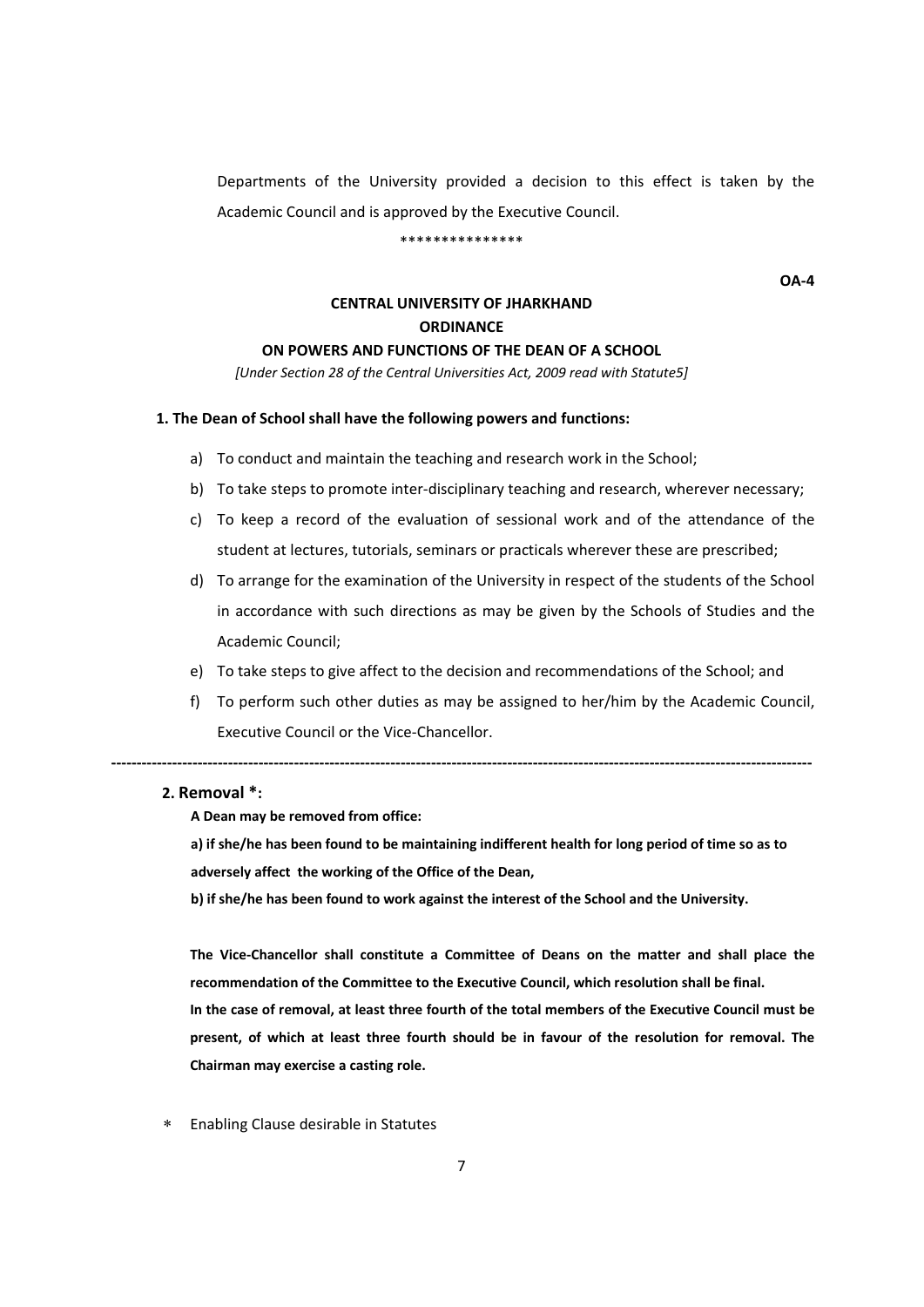**‐‐‐‐‐‐‐‐‐‐‐‐‐‐‐‐‐‐‐‐‐‐‐‐‐‐‐‐‐‐‐‐‐‐‐‐‐‐‐‐‐‐‐‐‐‐‐‐‐‐‐‐‐‐‐‐‐‐‐‐‐‐‐‐‐‐‐‐‐‐‐‐‐‐‐‐‐‐‐‐‐‐‐‐‐‐‐‐‐‐‐‐‐‐‐‐‐‐‐‐‐‐‐‐‐‐‐‐‐‐‐‐‐‐‐‐‐‐‐‐‐‐‐‐‐‐‐‐‐‐‐‐‐‐‐‐‐‐** 

\*\*\*\*\*\*\*\*\*\*\*\*\*\*\*

**OA‐5**

#### **CENTRAL UNIVERSITY OF JHARKHAND ORDINANCE ON HEADS OF DEPARTMENTS/CENTRES AND POWERS & FUNCTIONS OF HEADS OF DEPARTMENTS/CENTRES**

*[Under Section 28 of the Central Universities Act, 2009 read with Statutes 15]*

#### **1. Appointment**

- (i) In the case of Department/Centres which have more than one Professor, the Head of the Department/Centre shall be appointed by the Executive Council on the recommendation of the Vice‐Chancellor from among the Professors.
- (ii) In the case of Department/Centres where there is only one Professor, the Executive Council shall have the option to appoint, on the recommendation of the Vice‐ Chancellor, either the Professor or an Associate Professor as the Head of the Department.

Provided that it shall be open to a Professor or Associate Professor to decline the offer or appointment as the Head of the Department/Centre.

- (iii) A person appointed as the Head of the Department/Centre shall hold office as such for a period of three years and shall be eligible for re‐appointment, but shall not be considered for third consecutive term. Notwithstanding anything contained above a teacher shall cease to be Head on attaining the age of superannuation.
- (iv) A Head of a Department/Centre may resign her/his office at any time during her/his tenure of office.

#### **2. The Head of Department/Centre shall have the following powers and functions**

- (i) The Head of Department/Centre of studies shall convene and preside over meetings of the Department/Centre, and shall under the general supervision of the Dean:
	- a) organize the teaching and research work in the Department/Centre;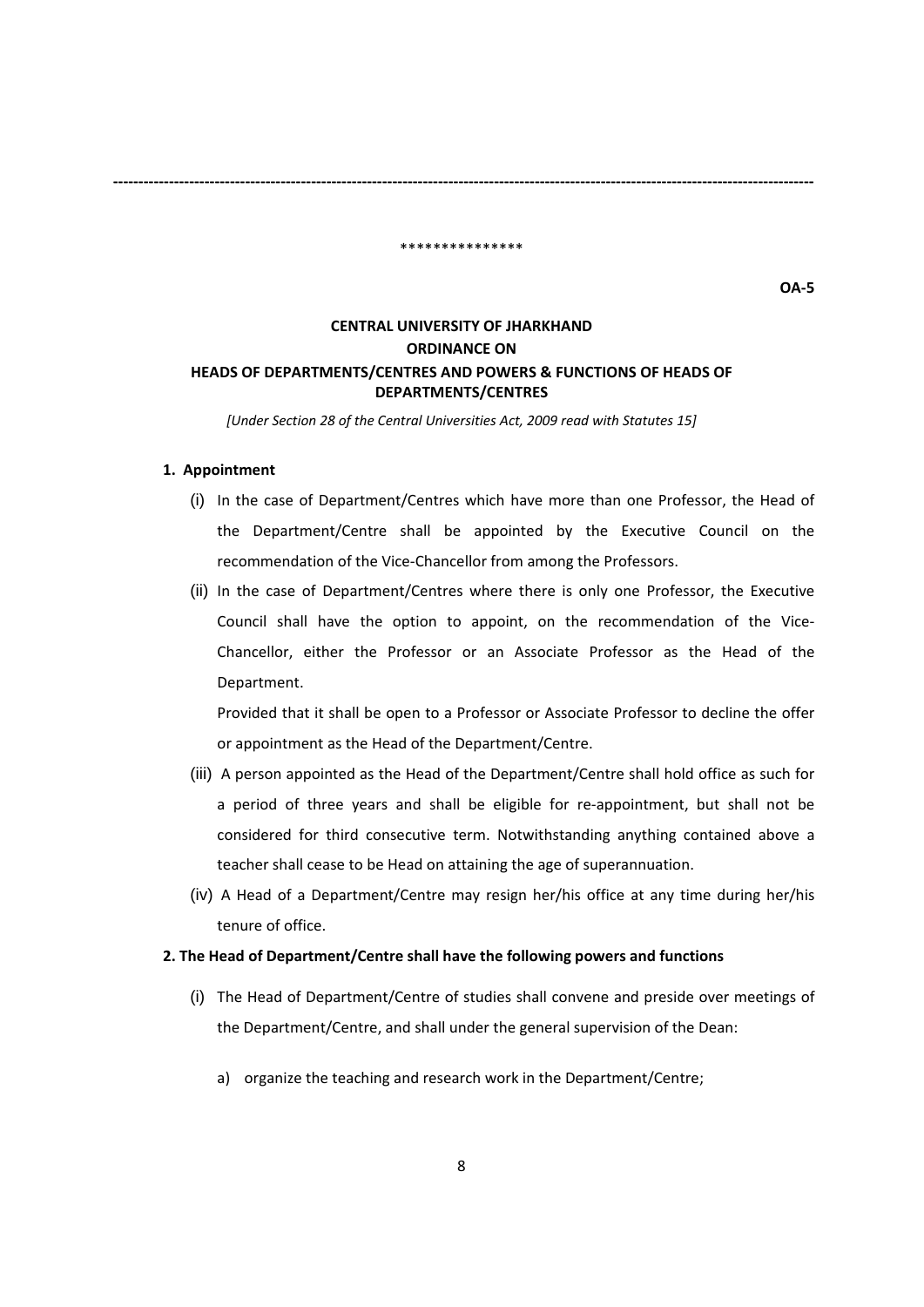- b) frame the time table in conformity with the allocation of the teaching work made by the Department /Centre;
- c) maintain discipline in the class room and laboratories through teachers;

**OA‐5**

- d) assign to the teachers in the Department/Centre such duties as may be necessary for the proper functioning of the Department/Centre or and assign work to and exercise control over the non-teaching staff in the Department / Centre and
- e) perform such other functions as may be assigned to him by the Dean, the Board of the School concerned, the Academic Council, the Executive Council and the Vice-Chancellor.

**‐‐‐‐‐‐‐‐‐‐‐‐‐‐‐‐‐‐‐‐‐‐‐‐‐‐‐‐‐‐‐‐‐‐‐‐‐‐‐‐‐‐‐‐‐‐‐‐‐‐‐‐‐‐‐‐‐‐‐‐‐‐‐‐‐‐‐‐‐‐‐‐‐‐‐‐‐‐‐‐‐‐‐‐‐‐‐‐‐‐‐‐‐‐‐‐‐‐‐‐‐‐‐‐‐‐‐‐‐‐‐‐‐‐‐‐‐‐‐‐‐‐‐‐‐‐‐‐‐‐‐‐‐‐‐‐‐‐** 

**3. Removal \***

**A Head of Department/Centre may be removed from office:**

- **a) if she/he has been found to be maintaining indifferent health for long period(s) of time so as to adversely affect the working of the office of the Department/Centre,**
- **b) if she/he has been found to work against the interest of the Department/Centre and the University.**

**The Vice‐Chancellor shall constitute a Committee of Deans on the matter and shall place the recommendation of the Committee to the Executive Council, which resolution shall be final.**

In the case of removal, at least three fourth of the total members of the Executive Council must be **present, of which at least three fourth should be in favour of the resolution for removal. The Chairman may exercise a casting role.** 

Enabling Clause desirable in Statutes

\*\*\*\*\*\*\*\*\*\*\*\*\*\*\*

**‐‐‐‐‐‐‐‐‐‐‐‐‐‐‐‐‐‐‐‐‐‐‐‐‐‐‐‐‐‐‐‐‐‐‐‐‐‐‐‐‐‐‐‐‐‐‐‐‐‐‐‐‐‐‐‐‐‐‐‐‐‐‐‐‐‐‐‐‐‐‐‐‐‐‐‐‐‐‐‐‐‐‐‐‐‐‐‐‐‐‐‐‐‐‐‐‐‐‐‐‐‐‐‐‐‐‐‐‐‐‐‐‐‐‐‐‐‐‐‐‐‐‐‐‐‐‐‐‐‐‐‐‐‐‐‐‐‐**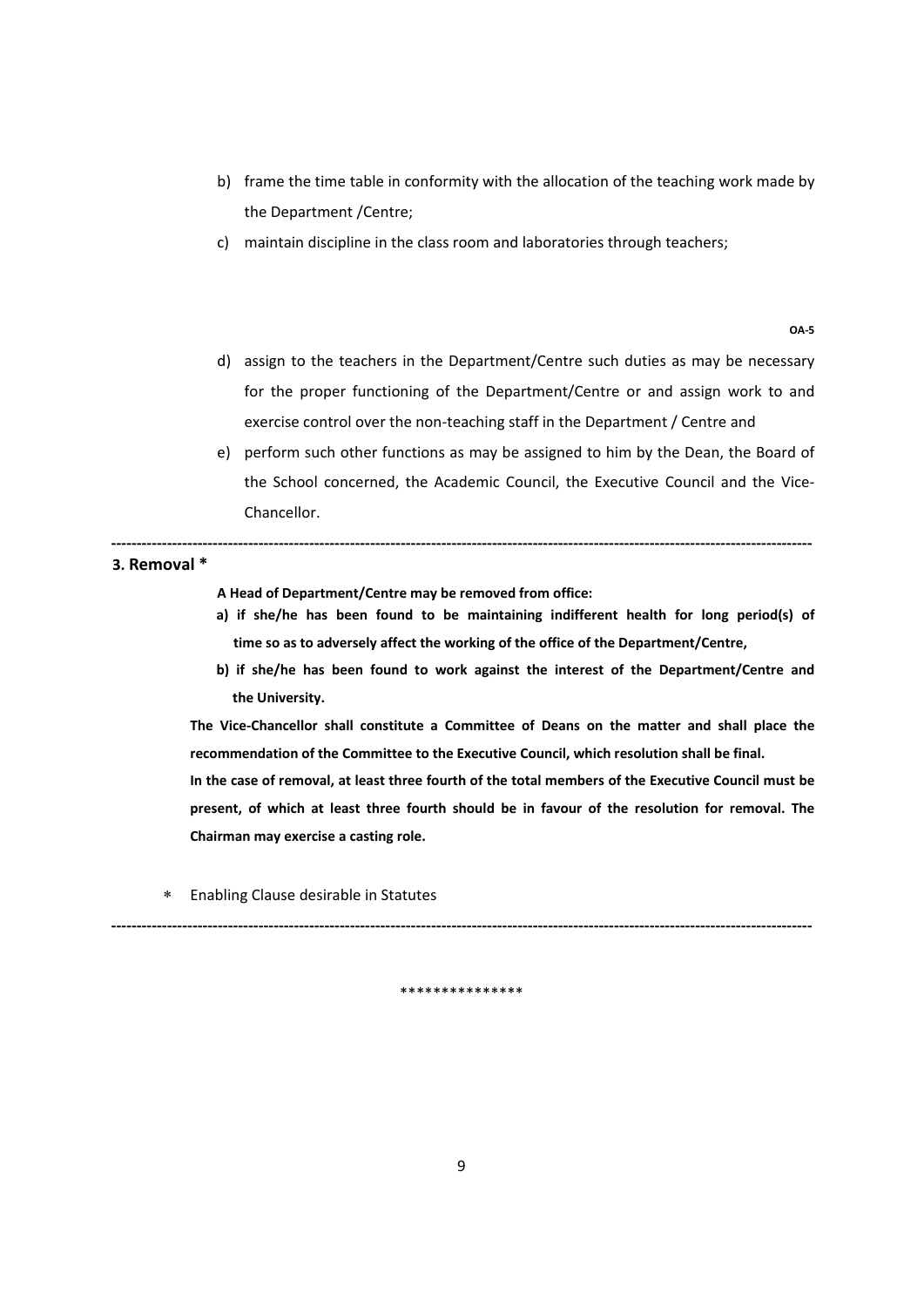#### **CENTRAL UNIVERSITY OF JHARKHAND ORDINANCE ON**

#### **BOARDS OF THE SCHOOLS**

*[Under Section 23 and 28 of the Central University Act, 2009read with Statute 15(2)]*

The Board of the School, shall consist of **1. Constitution** 

- (i) The Dean of the School;
- (ii) Heads of the Departments/Centres in the School ;
- (iii) all Professors in the School ;
- (iv) one Associate Professor and one Assistant Professor from each of the Departments/Centres by rotation on the basis of seniority;
- (v) one representative from each of the Boards of other Schools which have inter-disciplinary work with the School, to be nominated by the Vice-Chancellor on the recommendation of the School Board concerned;
- (vi) not more than two teachers of the subject from recognized institutions nominated by the Vice‐Chancellor on the recommendations of the Board of Under‐Graduate Studies; and
- (vii) not more than five persons nominated by the Academic Council, who have specialized knowledge of the subjects around which the Departments/Centres in the School are organised and who are not employees of the University or of any of its recognized institutions.

Provided that , as per Statue 15(2) of the Central University Act 2009, the first School Board shall be nominated by the Executive Council for a period of 3(three) years.

The term of office of members, other than that of the Dean, Heads of Departments/Centres and Professors shall be two years. **2. Terms of Office**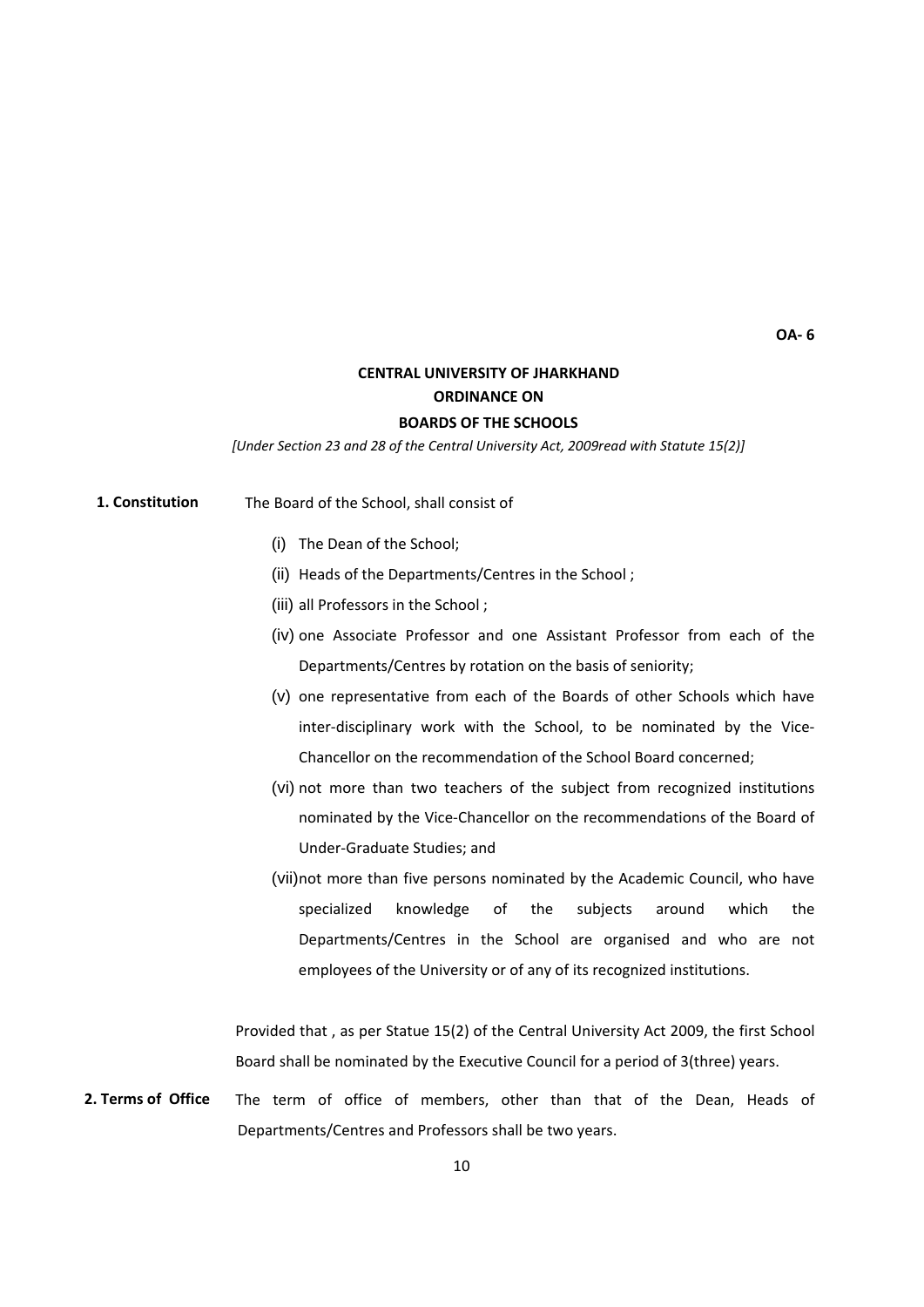The Dean of the School shall be the Chairman of the Board and shall convene the meetings of the Board. **3. Chairman** 

**OA‐6**

#### The powers and functions of the Board shall be as follows: **4. Powers and Functions**

- a) to prescribe the qualifications for and procedure-for-admission-of candidates to the various study programmes in the Departments/Centres in the School;
- b) to co-ordinate the teaching and research work in the Departments/Centres in the School;
- c) to recommend to the Academic Council the various courses of study, other than research degrees offered by the Departments/Centres in the School and courses of study for research degrees to the Board of Research Studies;
- d) to appoint Committees to organise the teaching and research work in subjects or areas which do not fall within the sphere of any Department/Centre in the School and to supervise the work of such subject;
- e) to recommend to the Academic Council the creation or abolition of teaching posts, and consider proposals received from the Departments/Centres or Committees mentioned in clause (d) above;
- f) to consider schemes for the advancement of the standards of teaching and research and to submit proposals in this regard to the Academic Council;
- g) to formulate arrangements for the School to participate in the work of the different Departments/Centres of Studies in the University ;
- h) to promote and review research within the School and to submit reports on research to the Academic Council,
- i) to frame general rules for the evaluation of sessional work;
- j) to recommend to the Academic Council panel of examiners/ moderators/paper setters for appointment for the courses other than research degrees, offered by the Departments/Centres on the recommendation of the Boards of Studies of the concerned Departments/Centres;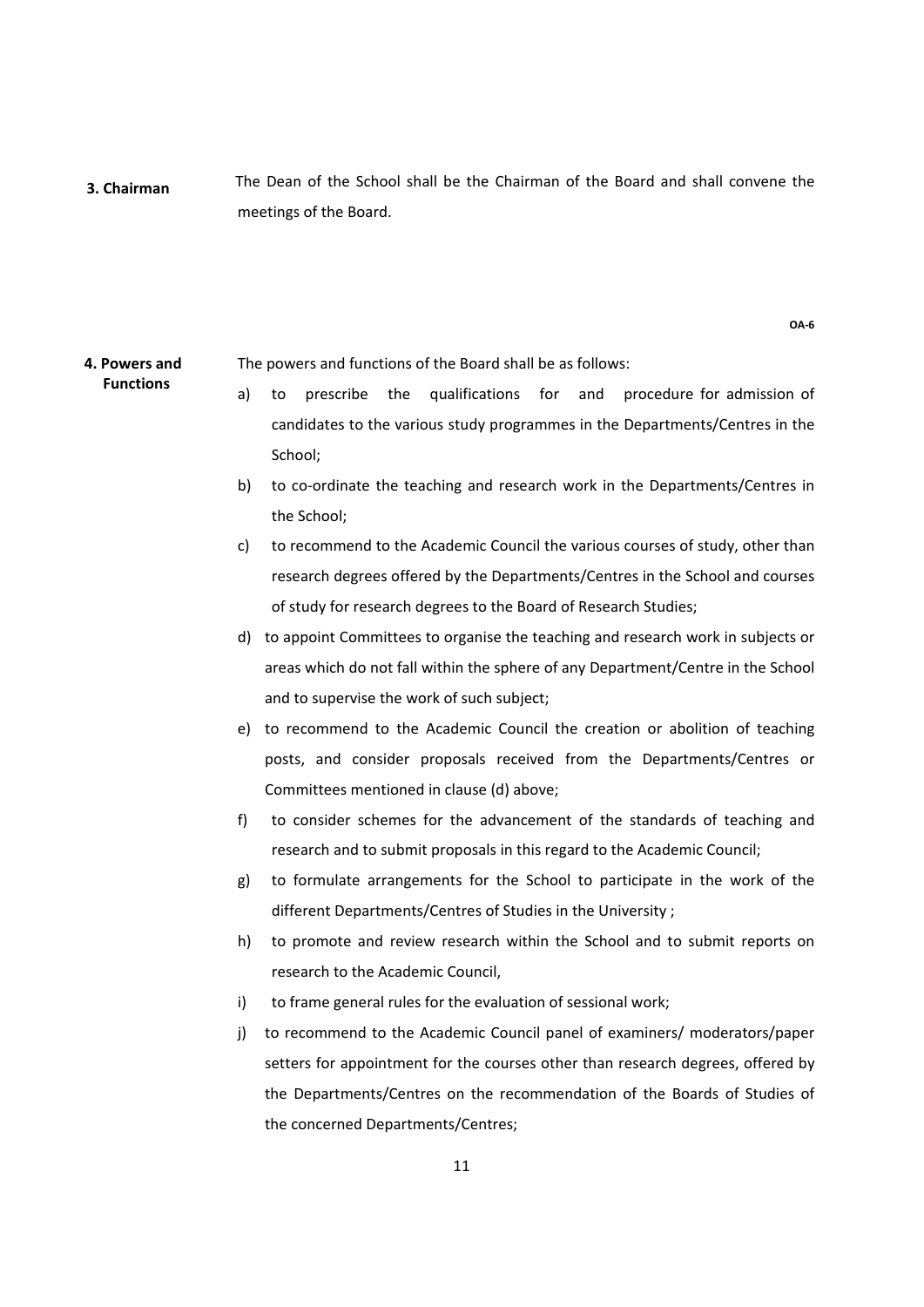k) to recommend to the Academic Council through the Board of Research Studies, the names of examiners for the evaluation of thesis after considering proposals received in this regard from the Departments/Centres;

**OA‐6**

- l) to recommend to the Academic Council through the Board of Research Studies the award of research degrees to candidates who have been found qualified and fit to receive such degrees;
- m) to consider and act on any proposal regarding the welfare of the students of the Schools;
- n) to perform all other functions which may be prescribed by the Act, the Statutes and the Ordinances, and to consider all such matters as may be referred to it by the Executive Council, the Academic Council or the Vice‐Chancellor ; and
- o) to delegate to the Dean, or to any other member of the Board or to a Committee such powers, general or specific, as may be decided upon by the Board from time to time;
- a) the Board shall hold at least two meetings in an academic year, one in each semester; **5. Meetings** 
	- b) the Board shall constitute a Committee of the local members of the Board which shall hold two meetings in a year, one in each semester; and the Dean may convene special meetings of the Board at her/his own initiative, or at the suggestion of the Vice-Chancellor or on a written request from at least one-fifth of the total members of the Board.
- The quorum for the meeting of the Board shall be one-third of its total membership. **6. Quorum**
- Notice for any meeting of the Board shall be issued at least 14 days before the date fixed for the meetings. **7. Notice**
- The agenda for the meeting of the Board shall be issued at least 7 days before the date fixed for the meeting. **8. Agenda:**
- Rules of conduct of the meetings shall be as prescribed by the Regulations in this regard. **9. Rules of Business:**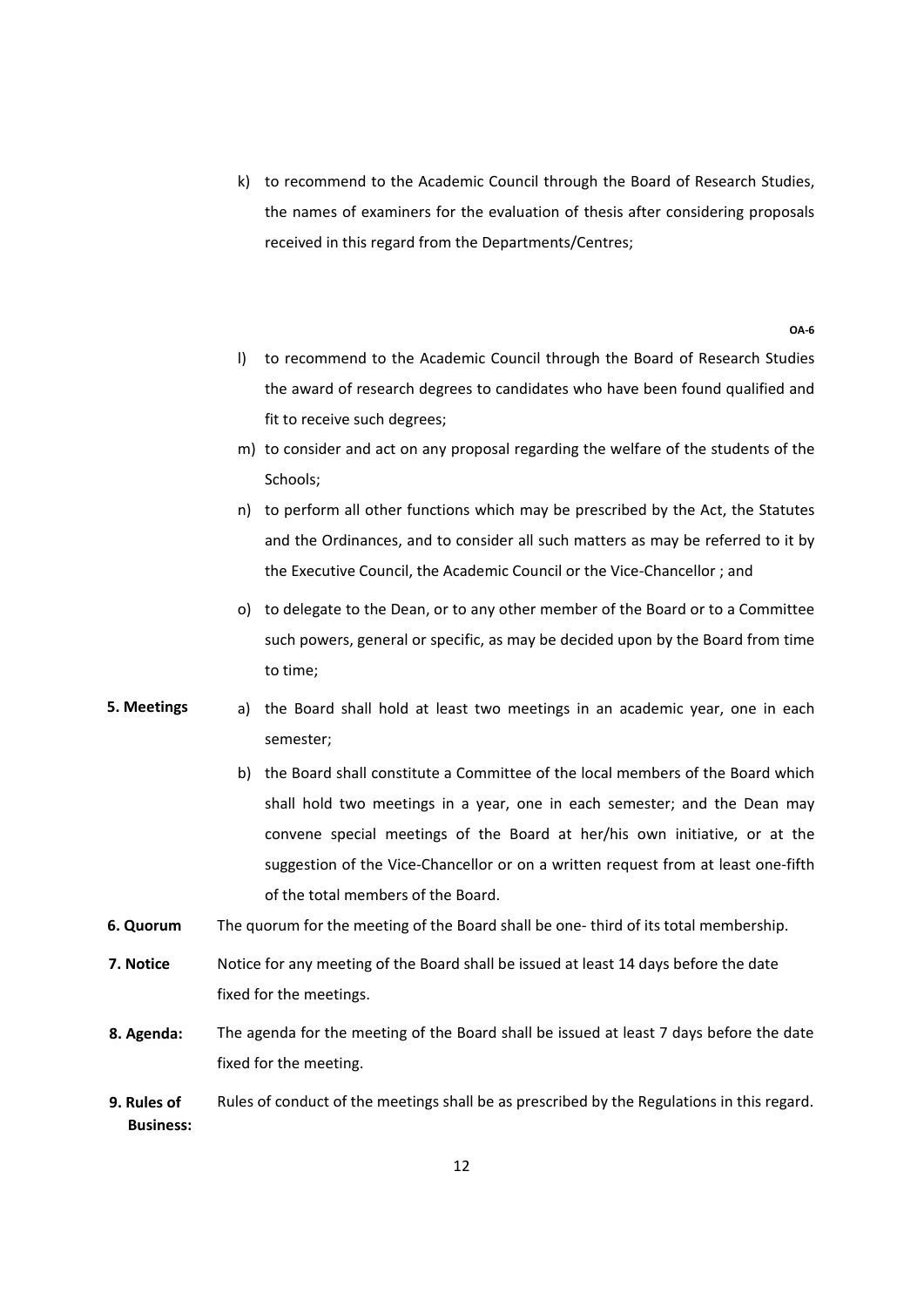#### \*\*\*\*\*\*\*\*\*\*\*\*\*\*\*

#### **CENTRAL UNIVERSITY OF JHARKHAND ORDINANCE FIRST ORDINANCE ON THE BOARDS OF STUDIES**

*[Under Section 23 and 28 of the Central University Act. 2009 read with Statutes 16 (2)]*

 The Board of Studies of each Department shall comprise: **1. Constitution**

- (i) The Head of the Department;
- (ii) All Professors of the Department;
- (iii) Two Readers and two Lecturers of the Department by rotation, on the basis of seniority;
- (iv) One teacher each from other departments within the School having common courses with the Department;
- (v) Not more than two teachers teaching allied or cognate subjects in other Schools nominated by the Vice‐Chancellor on the recommendations of the Department concerned; and
- (vi) Five Teachers from constituent colleges and recognized institutions if any, engaged in teaching the subject concerned nominated by the School of Studies.
- (vii) not more than three persons nominated by the Board of the School, who have specialized knowledge of the subjects around which the Departments/Centres in the School are organised and who are not employees of the University , any of its constituent colleges or recognised institutions.

Provided that where there is no teaching at the University Department for which the Board of Studies is to be constituted, the constitution will be as follows: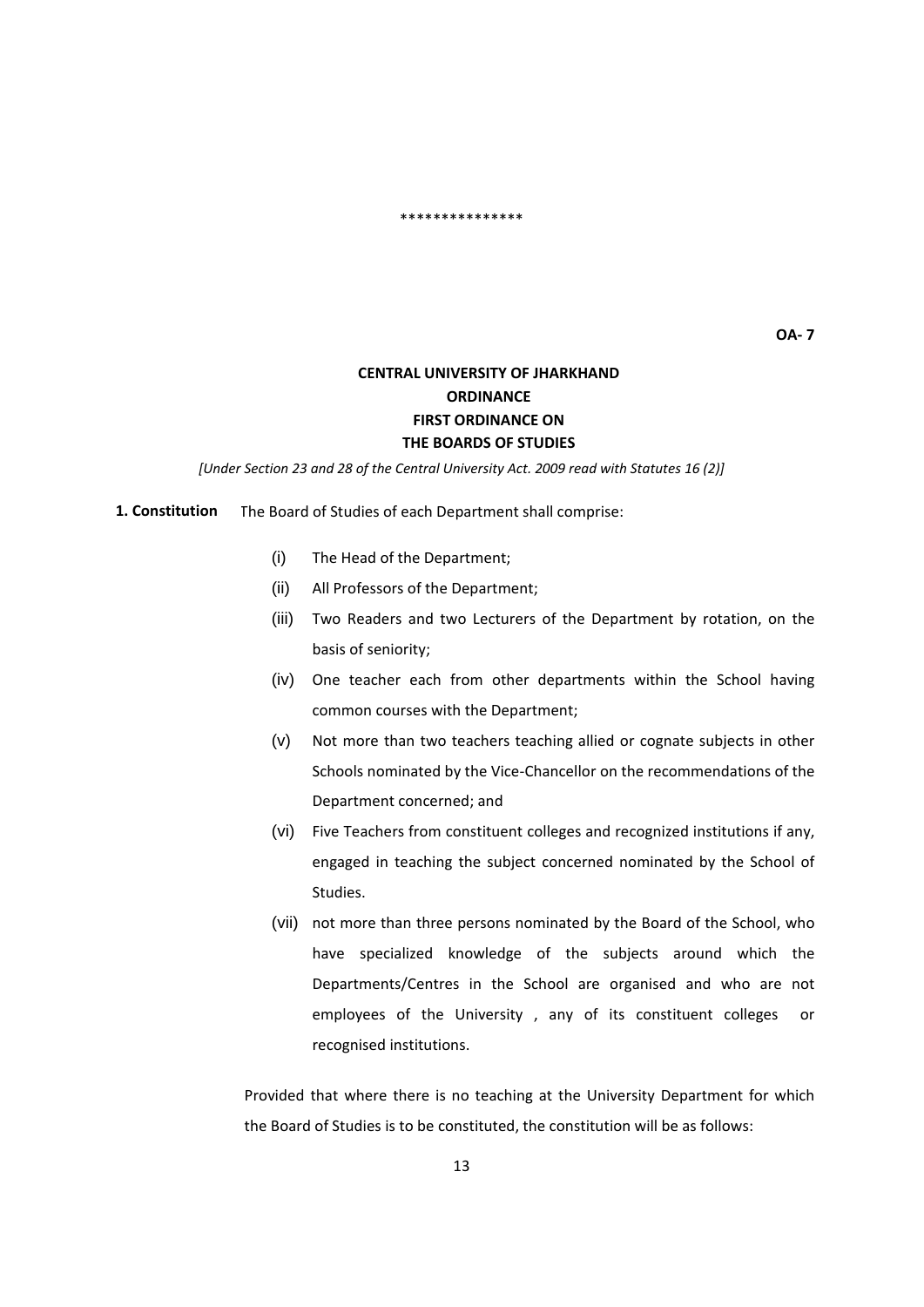(i) Three persons not below the rank of Associate Professor to be appointed by the Academic Council, one of whom shall be appointed as Chairman by the Vice‐Chancellor provided that she/he should be member of the Academic Council.

**OA‐7**

- (ii) Five Teachers from constituent colleges and recognised institution if any, engaged in teaching the subject concerned nominated by the School of Studies.
- (iii) two external experts nominated by the Vice‐Chancellor on the recommendation of the Chairman of the School of Studies.
- The term of office of members, other than the Head of the Department and the Professors, shall be three years; however, such members who are also members of the Department can be re‐nominated if the number of teachers in the Department is not large enough for rotation. **2. Term of Office**
- Head of the Department shall be the Convenor and Ex‐officio Chairman of the Board. **3. Chairman**
- Functions of the Board shall be: **4. Functions**
	- (a) to recommend to the Board of the School, courses of studies offered by the Department;
	- (b) to recommend to the School Board appointment of examiners/paper setters for the courses offered, other than for research degrees, in accordance with the provisions of the Regulations about examinations of the University;
	- (c) to approve subjects for research for various degrees;
	- (d) to recommend to the Board of Research Studies, through the School Board, applications of students as candidates for the Doctorate Degree along with the details of the subjects proposed to be investigated by the applications;
	- (e) to recommend to the Board of Research Studies the names of teachers in the department to be appointed as supervisors of research;
	- (f) to recommend to the Board of the School measures for the improvement of teaching and research in the Department; and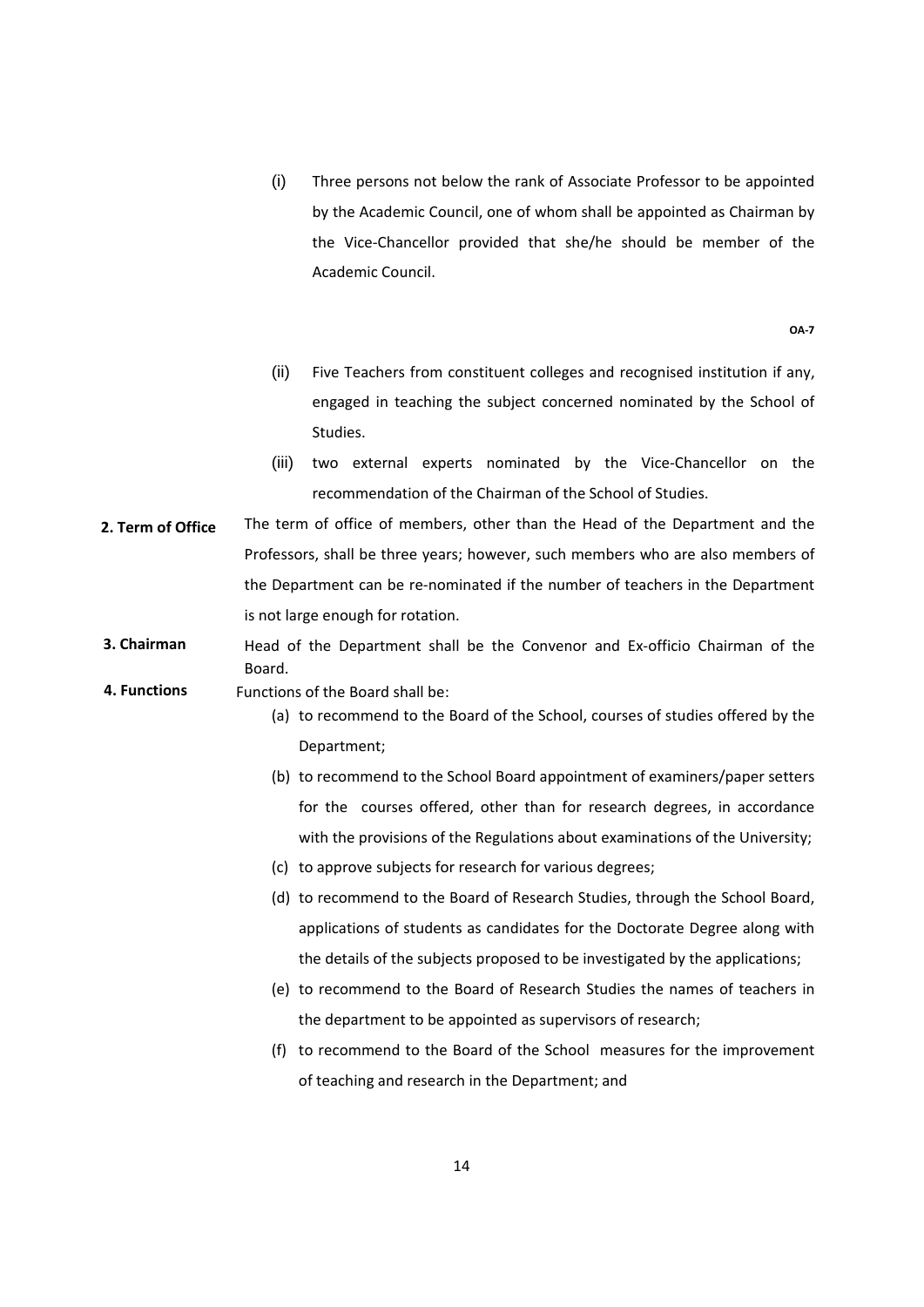- (g) to perform such other functions as may be assigned to it by the Board of the School, the Academic Council, the Executive Council and the Vice-Chancellor.
- (h) to make recommendations to the Academic Council in regard to the syllabii of the courses of study and examinations in the subject with which it deals;

**OA‐7**

- The quorum for the meeting of the Board shall be one- third of the total membership of the Board. **5. Quorum**
- Notice of the meetings of the Board shall be issued at least 14 days before the date fixed for the meeting. **6. Notice**
- The Chairman of the Board shall keep the Minutes of the meetings of the Board. **7. Minutes**
- The rules of conduct of the meeting shall be as may be prescribed by the Regulations. **8. Rules of Business**

\*\*\*\*\*\*\*\*\*\*\*\*\*\*\*\*\*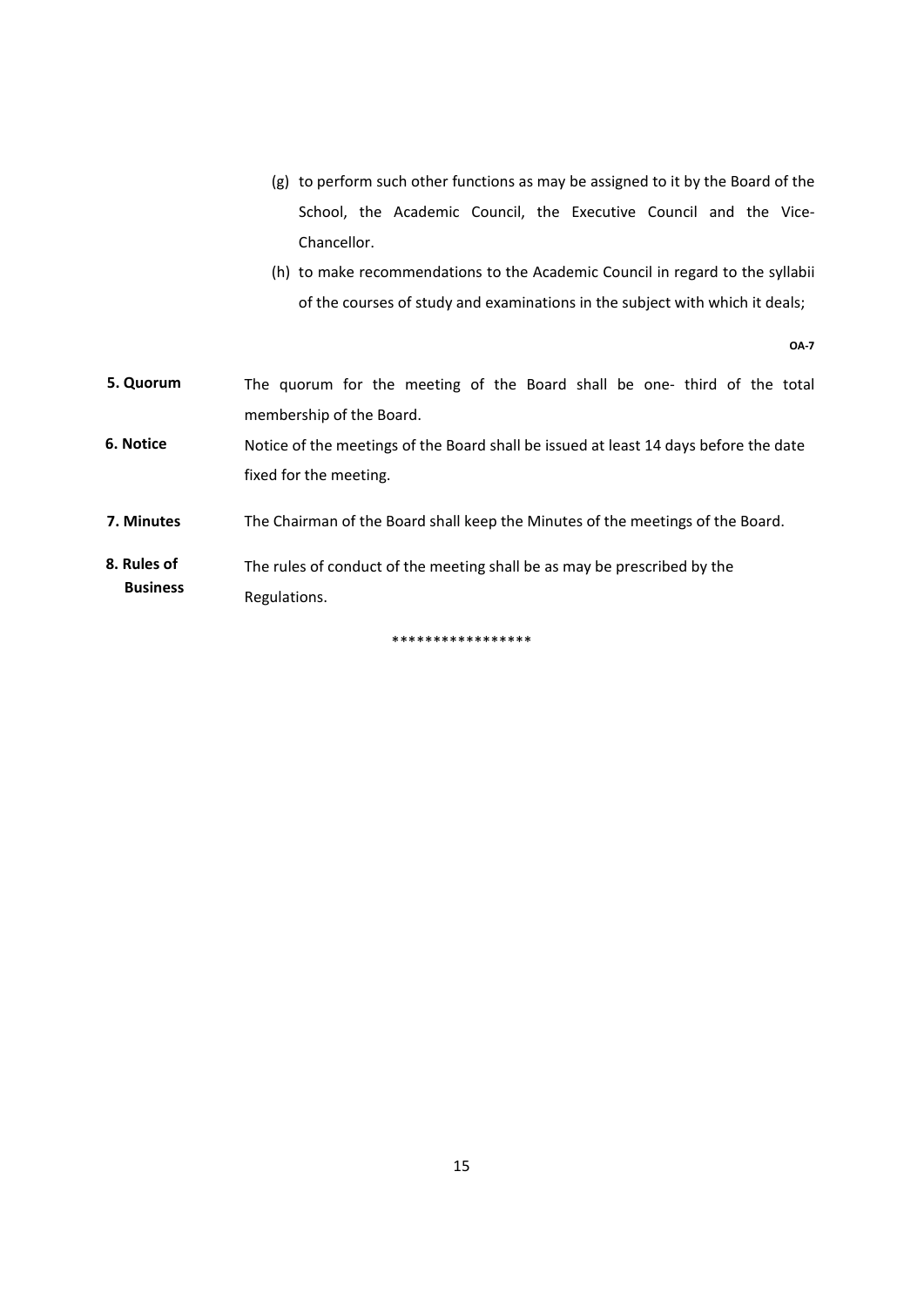**OA‐8**

#### **CENTRAL UNIVERSITY OF JHARKHAND ORDINANCE ON**

#### **THE BOARD OF RESEARCH STUDIES**

*[Under Section 23 and 28 of the Central University Act. 2009 read with Statutes 16 (1)]*

#### **1. Constitution** The University may constitute a Board of Research Studies, the composition of which will be as under:

| (i) Vice-Chancellor                               | Chairman       | Ex-officio |
|---------------------------------------------------|----------------|------------|
| (ii) Deans of Schools of Studies                  | <b>Members</b> | Ex-officio |
| (iii) Heads of Departments and Centres            | <b>Members</b> | Ex-officio |
| (iv) Professors other than Deans of Schools and   | Members        | Ex-officio |
| Head of Departments and Centres                   |                |            |
| (v) Six Associate Professors                      | Members        |            |
| (vi) Four external experts to be appointed by the | Members        |            |
| Vice-Chancellor                                   |                |            |
| (vii) Registrar                                   | Secretary/     | Ex-officio |
|                                                   | Convener       |            |

- Subject to the overall guidance of the Academic Council, the Board of Research Studies shall perform, inter alia, the following functions: **2. Functions**
	- (i) To prepare a perspective of research and major thrust areas for research, if any, in the disciplines under its purview;
	- (ii) To review the current status of research in each Department/Centre and critically examine the progress thereof from time to time;
	- (iii) To indicate the priority areas of research in the Departments particularly with reference to the role and responsibility of the University under Section 6 of the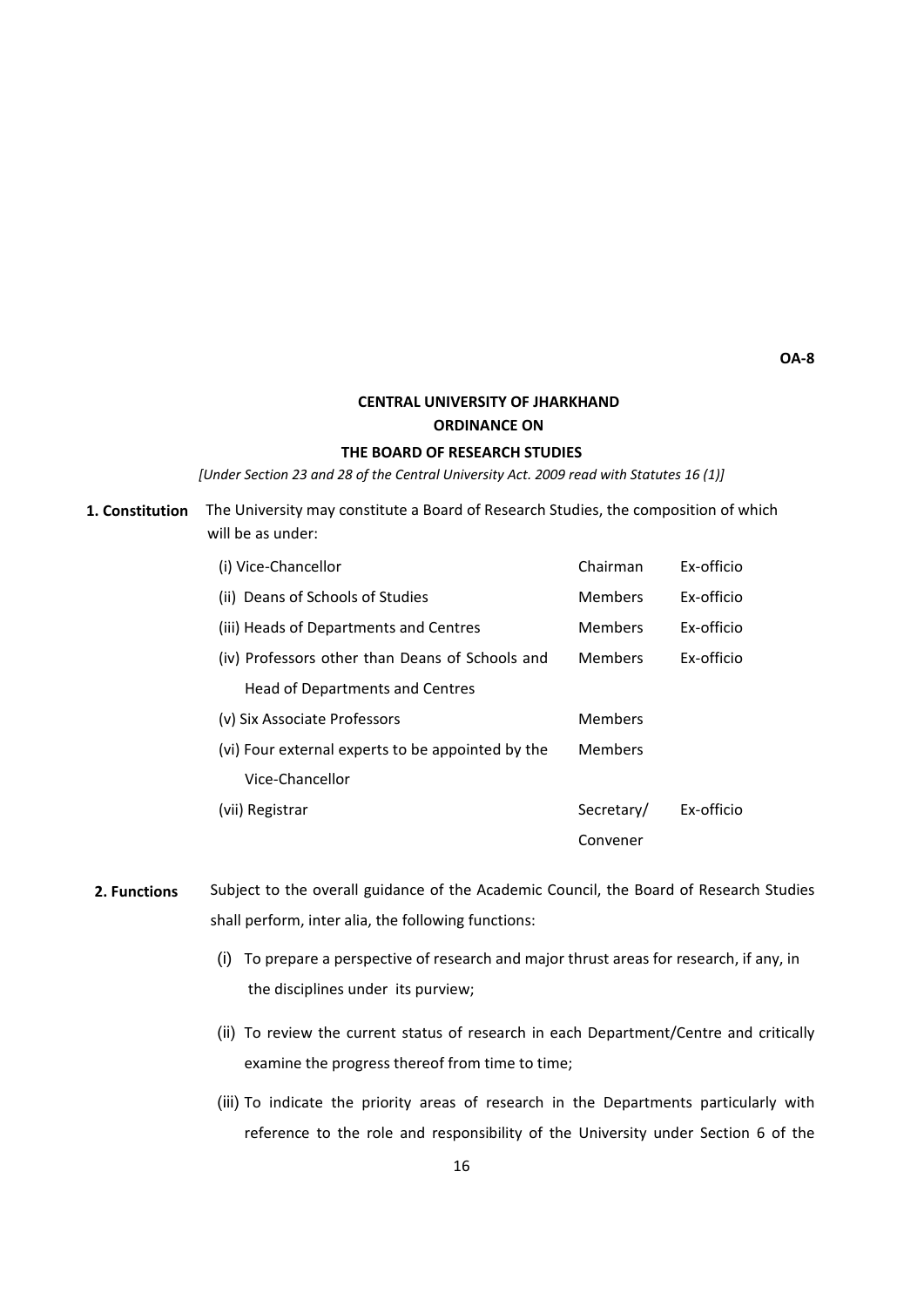University Act, taking into account the facilities available in the University, the major thrust areas accepted for the concerned Departments and individual interest of the members of the faculty;

- (iv) To perform such other functions as may be assigned to it by the Academic Council.
- (v) To consider and approve Ph.D. Supervisor.

**OA‐8**

- The Board of Research Studies shall meet regularly at least once in a year. **3. Meetings**
- The Board may determine its own procedures for working. **4. Procedures**
- The quorum of the Board shall be one‐third of the total members. **5. Quorum**
- The term of office of the members other than ex-officio members shall be for a period of two years. **6. Terms**

**\*\*\*\*\*\*\*\*\*\*\*\*\*\*\***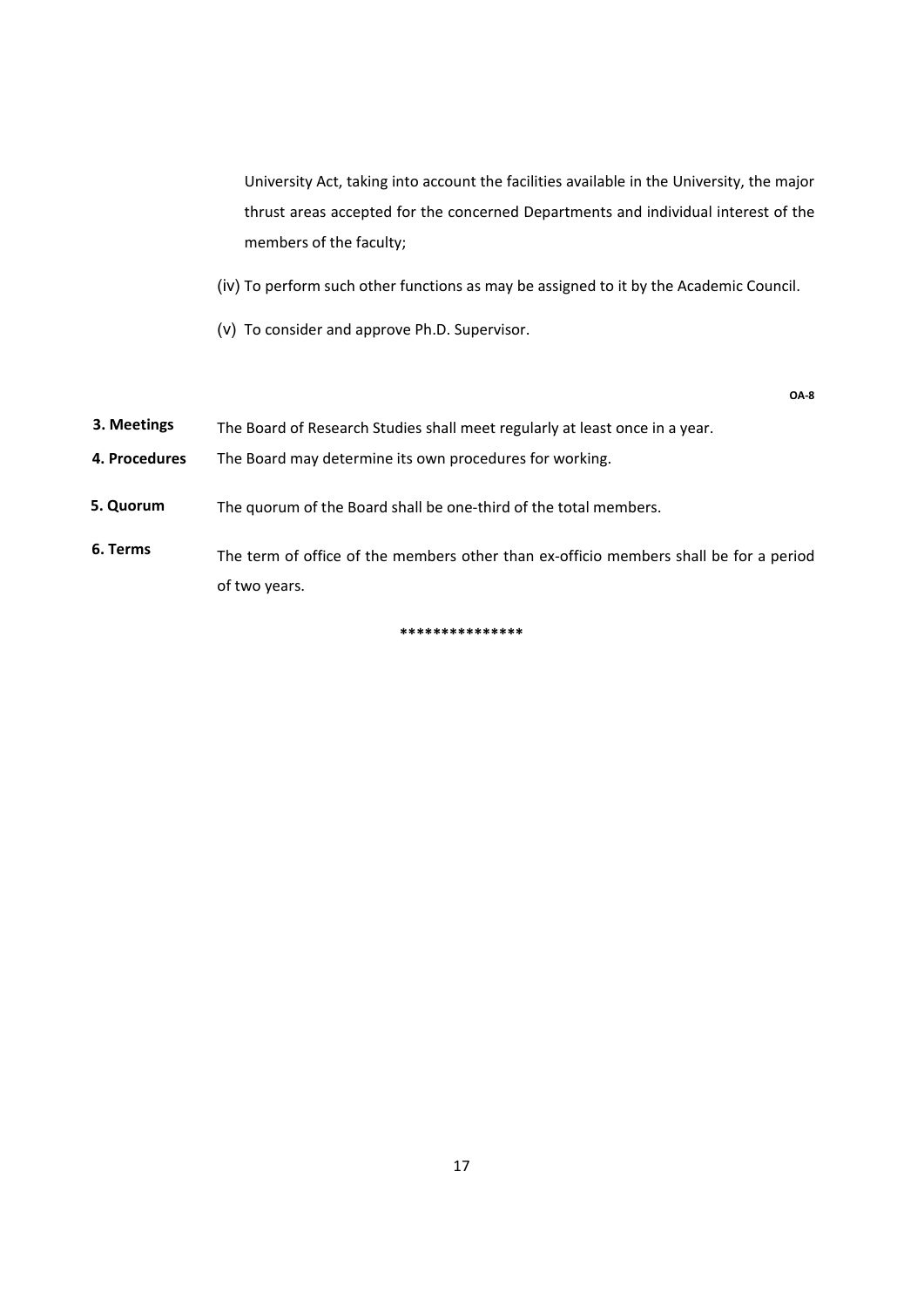**OA‐ 9**

#### **CENTRAL UNIVERSITY OF JHARKHAND ORDINANCE FIRST ORDINANCE ON THE DOCTOR OF PHILOSOPHY PROGRAMME**

*[Under Section 28 of Central Universities Act, 2009 read with Statutes 15]*

#### **Admission and Eligibility**

- 1. a) The admission to the Ph.D. Programme will be done preferably in the beginning of each semester. The candidates with at least 55% marks in their Master's Degree in the subject concerned or allied/cognate subject offered by the Departments/Centres of Studies will be required to appear in a written test and/or an interview to be conducted by the Department/Centres of Studies. The candidate will be selected according to merit determined after giving suitable weightage to the following as defined in the Regulations:‐
	- i) Persons with M.Phil. Degree from this University.
	- ii) Students securing average 'A' grade or 60% and above in the course work of M.Phil. Programme of this University.
	- iii) Percentage in Master's Degree or equivalent (at least 50% weightage)
	- iv) Performance in the test and/or performance in the interview.
	- b) Candidates qualifying in any of the National Level test recognized by UGC will also be considered for Selection.
	- c) Recognised teachers of this University.
	- d) Persons with M.Phil. Degree from any other recognized University.
	- e) Persons who have completed at least one year of research in a research laboratory/institute.
	- f) Persons having Master's degree in the relevant or allied subject and at least seven years experience of administration, management and specialised knowledge in the proposed field of research to the satisfaction of the University Department/Centre of Studies concerned.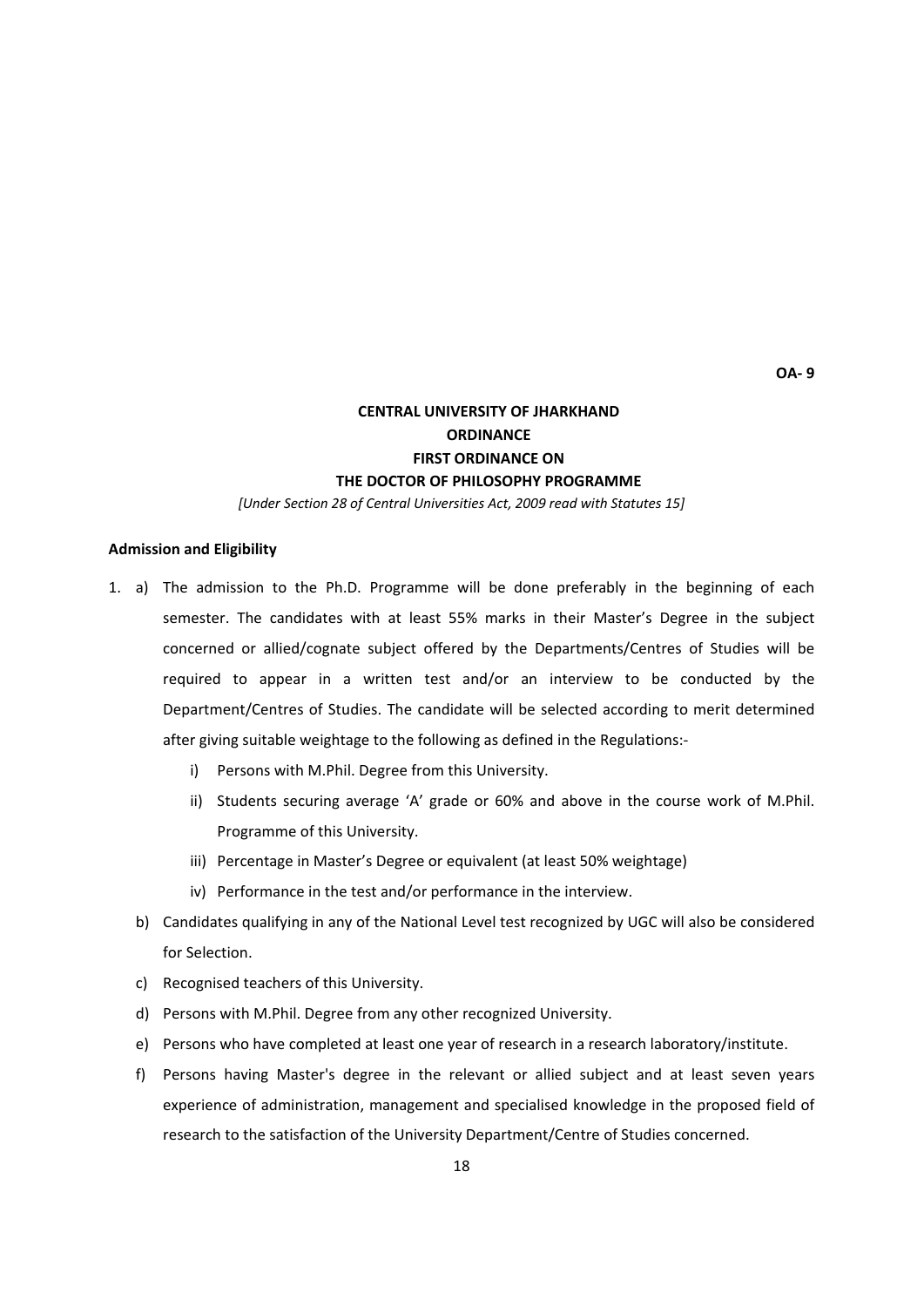g) Persons who have completed at least one year of research in a University/Institution after his registration, provisional or otherwise under the supervision of a teacher who may have since joined the University.

SC/ST candidates will be given 5% relaxation of marks for eligibility to the Ph. D. Programme.

**OA‐9**

#### **2. Course work**

Departments/Centres of Studies would have course work in Ph.D. programme. Such courses should be limited between two to four courses. The number of such courses will not vary in one and the same Department/Centre of Studies. Such courses will be formally examined and the grades obtained therein will be reflected in the final result. It is mandatory for the scholar to pass the examination in all the courses, prior to her/his submission of thesis.

#### **3. Supervisor**

- (i) The Department/Centre of Studies shall appoint a Supervisor. The Supervisor shall be a Professor, Associate Professor or an Assistant Professor with Ph.D. and with at least three years experience of research/teaching experience and should be a teacher of this University. Research experience would be counted from the date of award of the thesis for the Ph.D degree. The teacher should have at least one publication in a refereed journal.
- (ii) Provided that the Department/Centre of Studies may, with the approval of the School Board, appoint one or two Joint Supervisors in addition to the Supervisor, in which case the Supervisor shall be in overall charge of the supervision. A Joint Supervisor need not necessarily be a teacher of the University but should be a person recognised as per the University Regulations.
- 4. (i) The application for registration of Ph.D. shall be made to the Department/Centre of Studies concerned in the Performa as may be prescribed by the University along with a detailed research proposal including the topic, scope of its study, tentative hypothesis, research methodology including sampling and design, where necessary. The Department/Centre of Studies shall forward the research proposal to the School through the Board of Studies or the Steering Committee in the case of the Centres of Studies. The date on which the School Board accepts the proposals for registration shall be the date of registration of the scholar for the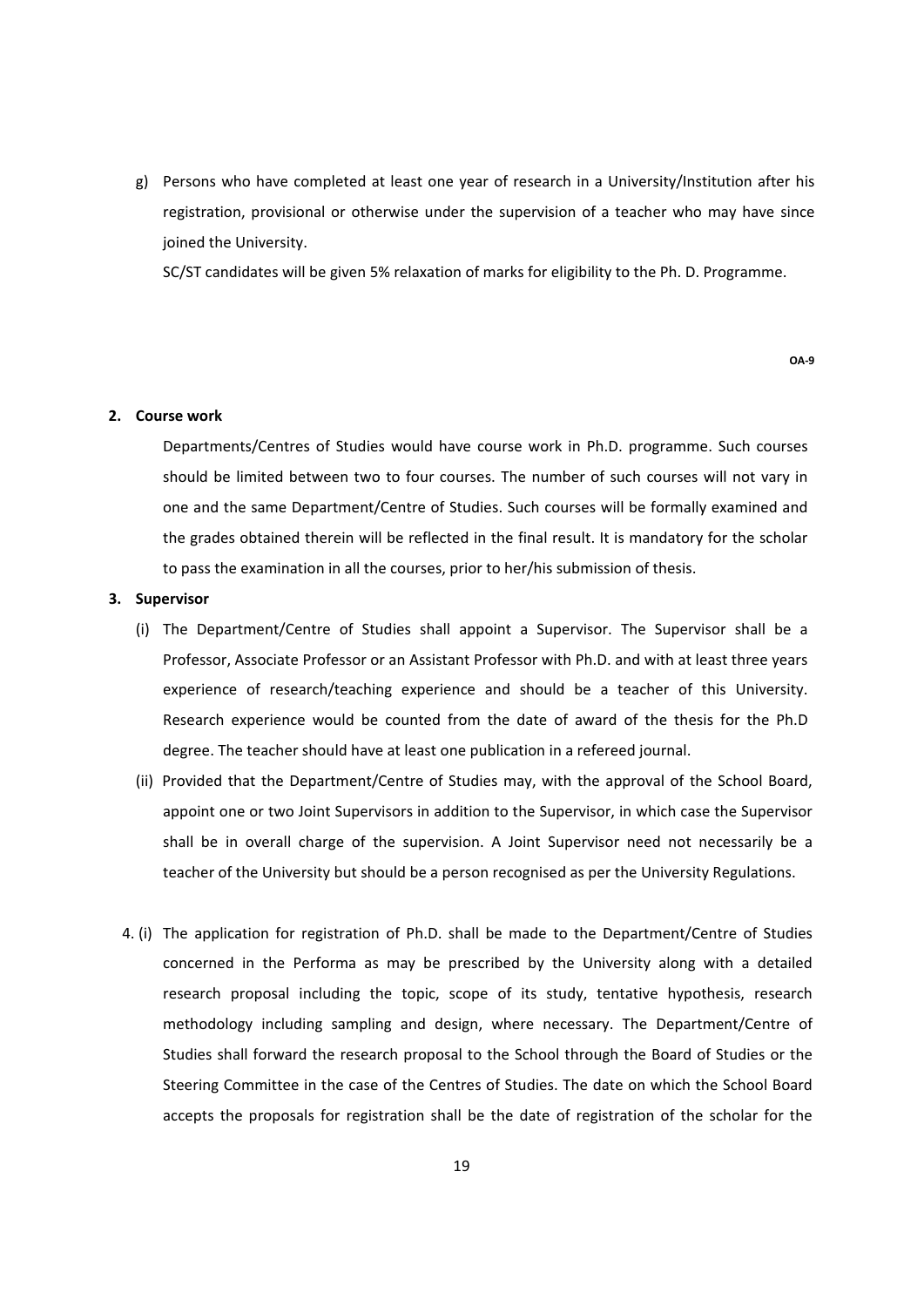purpose of this Ordinance. However, the maximum permissible period between the date of admission and the date of registration for Ph.D. programme shall be 18 months.

(ii) In case a candidate wishes to change the topic of research, she/he should do so within one year from the date of her/his registration. The modified research proposal should be submitted to the School Board through the Board of Studies or the Steering Committee in the case of the Centres of Studies for its consideration and approval.

**OA‐9**

#### **5. Duration**

- (i) No scholar shall be permitted to submit the thesis for the Ph.D. degree, unless she/he has pursued research at the University for not less than two years from the date on which his candidature has been registered.
- (ii) The name of a scholar shall be removed from the rolls of the University if she/he fails to submit her/his thesis within five years from the date of his registration.

Provided in exceptional circumstances, the School Board on the recommendation of the Department/Centre of Studies may extend the Registration of the candidate for a maximum period of two more years. If the candidate fails to submit her/his thesis within the extended period her/his registration shall lapse automatically.

#### **6. Review of Progress**

The Supervisor will regularly monitor the progress of the research work of the candidate. If the Supervisor finds that the progress of the work is not satisfactory, a report to that effect shall be submitted to the School Board through the Department/Centre of Studies for appropriate action.

#### **7. Pre‐Submission Seminar**

When the Supervisor is of the opinion that the thesis is in the final stage of completion, the scholar shall be required to give a pre‐submission seminar on her/his research findings, well in advance.

This seminar will be given in the presence of a Committee of at least three faculty members including the supervisor, of which one will be from outside the Department/Centre of Studies. The candidate may incorporate the recommendations of the Committee in the thesis.

#### **8. Panel of Examiners**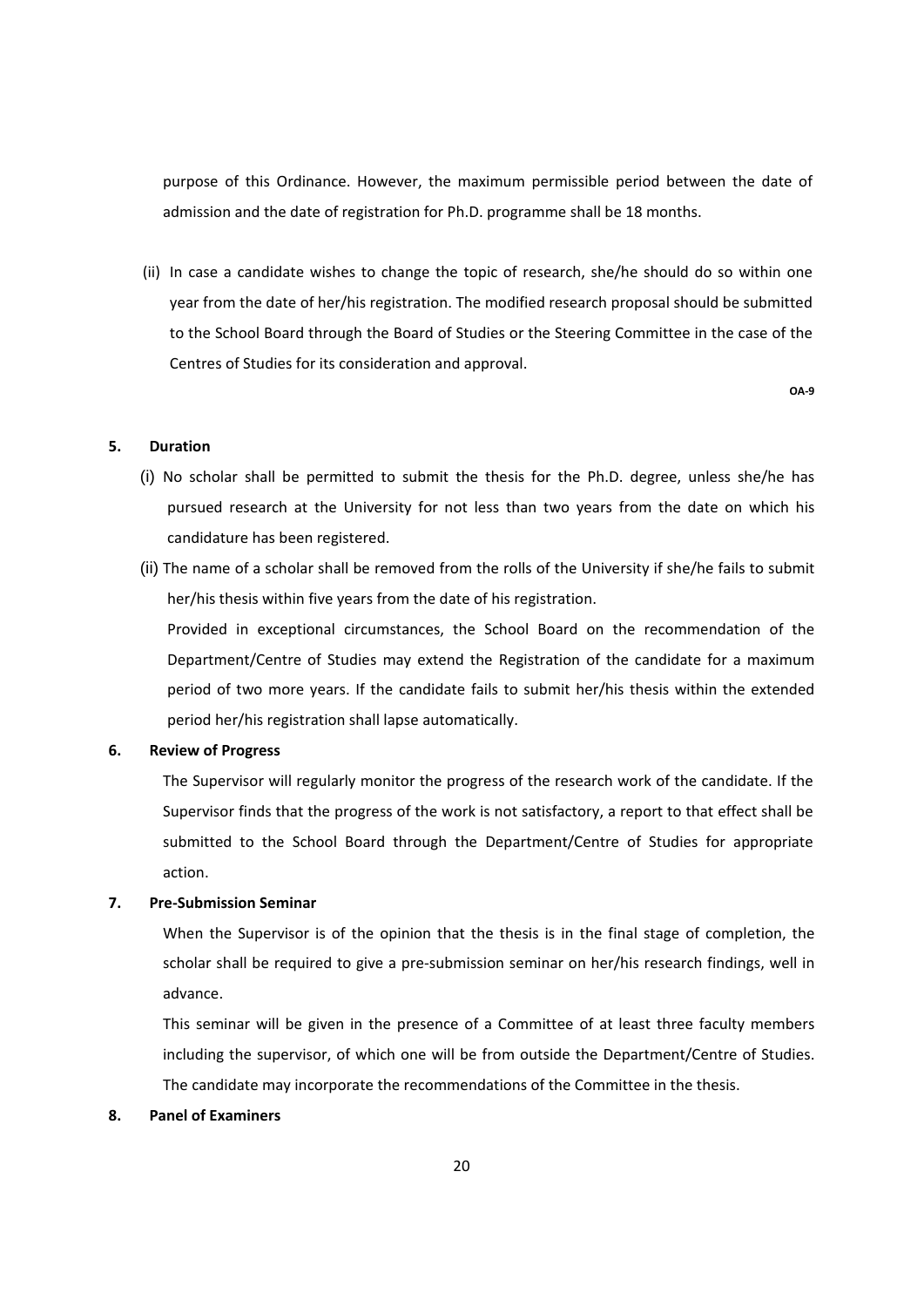A Supervisor shall submit a panel of six names of examiners including the supervisor in the prescribed proforma to the School Board through the Head of the Department/Centre of Studies for approval and submission to the Controller of Examinations. The School Board shall also submit a copy of the panel of examiners to the Chairman of the Academic Council.

**OA‐9**

#### **9. Evaluation**

The thesis submitted by the candidate for the Ph.D. Degree shall be examined by at least three examiners appointed by the Executive Council on the recommendation of the Academic Council. Two of the examiners shall be those who are not the staff of the University, while the third examiner shall be the Supervisor.

Provided that the Supervisor shall not serve as an examiner where a candidate is a wife or husband, son or daughter, brother or sister.

#### **10. Examinee's Report and Viva‐Voce**

- a) Each examiner shall, after examining the thesis submitted by the candidate for the award of the Ph.D. Degree, submit a report in a prescribed proforma to the University containing a clear recommendation that in her/his opinion (a) the thesis is recommended for the award of Ph.D. Degree (b) the thesis should be modified/revised; or (c) the thesis may be rejected. The examiners may, however, recommend a Viva-Voce examination for some clarifications, if necessary. to be mentioned in the Evaluation Report.
- b) If one of the external examiners recommends that a Viva-Voce examination should be held, a Board may be constituted by the Vice- Chancellor for holding the Viva-Voce examination consisting of the Supervisor, who will also be the Convener and at least one of the external examiners. This examination shall be held within a period of three months of the receipt of the reports from the External examiners. The Convener will submit a report of Viva‐Voce examination to the Controller of Examinations.
- c) In case an examiner suggests some modifications/ improvements of the thesis on certain specific lines or points out certain lacunae in the thesis, the candidate should be asked to reply or modify the thesis as suggested and resubmit the thesis to be forwarded to the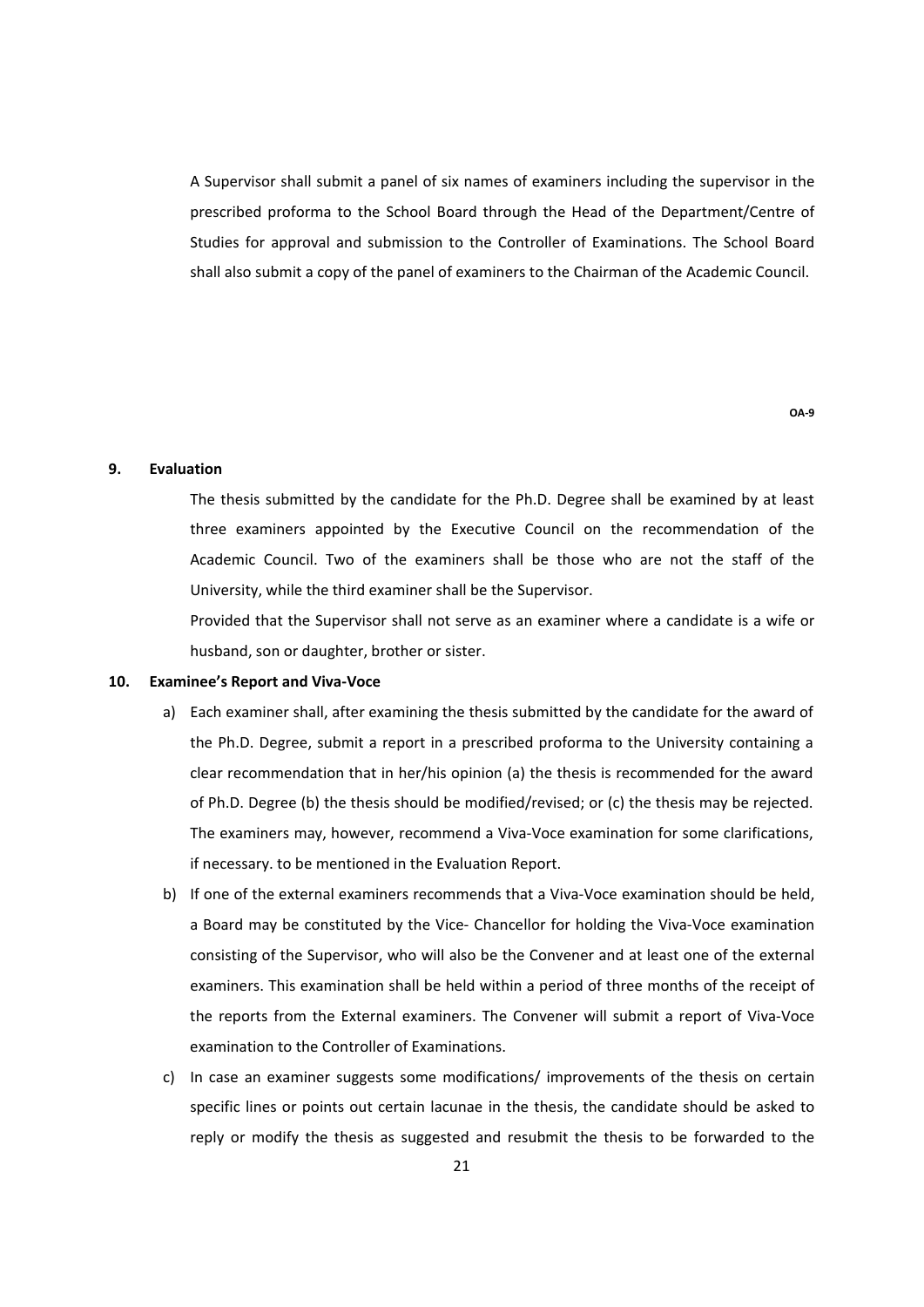concerned examiner within a period of one year from the date of intimation of the requirement of modification by the University. If the candidate decides to reply to the points/observations raised by an examiner and if the reply is neither accepted by the examiner nor the candidate the matter shall be referred to a Committee of experts to be appointed by the Vice‐Chancellor.

d) A thesis shall be accepted for the award of the Degree of Doctor of Philosophy on the unanimous recommendation of the examiners.

#### **OA‐9**

If both the external examiners reject the thesis, no degree will be awarded. If there is a difference of opinion between the external examiners it should be referred to a fourth examiner to be nominated by the Vice‐Chancellor out of the panel already approved by the Academic Council and the Executive Council. The opinion of the fourth Examiner shall be final.

#### **11. Re‐Submission of Thesis**

- a) A candidate whose thesis has been referred back for revision shall re-submit it for the award of the Ph.D Degree within one year of the intimation of the decision of the University.
- b) A thesis which has been re-submitted shall be examined by the same external examiner(s). In case the examiner(s) is/are unwilling to act as such, another examiner(s) may be appointed by the Vice‐Chancellor from the approved panel of examiners.

#### **12. Award of Degree**

Based on the reports of the examiners and the Viva‐ Voce the School Board shall recommend to the Executive Council through the Academic Council for the award of the degree or otherwise.

#### **13. Removal of Difficulties**

Notwithstanding anything contained in the above the Vice-Chancellor may take such measures as may be necessary for removal of difficulties.

#### **14. Submission of Thesis**

A candidate shall submit her/his thesis for the Ph.D. in which she/he may incorporate the text of any work which she/he may have published on the subject. But she/he shall not submit as her/his thesis any work for which a Degree has been conferred on her/him by this or any other University.

a) The thesis shall satisfy that it is a piece of research work characterized either by discovery of new facts or by fresh interpretation of facts or theories. In either case it should evince the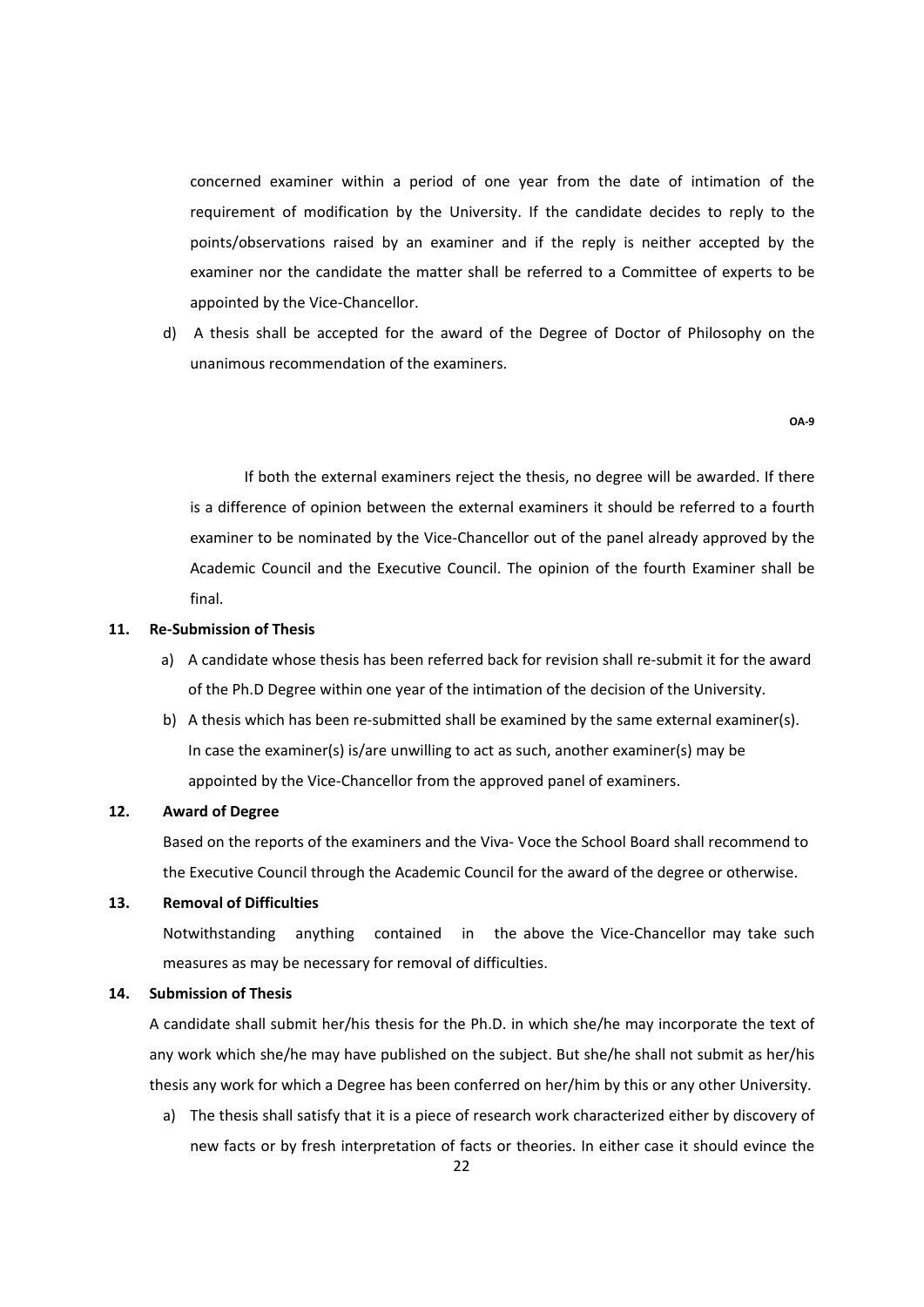candidate's capacity for critical examination, original thinking and judgment. It shall also be satisfactory so far as its literary presentation is concerned.

b) The thesis shall include a certificate from the Supervisor and the declaration from the candidate that the thesis incorporates the student's bonafide researches and that these have not been submitted for award of any degree in this or any other University or Institute of learning.

#### **OA‐9**

- c) The application for submission of thesis shall be countersigned by the Head of the concerned Department/Centre of Studies. The Head of the Department/ Centre of Studies will then forward the thesis together with the observations of the Committee for presubmission seminar to the Controller of Examinations for further necessary action.
- d) In the case of a teacher or researcher in a Research Institute or candidate who is not pursuing research on a full time basis, the thesis shall be accepted only:
	- (i) If the candidate has stayed in the University for at least 30 days in each year including vacation and participated in such academic programmes as may be decided by the Department/Centre of Studies and the total period of such stay in the University before submission of the thesis shall not be less than six months.
	- (ii)On the production of periodical certificates from her/his Supervisor that the candidate has been in continuous touch with her/him and has acquainted herself/himself adequately with the latest theories and methods in research in her/his field of specialisation.

\*\*\*\*\*\*\*\*\*\*\*\*\*\*\*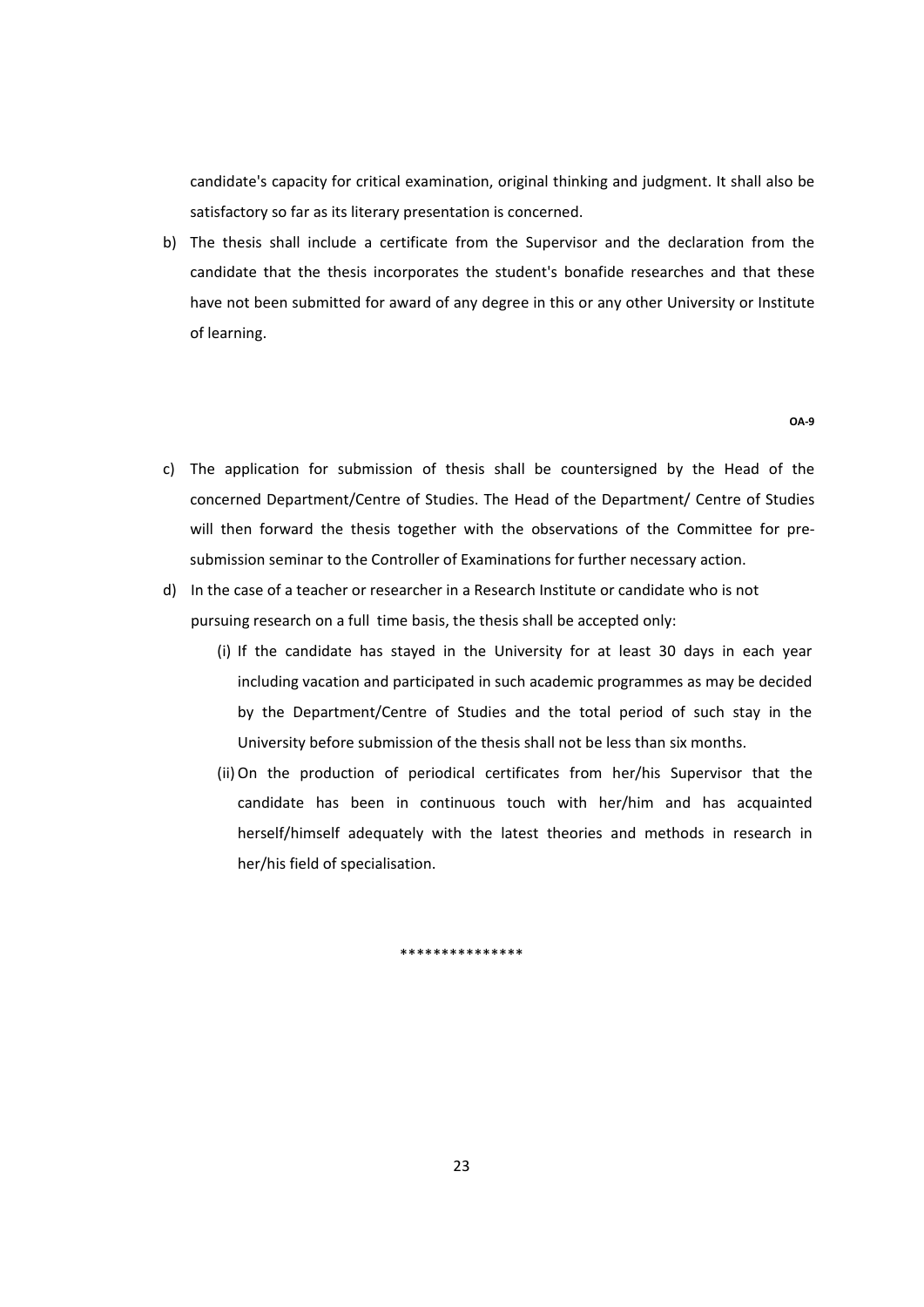**OA‐ 10**

#### **CENTRAL UNIVERSITY OF JHARKHAND ORDINANCE ON THE MASTER OF PHILOSOPHY PROGRAMME**

*[Under Section 28 of the Central Universities Act, 2009 read with Statutes 15]*

#### **1. Objective**

- a) The University may organise an M.Phil. programme with the objective of providing deeper insight in the relevant subject, broadening horizons, emphasising the unity of all knowledge normally divided in numerous disciplines, equipping scholars with necessary tools and practical experience for further researches in different fields. M.Phil. shall be the first research degree of the University.
- b) The M.Phil. programme shall comprise of two parts, viz., (a) course work and (b) dissertation/project work. Both the parts shall have equal weightage.

#### **3. Course Work**

- a) The course work shall consist of three courses offered by the Department/Centre. A teacher of this University having at least an M. Phil. degree shall be eligible to teach M. Phil. Courses.
- b) The M. Phil. scholars will be required to attend and participate in seminars which will be organised by the Department/Centre for the purpose of discussing new results, developments in the subject and/or interpretation of data. Each scholar shall be required to deliver two seminars, one in the early phase of her/his dissertation/project work and the other just before concluding her/his work.

#### **4. Admission**

a) The admission to M.Phil. programme will be done preferably in the beginning of a semester.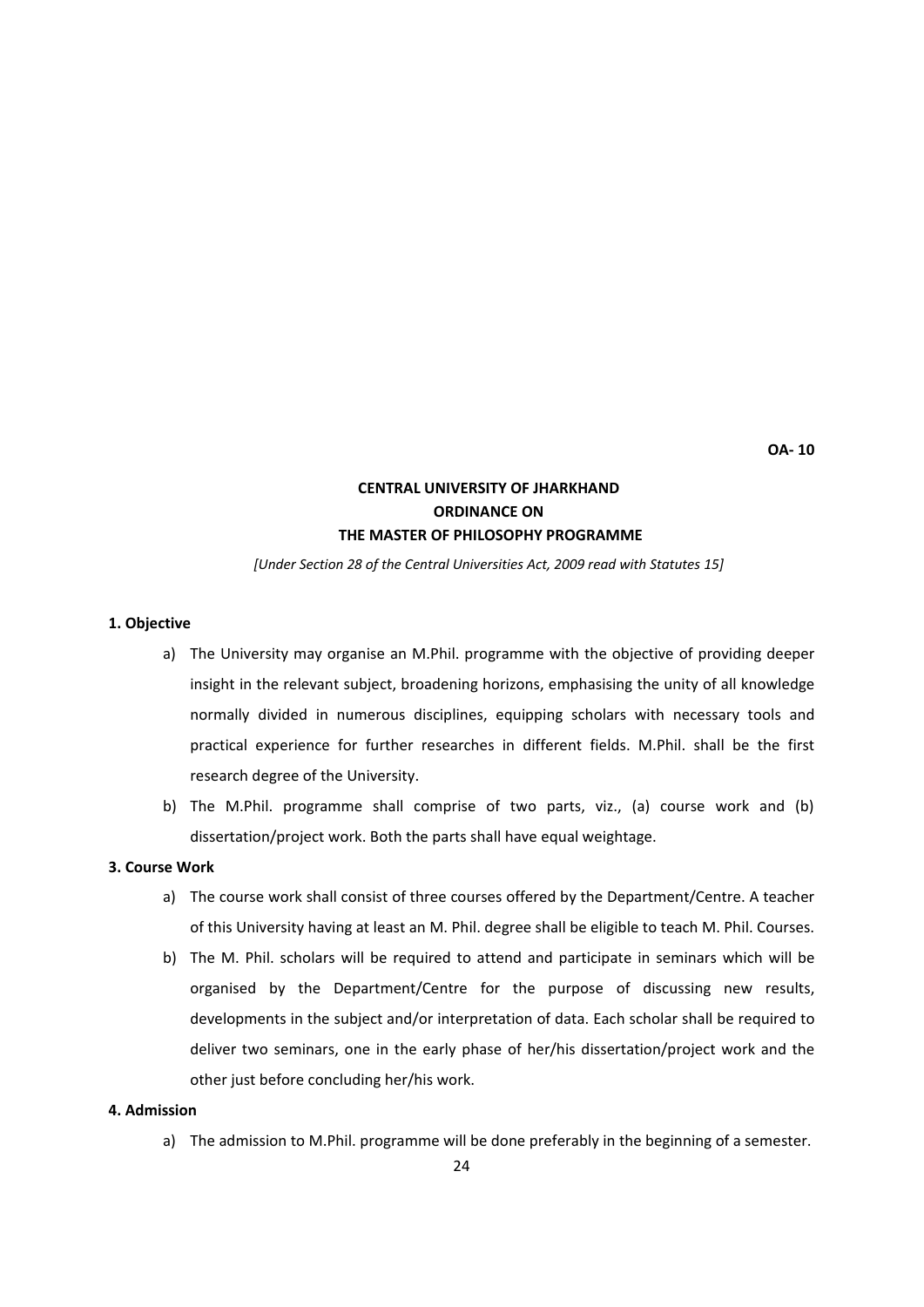b) The candidates with at least 55% (50% in the case of candidates belonging to SC/ST) marks in the Master's Degree in the subject concerned will be required to appear in a written test and/or an interview to be conducted by the Department/Centre. The candidates will be selected according to merit determined after giving weightage to the following percentage in the Master's Degree or equivalent (at least 50% weightage) (ii) performance in the test and/or interview.

The admission will be finalised on the basis of the number of seats available and the performance of the candidates. A candidate will be assigned a supervisor by the Department/Centre at the time of admission.

**OA‐10**

- c) A candidate who is awarded a fellowship on the basis of a National level examination recognised by University Grants Commission may be admitted to the M.Phil. Programme directly without being required to appear at an internal test provided under this Ordinance.
- d) All teachers working in the constituent and recognized Institutes of the University and recognised as University teachers shall be eligible for admission to M.Phil. Course. The teachers working in colleges under the jurisdiction of other Universities may also be admitted subject to availability of seats and their satisfying such conditions as may be laid down by the concerned School Board.

#### **5. Registration**

A candidate, during the course work, shall apply through the Department for registration along with the synopsis which shall be approved by the School Board. The date of registration shall be the date of approval by the School Board.

The Department shall appoint a Supervisor. The Supervisor shall be a Professor, Associate Professor or Assistant Professor with Ph.D. and with at least three year's experience of research/teaching and should be a teacher of this University.

#### **6. Duration**

a) A scholar should normally complete her/his M.Phil. in not more than three semesters. An extension of only one semester may be allowed in suitable cases on the recommendation of the Supervisor submitted to the Department. In the case of college teachers undertaking M.Phil. programme, one extra semester time may be given for completing the programme over and above that allowed for regular candidates.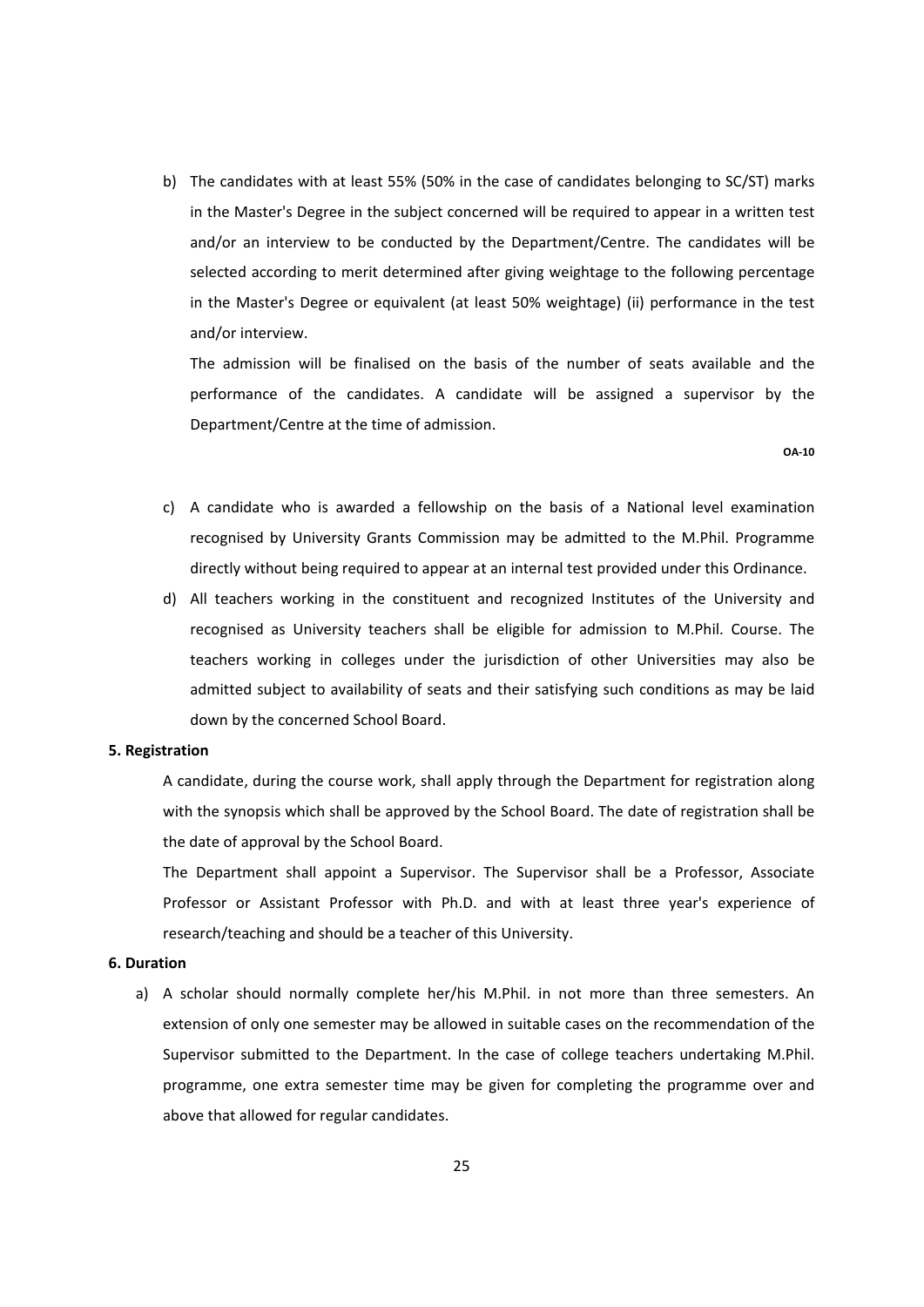b) If a candidate after clearing the course work discontinues her/his dissertation work for some unforeseen reason, the School Board may condone a break of not more than two semesters and the candidate be allowed to resume her/his work. If the break is for more than two semesters, the scholar shall seek fresh admission to the M.Phil. programme. The period of the break shall be computed from the date of publication of the Course work result.

#### **7. Attendance**

An M.Phil. student is expected to attend all lectures pertaining to her/his course work. The attendance of the candidate shall be at least 75% in each course. In addition to course work an M.Phil. student shall deliver at least two seminars in the Department/Centre during her/his M.Phil. programme.

**OA‐10**

#### **8. Evaluation of course work**

- a) The evaluation of the course work will be internal.
- b) The performance of the scholar shall be evaluated in the following grades: 'O' (outstanding), 'A' and 'B' with grade point valuation in the 10 point scale, i.e. 7.00‐10.00 corresponding to '0' grade, 6.00‐6.99 corresponding to 'A' grade, 5.00 to 5.99 corresponding to 'B' grade. Those securing less than 5 points shall be graded as 'C'. To clear a course, a candidate should secure at least grade 'B'.

#### **9. Pre‐Submission Seminar**

When the Supervisor is of the opinion that the dissertation is in the final stage of completion, well in advance before the likely date of submission, the scholar shall be required to give a presubmission seminar on her/his research findings. This seminar will be given in the presence of a Committee of at least three faculty members including the supervisor, of which one will be from the allied Department. The candidate may incorporate the recommendation of the Committee in her/his dissertation.

#### **10 Submission of Dissertation**

- a) An M.Phil. candidate shall be required to submit a dissertation in triplicate duly recommended by the Supervisor and forwarded by the Department/Centre to the Controller of Examinations.
- b) The dissertation/project work shall contain a declaration from the candidate and a certificate from her/his Supervisor that the dissertation/project work incorporates bonafide research of the student and that this has not been submitted for another degree of this or any other University.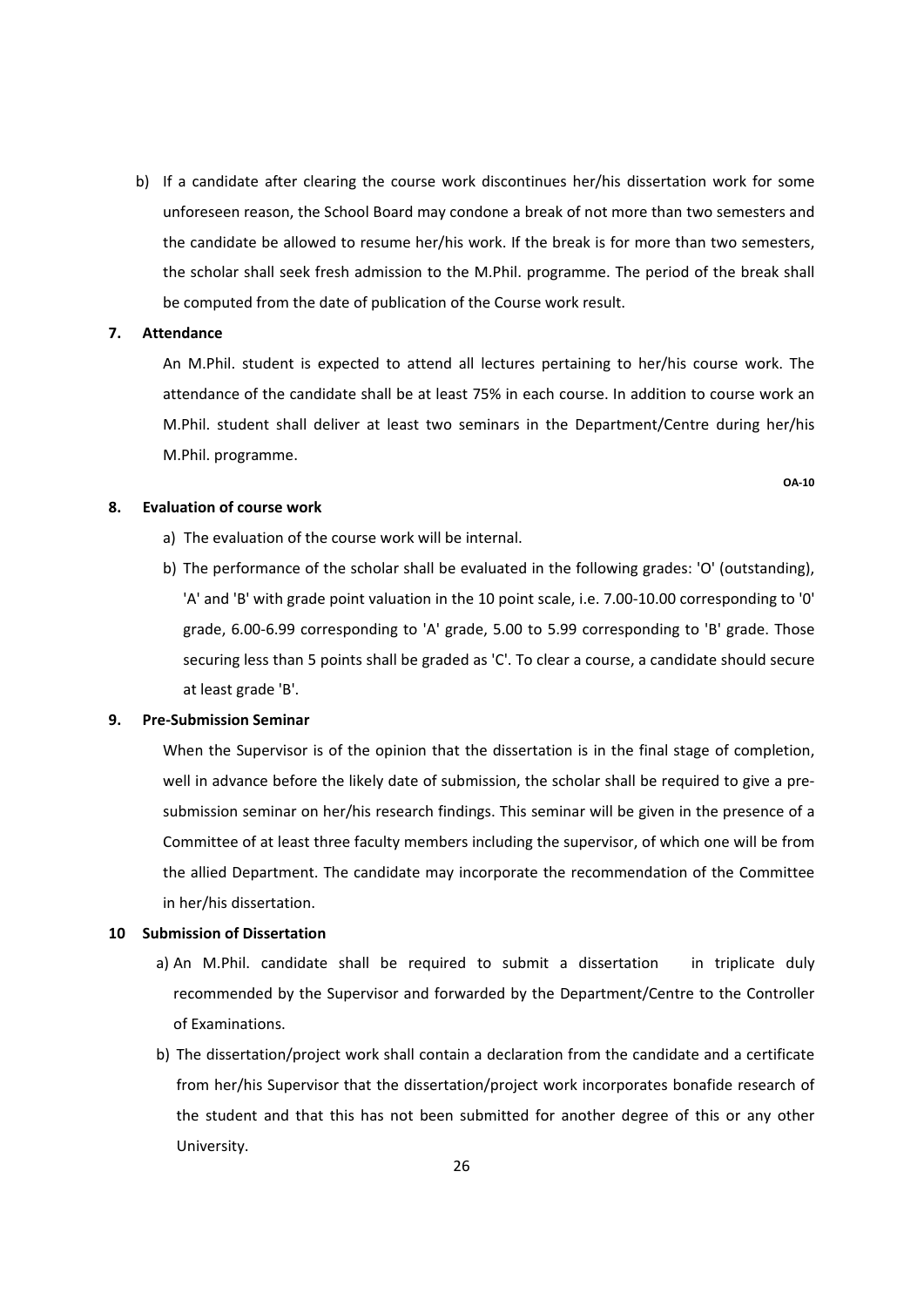#### **11. Panel of Examiners**

At least two months before the proposed date of submission of the dissertation, the Supervisor shall present a panel of four names of examiners including the supervisor to the Department to be forwarded to the School Board for approval and submission to the Controller of Examinations. The School Board shall also submit a copy of the panel of Examiners to the Chairman of the Academic Council.

#### **12. Evaluation**

The dissertation/project work will be examined by two examiners (one of them being the Supervisor) to be appointed by the Vice-Chancellor from the panel approved by the Academic

#### **OA‐10**

Council and the Executive Council. At least one of the examiners should be from outside the University.

However a Supervisor shall not act as an examiner where a candidate is a wife or husband, son or daughter, brother or sister of the Supervisor. Where a candidate is related to the Supervisor as such, the dissertation submitted by a candidate for M.Phil. degree shall be sent to another examiner selected from the panel of examiners.

#### **13. Award of the Degree**

- (1) (a) The Dissertation/project work should be accepted for the award of the M.Phil. degree on the unanimous recommendation of the examiners.
	- (b) If there is a difference of opinion the matter should be referred to a third examiner to be appointed by the Vice‐Chancellor out of the panel already submitted. The Third examiner will act as the adjudicator and his decision will be final.
- (2) In case the examiner suggests some modifications/improvement of the dissertation/ project work on certain suggested lines or points out certain lacunae in the dissertation/ project work, the candidate should be asked to reply or to modify the dissertation/ project work on the suggested lines and resubmit the dissertation/project work within a period of six months of the communication of the decision.
- (3)(a) Both external and internal examiners shall award grade as well as grade point for dissertation. In the event of unanimous recommendation by both the examiners, the final grade point may be computed keeping in mind the average of both course work and dissertation grade points. In the event of one of the examiners for dissertation not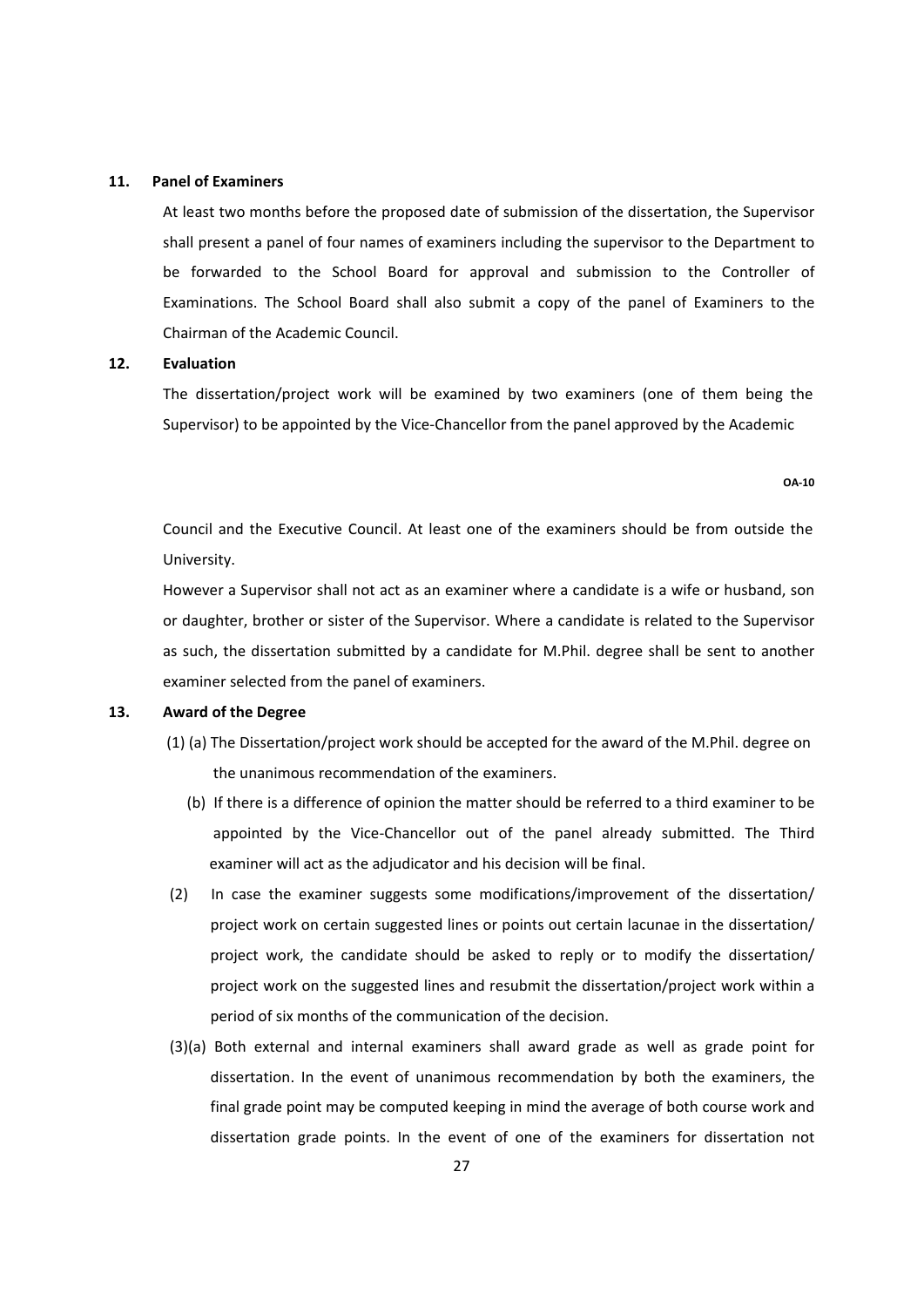recommending, the final grade point may be computed keeping in mind the average of the course work and the grade point awarded to the candidate by the third examiner.

(4) All the reports of the examiners shall be submitted to the School Board, which, on being satisfied, may recommend to the Academic Council that the M. Phil. Degree may be awarded to the candidate. A copy of the recommendation of the School Board may be sent to the Controller of examinations for declaration of the provisional result.

#### **14. Removal of Difficulties**

Notwithstanding anything contained in the above Ordinance, the Vice-Chancellor may take such measures as may be necessary for removal of difficulties.

**OA‐ 11**

#### **CENTRAL UNIVERSITY OF JHARKHAND ORDINANCE ON THE MASTER'S DEGREE PROGRAMMES IN ARTS, SCIENCE, COMMERCE & MANAGEMENT**

\*\*\*\*\*\*\*\*\*\*\*\*\*\*\*

*[Under Section 28 of the Central Universities Act, 2009 read with Statutes 14]*

- 1. The Master's Degree Programmes in the Schools under the University are full time courses of study spread over a period of ten academic semesters or five academic years. These courses cannot be combined with any other full-time course or any part-time post-graduate course offered by the University except those which may be designed by the University.
- 2. (a) A candidate seeking admission to any of the courses must possess the qualifications prescribed by the Board of the School as approved by the Academic Council from time to time.
	- (b) Admission to different courses shall ordinarily be made only in the first semester at the beginning of each academic year unless specifically decided for a course by the Academic Council.
	- (c) (i) Candidates who have Passed (10+2) examination or equivalent of any recognized Board/University shall be eligible to apply for admission to the courses offered by the Schools subject to provisions of the regulations relating to prerequisites if any. The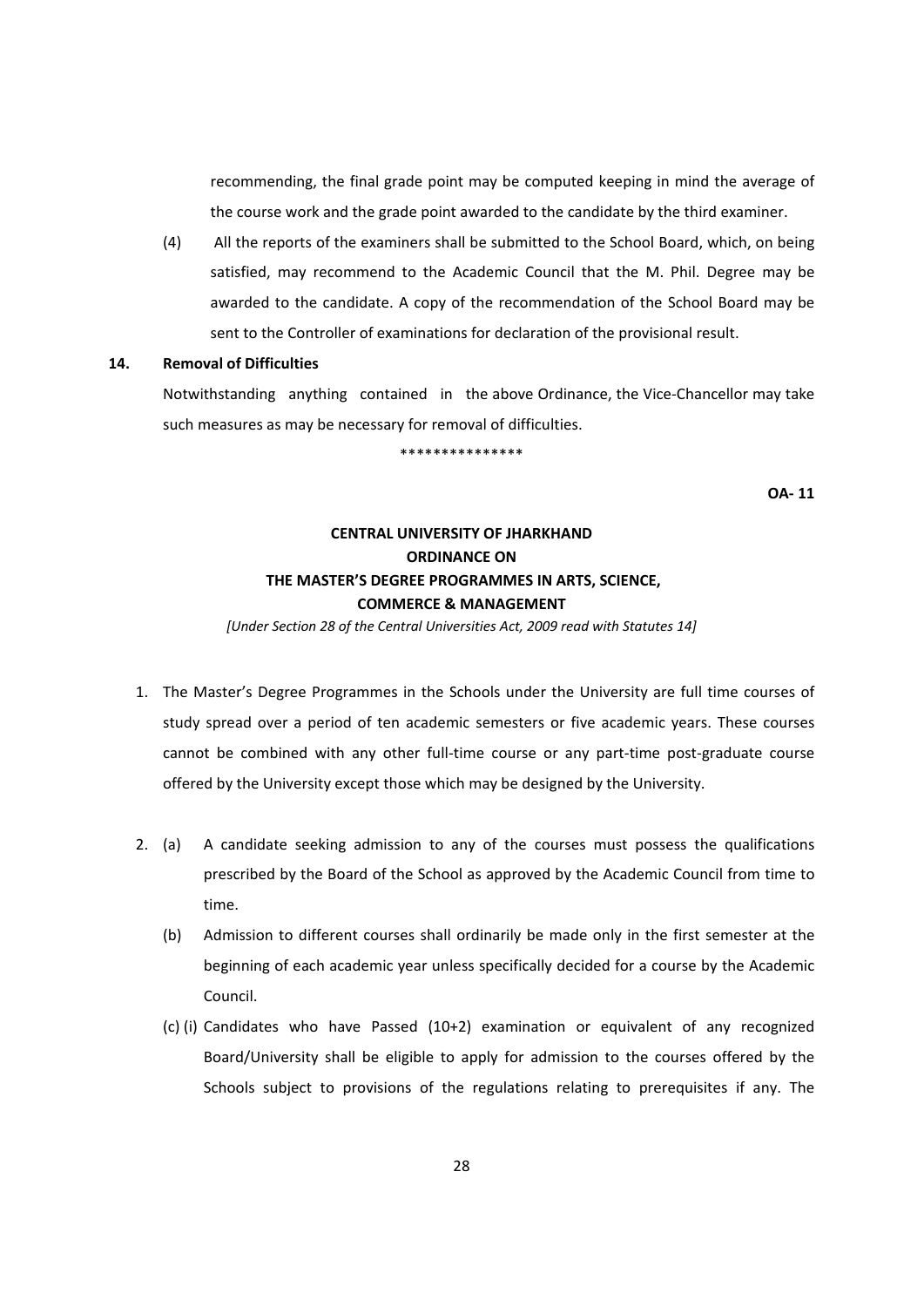minimum qualifying marks for admission to the different courses in the Schools shall be as per regulations.

- (ii) However a student after passing the three year Degree course from a recognized University may seek admission to seventh semester for the award of master degree. For the purpose of computing her/his result, total marks obtained by him/her in University examinations during the 3 years of the degree course shall be taken as marks for first to sixth semesters. Such admission shall be subject to availability of seat.
- (d) Final admission to a course will be made on the basis of the candidate's performance at the eligibility test by the Admission Committee of the concerned Department, if any, and her/his past academic performance.

**OA‐11**

3. (a) Subject to the general guidance of the Board of School, the instruction and routine in each course shall be under the control and direction of the Head of the Department/Centre concerned.

Provided that the number of lectures in a theory course shall ordinarily be not less than forty‐ five of one hour's duration each in a Semester:

- (b) Each student, with respect to her/his work in the course as well as her/his general conduct in the University shall remain under the control of the School and the discipline of the concerned Department/Centre.
- (c) The Board of the School, on the recommendations of the Department/Centre, may recommend the removal of the name of a student from the course on the basis of unsatisfactory performance, or indiscipline.
- 4. A student must have attended a minimum of 75% of the lectures, seminars, tutorials and preceptorials organized by the Department/Centre during a Semester to be eligible to appear at the Semester examination.
- 5. The School Board may, on the recommendation of the Department/Centre concerned, consider and decide on the request for condonation of shortage of attendance up to 5%. Condonation of any shortage more than 5% and less than 15% may be recommended by the Board to the Vice-Chancellor with full justification, whose decision shall be final.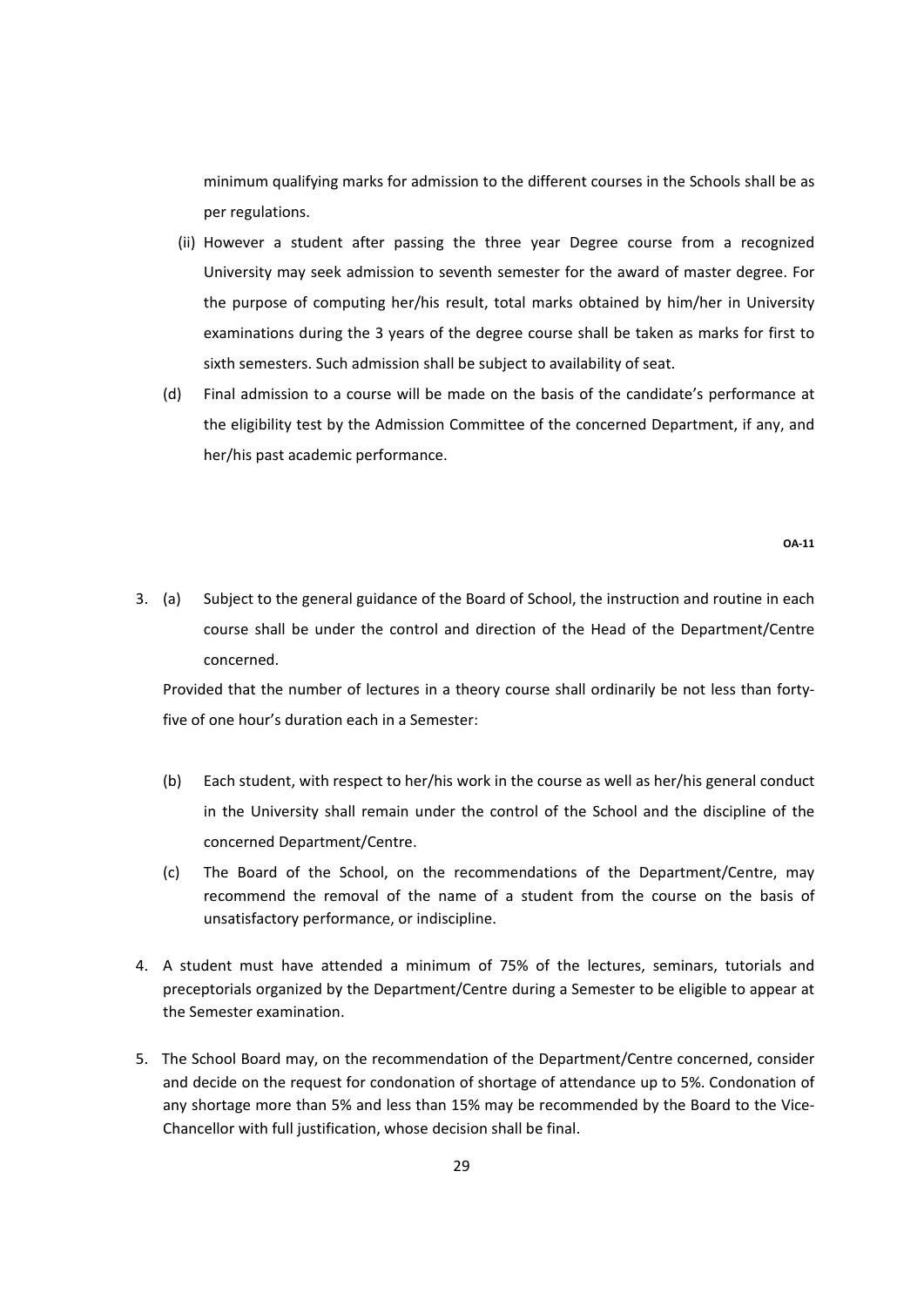6. A student who does not clear a course or courses (owing to failure to pass, or to appear in the Sessional work and Semester examination), may clear the course(s) subsequently in one of the remaining Semesters during which she/he is eligible to participate in the curricular programme.

Provided if a student by the end of the second Semester has not been able to clear sessionals in four of the eight courses of the first two Semesters or having cleared the course desires to improve her/his overall performance including the sessional work in four courses or more thus obliging him to attend regular classes, she/he shall not be eligible to move on to the third Semester or should seek fresh admission and pursue the entire course-work as a fresh candidate.

7. (a) Evaluation for each course shall be done on the basis of performance in Sessional work and Semester examination.

**OA‐11**

- (b) Each course shall carry maximum marks/credits as may be prescribed by the School Board. For the purpose of determining the marks obtained by the student in any course, the weightage assigned to Sessional Work and Semester Examination shall be 2:3.
- (c ) The pattern and schedule of sessional work and in evaluation for each course in a semester, as approved by the Board of the School on the recommendation of each semester.
- 8. (a) Each semester have at least 90 working days excluding examination days.
	- (b) An Academic Calendar should be prepared and notified before the beginning of the first Semester.
- 9. Examiners or Board of Examiners shall be appointed for each course by the Board of the School on the recommendation of the Board of Studies in accordance with the provision of Examination Regulation of the University.
- 10. A candidate shall apply for admission to the Semester examination in the prescribed form to the Dean of the School through the Head of the Department. Such application shall be accompanied by a certificate from the head of the Department, indicating that:
	- (i) the candidate has attended the minimum lectures etc. in respect of all courses.
	- (ii) the candidate has cleared all Sessionals, and
	- (iii) all dues including prescribed examination fee have been deposited.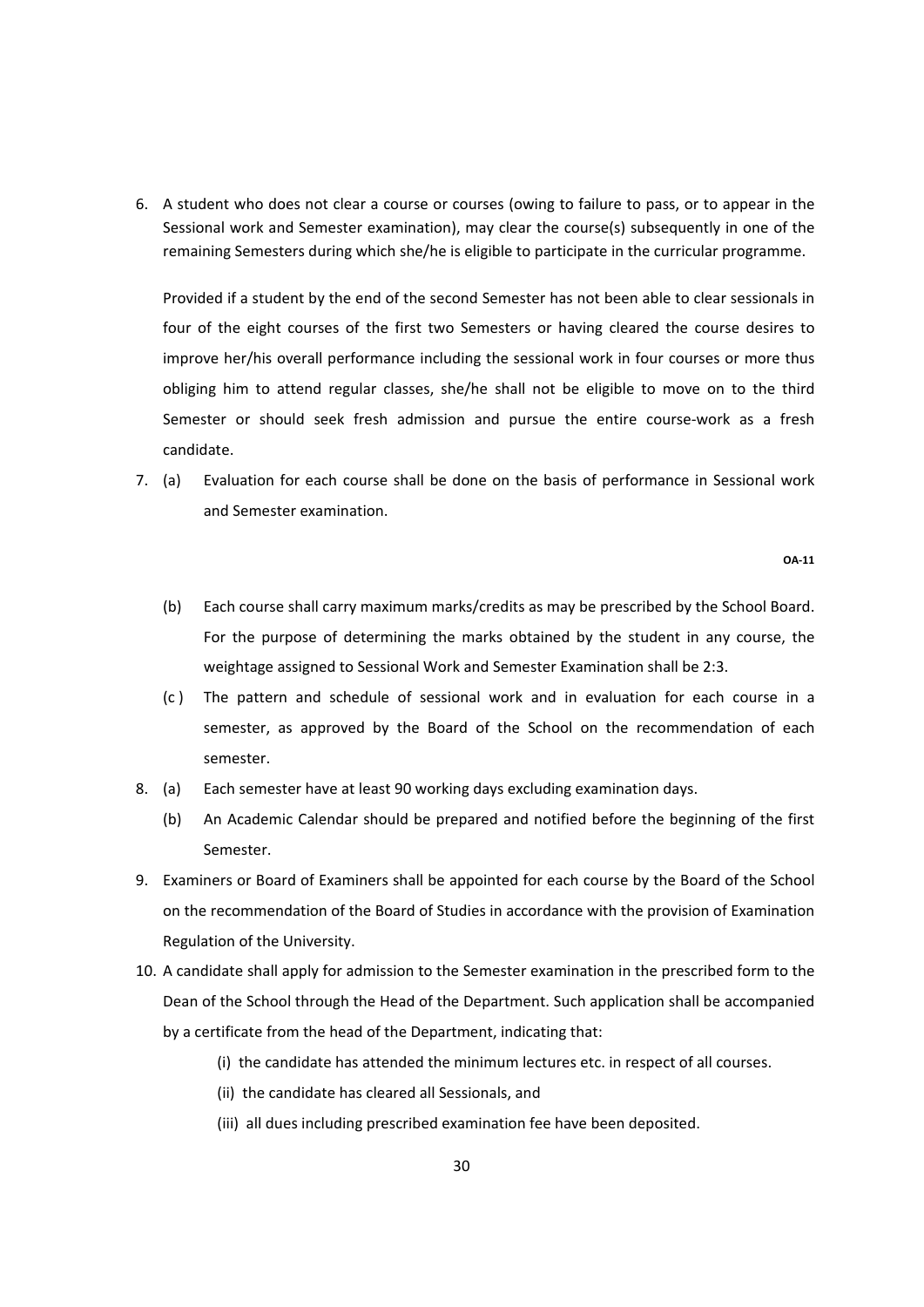- 11. The end-semester result shall be placed before the Dean of the School for approval after they have been screened by a Committee consisting of the Head of the Department/Centre concerned and not less than three faculty members appointed by the Dean on the recommendation of the Head of the Department.
- 12. (a) In order to qualify for the Master's degree a candidate must have secured at least 40% marks or equivalent grade in each course and 45% marks or equivalent grades in the aggregate of all courses.
	- (b) A candidate who obtains 40% marks or equivalent grade in each course or above 45% in the aggregate of all courses but below 55% marks or equivalent grade in the aggregate may be permitted to repeat any course or courses and to participate in the sessional work and the semester examinations in order to improve her/his performance.
	- (c ) However on completion of six semester examination a student may opt out of the course and she/he may be awarded the Bachelor Degree on the basis of her/his

**OA‐11**

 performance in the six semester examination. Such a student shall be awarded the Degree under following classifications.

- **First Division:**  60 (sixty) per cent marks or equivalent grades or more in the aggregate of all the examinations and sessional work.
- **Second Division:**  50 (fifty) percent marks or equivalent grade or more in aggregate of all the examinations and sessional work but below 60(sixty) per cent.
- **Simple Pass:** 40 (forty) percent marks or equivalent grade or more in aggregate of the examinations and sessional work but less than 50(fifty) per cent.
	- (d) A student of this University may be permitted/allowed to attend course(s) available with other University(s) and the credits earned on theory courses shall have equal weightage for the purpose of clause 13(e) of this Ordinance. Similarly a student from other Central University(s) may be allowed to attend a course of this University on reciprocal basis provided she/he fulfils all other conditions as in force at that point of time.
- 13. Successful candidates shall be awarded the Degree under the following classification: **First Division:** 60 (sixty) per cent marks or equivalent grades or more in the aggregate of

all the examinations and sessional work.

**Second Division:** 50 (fifty) percent marks or equivalent grade or more in the aggregate of all examinations and sessional work but below 60(sixty) per cent.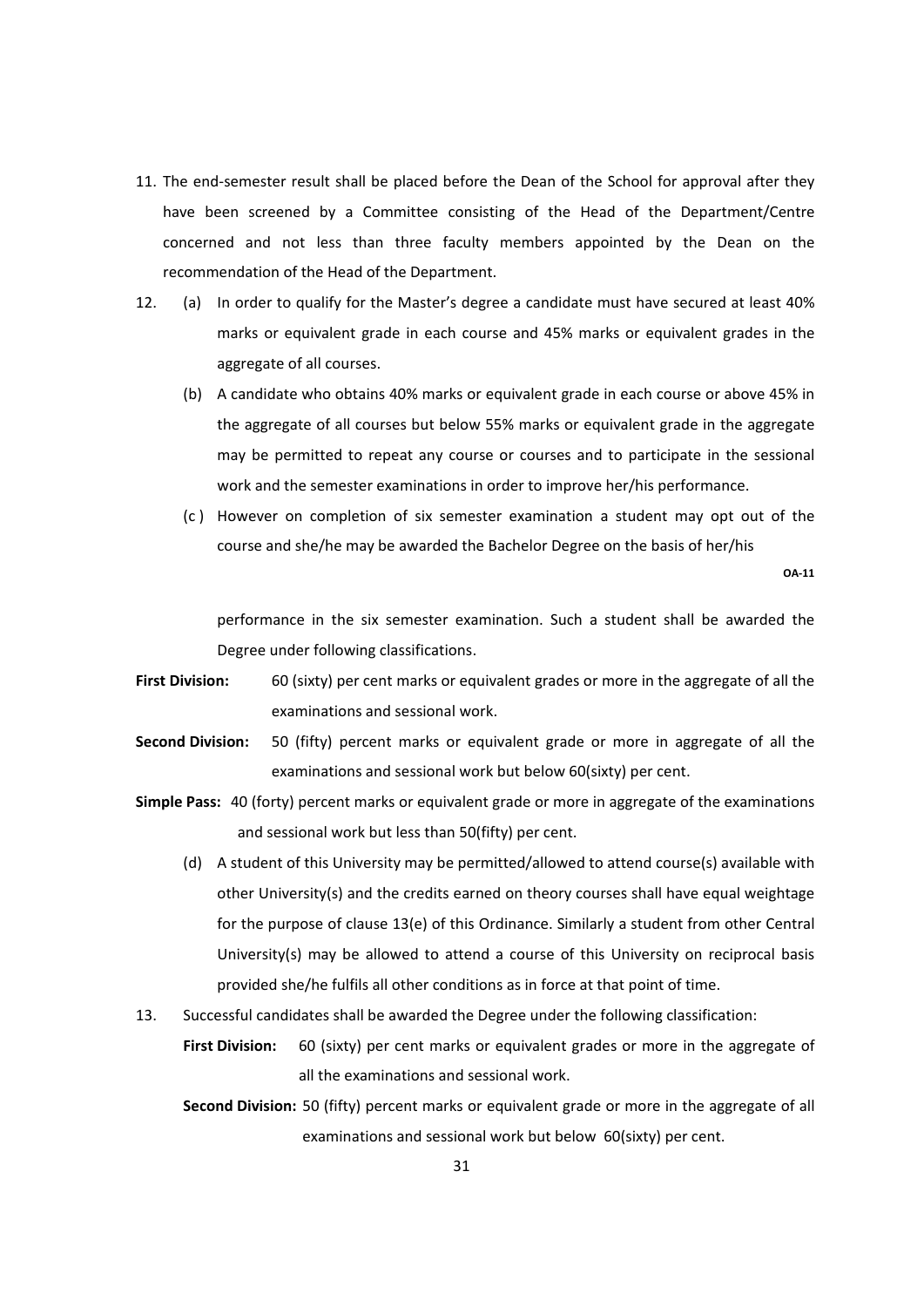- 14. No Candidate will be allowed to appear in any course more than twice and no candidate shall be allowed to appear in any course beyond fourteen semesters of his first admission to the programme.
- 15. The courses of study and the scheme of examination for the degree in each subject shall be such as may be approved by the Board of the School on the recommendation of the Board of Studies of the Department concerned.
- 16. The syllabii for the courses in any subject shall be such as may be recommended by the concerned Department and approved by the Academic Council which shall also prescribe reference books and other reading material for each course.

#### \*\*\*\*\*\*\*\*\*\*\*\*\*\*\*

**OA‐ 12**

#### **CENTRAL UNIVERSITY OF JHARKHAND ORDINANCE ON CHOICE BASED CREDIT SYSTEM AND EVALUATION**

*[Under Section 6(2) (iv) of the Central Universities Act, 2009]*

The University shall follow the Choice Based Credit System:

Choice‐Based Credit System is a flexible system of learning. *'Credit'* defines the quantum of contents / syllabus prescribed for a course and determines the number of hours of instruction required. The distinguishing features of CBCS are the following:

#### **It permits students to**

- Learn at their own pace
- Choose electives from a wide range of elective courses offered by the University departments
- Undergo additional courses and acquire more than the required number of credits
- Adopt an inter-disciplinary approach in learning
- Make best use of the expertise of available faculty

#### **1. Course**

1.1 A programme consists of a number of courses. A *'Course'* is a component (a paper) of a programme.

Every course offered by any University department is identified by a unique course code. A course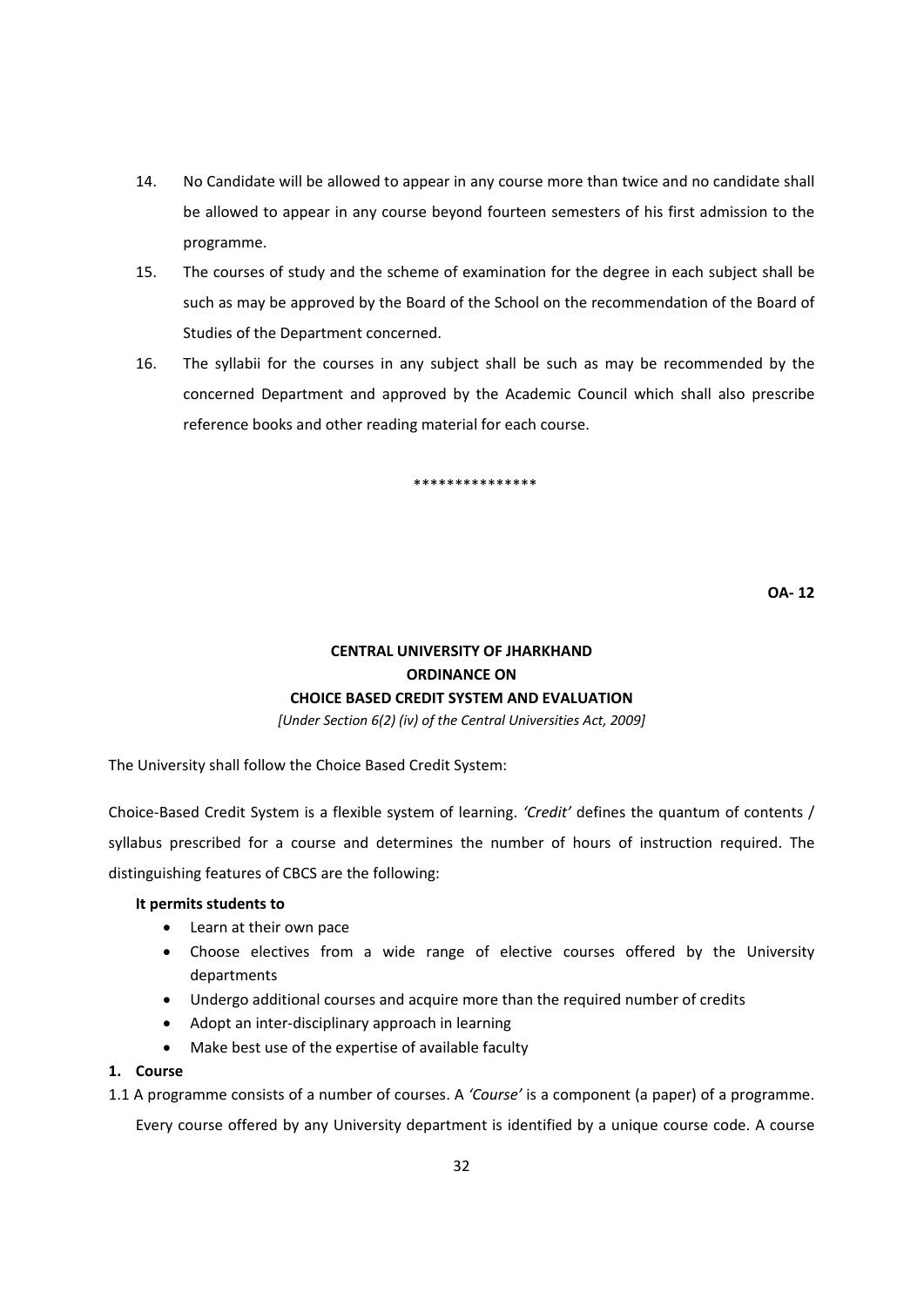may be designed to involve lectures / tutorials / laboratory work / seminar / project work / practical training / report writing / Viva voce, etc or a combination of these to meet effectively the teaching and learning needs and the credits may be assigned suitably.

#### **2. Semesters**

2.1 An academic year consists of two semesters with instructional contact of four months in each semester.

Odd Semester (I and III Semesters): August to December

Even Semester (II and IV Semesters): January to May

- 2.2 A semester normally extends over a period of 15 weeks. Each week has 30 hours of instruction spread over a 5 day week.
- 2.3 A normal academic working day is from 8.00 AM to 4.30 PM with 45 minutes lunch break.

#### **3. Credits**

- 3.1 Credit defines the quantum of contents / syllabus prescribed for a course and determines the number of hours of instruction required per week. Thus, normally in each of the courses, credits will be assigned on the basis of the number of lectures / tutorials / laboratory work and other forms of learning required to complete the course contents in 15 week schedule:
	- 1 Credit = 1 hours of lecture per week (1 Credit course = 15 hours of lectures per semester)
	- **3 Credit = 3 hours of instruction per week ( 3 Credit course = 45 hours of lectures per semester)**

Instruction can take the form of lectures / tutorials / Laboratory work / fieldwork of other forms. In **determining the number of hours of instruction required for course involving laboratory / field‐work, 3 hours of laboratory / field work is generally considered equivalent to 1 hour of lecture.**

**4. Core Course**

Core courses are those, knowledge of which is deemed essential for students registered for a particular master's programme. **As such all core courses shall be mandatory and a student must pass in all the core courses prescribed for the programme.** Where feasible and necessary two or more programmes offered by the same department or two different departments may prescribe one or more common core courses. Core courses shall be spread over all the four semesters.

**OA‐12**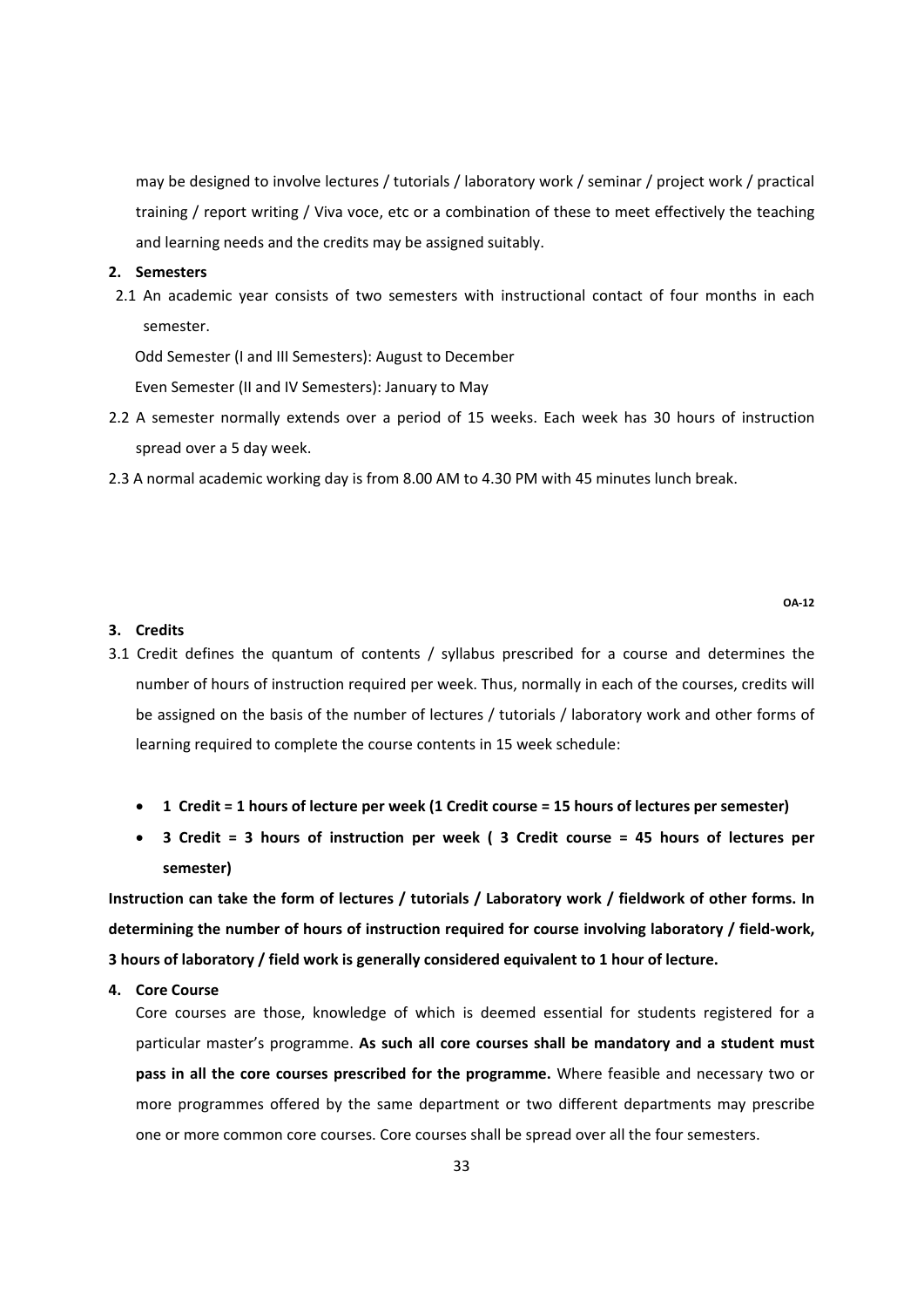#### **5. Elective Courses**

#### **Elective courses are intended to:**

- Allow students to specialize in one or more branches of the broad subject area; or
- Acquire knowledge and skills in a related area that may have applications in the broad subject area; or
- Bridge any gap in the curriculum and enable acquisition of essential skills (e.g. statistical, computational, language, communication skills, etc); or
- Help pursue an area of interest to the student

#### **6. Self‐study Courses**

I. A Department may also allow students to choose three additional courses to enable them to acquire extra credits through self-study (Not to be taken into account for awarding grades / class).

#### **OA‐12**

II. The course will be in advanced topics in subject (core or elective) under the supervision of a faculty member. The student shall be required to make a minimum of two seminar presentations (as sessional tests for assessment) and submit a project report. There shall be a viva‐voce examination on the report; the distribution of marks for the project report and viva‐ voce shall be 40 and 20 respectively.

#### **7. Course Registration**

- **7.1 After admission to a Programme, a Registration Number will be assigned to every student by the Department.**
- 7.2 Every student must register (in consultation with her/his advisor) for the courses she/he intends to undergo in that semester by applying in the prescribed proforma in triplicate (duly signed by the candidate, student advisor and the HOD), within the dealing notified in the Academic Calendar (course titles are given in the handbook).
- 7.3 A student shall register for **minimum of 15 credits** and can register for maximum of 24 credits in a semester. However, in the final Semester, a student shall register for a minimum of **10 credits.** Late Registration may be permitted by the Dean (Academic) up to two weeks after the commencement of the semester.
- 7.4 Withdrawal from a course is permitted up to one week from the date of registration.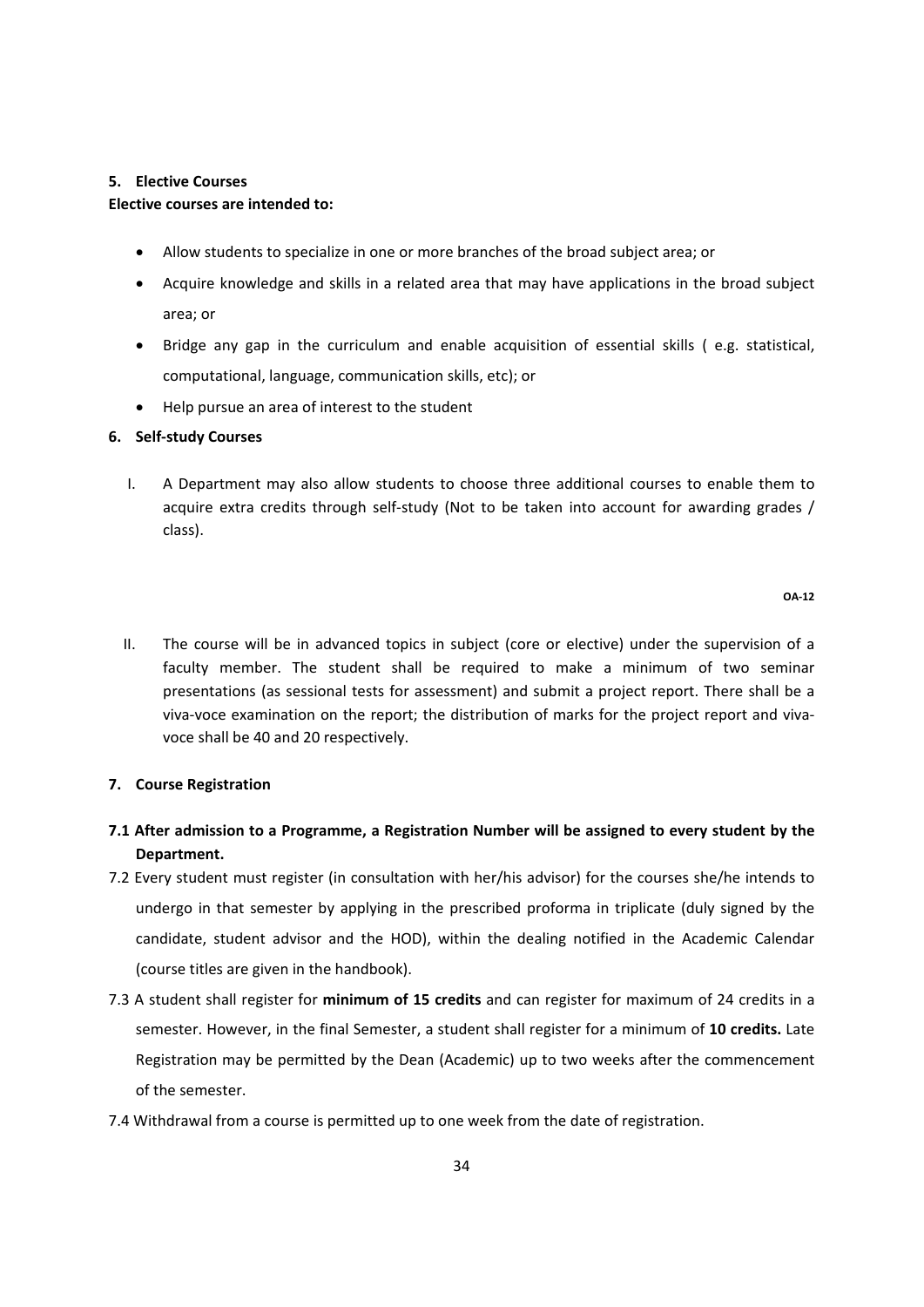- 7.5 After registration, a student can drop an elective course agreed to earlier and can substitute it by another elective course for valid reasons with the consent of the Student Advisor, but before the deadline for withdrawal of courses **provided that the candidate will be able to fulfill the required minimum attendance in the substitute course.** Withdrawal from a course will not be permitted for those who undergo late registration. Cancellation of a course (Core / Elective / Self‐study) may be permitted before the conduct of First sessional test.
- 7.6 From the Second Semester onwards, registration for the courses will be done by students on or before a specified date in consultation with their Student Advisors. A student will become eligible for registration only if she/he has cleared all dues to the Institution, during the previous semester.
- 7.7 The courses registered after withdrawal should enable the student to earn a minimum of 15 credits.

#### **8. Evaluation**

The Grading system of Evaluation shall be as per the Regulations as the subject.

8.1 Evaluation will be done on a continuous basis, three times during each semester. For the purpose of uniformity, particularly for interdepartmental transfer of credits, there will be a uniform procedure **OA‐12**

of examination to be adopted by all teachers. There will be two sessional tests and one End‐ semester examination in each course during every semester.

- 8.2 **Sessional Test I** will be held during the fourth week of the semester for the syllabii covered till then.
- 8.3 **Sessional Test II** will be held during the eighth week for the syllabii covered between fifth and eighth week.
- 8.4 **Sessional Test III** will be held during the twelfth week for the syllabii covered between ninth and twelfth week.
- 8.5 **Sessional Tests** (of one to two hours duration) may employ one or more assessment tools such as objective test, assignments, paper presentation, laboratory work, etc suitable to the course. This requires an element of openness. The students are to be informed in advance about the nature of assessment. Students shall compulsorily attend the two sessional tests, failing which they will not be allowed to appear for the end semester examination. A Student cannot repeat Sessional Tests. However, if for any compulsive reason the student could not attend the test, the prerogative of arranging a special test lies with the teacher. **In case of students who could not attend any of the sessional tests due to medical reason or under extraordinary circumstances, a separate test shall be conducted before the End Semester Examination by the concerned faculty member.**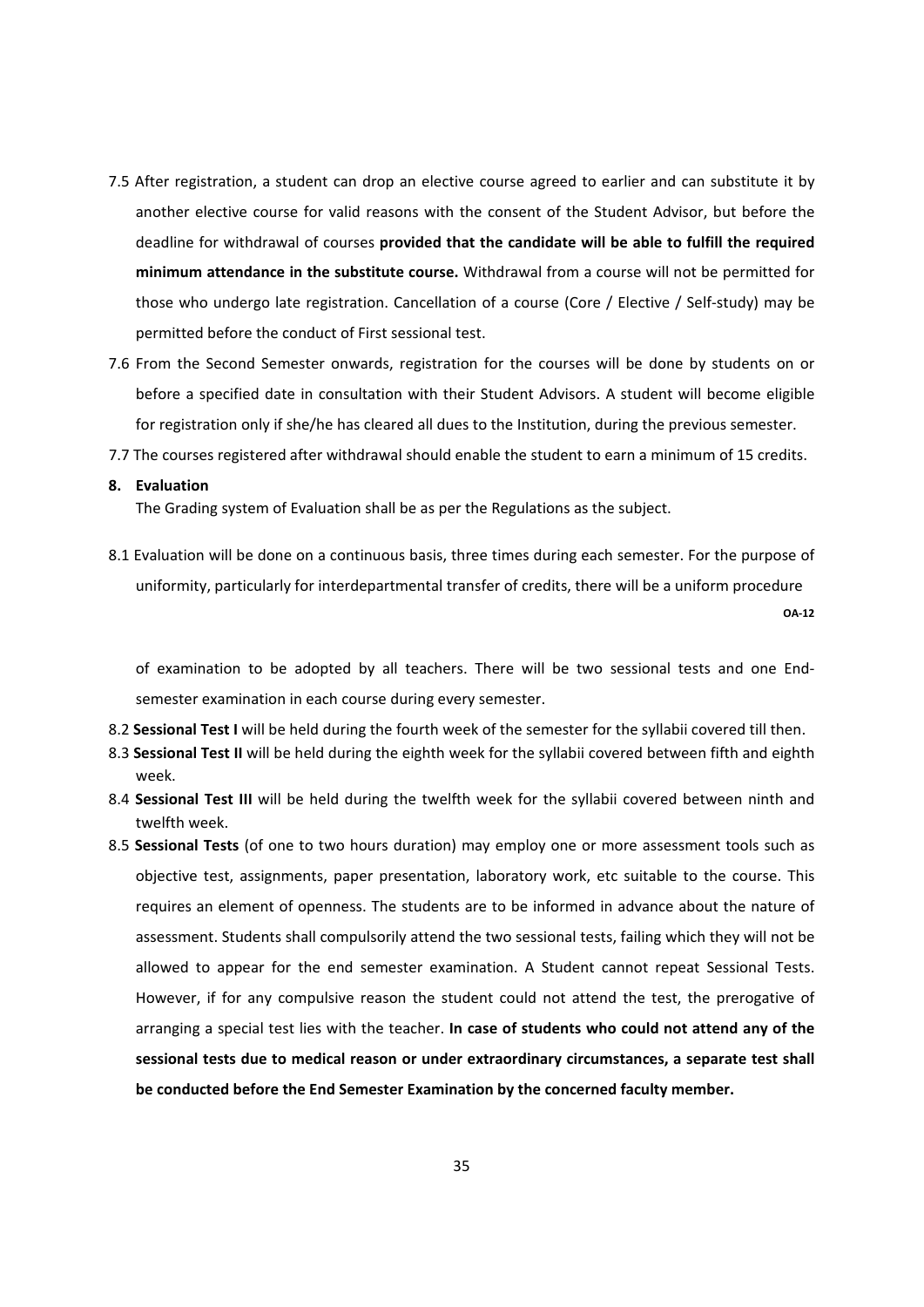- 8.6 **The sessional tests will carry 40% (20%+20%) of total marks for the course.** The marks of the best of two Sessional Tests shall be taken into account for the computation of Grades.
- 8.7 There shall be on **End semester examination** of 3 hours duration carrying 60% of Marks in each course covering the entire syllabus prescribed for the course. The End semester examination is normally a written / laboratory –based examination. The mode of End semester examination and evaluation will be decided by the teacher in consultation with the School Committee. Model Question Paper for each course has to be prepared by the teacher and the same should be forwarded to the Head of the Department.
- 8.8 End semester Practical examinations shall normally be held before the theory examinations.

### 8.9 **Valuation of Project Report / Dissertation and Viva‐voce** The distribution of marks for the dissertation will be as below; Periodical presentation -- 20 Marks Concise Dissertation ‐‐60 Marks Viva‐voce ‐‐20 Marks ‐‐‐‐‐‐‐ **Total 100 Marks**  ‐‐‐‐‐‐‐

 Dissertation / project report will be valued jointly by the supervisor and one other examiner from a neighboring institution within the city.

The Grading system of Evaluation shall be as per the Regulation on the University.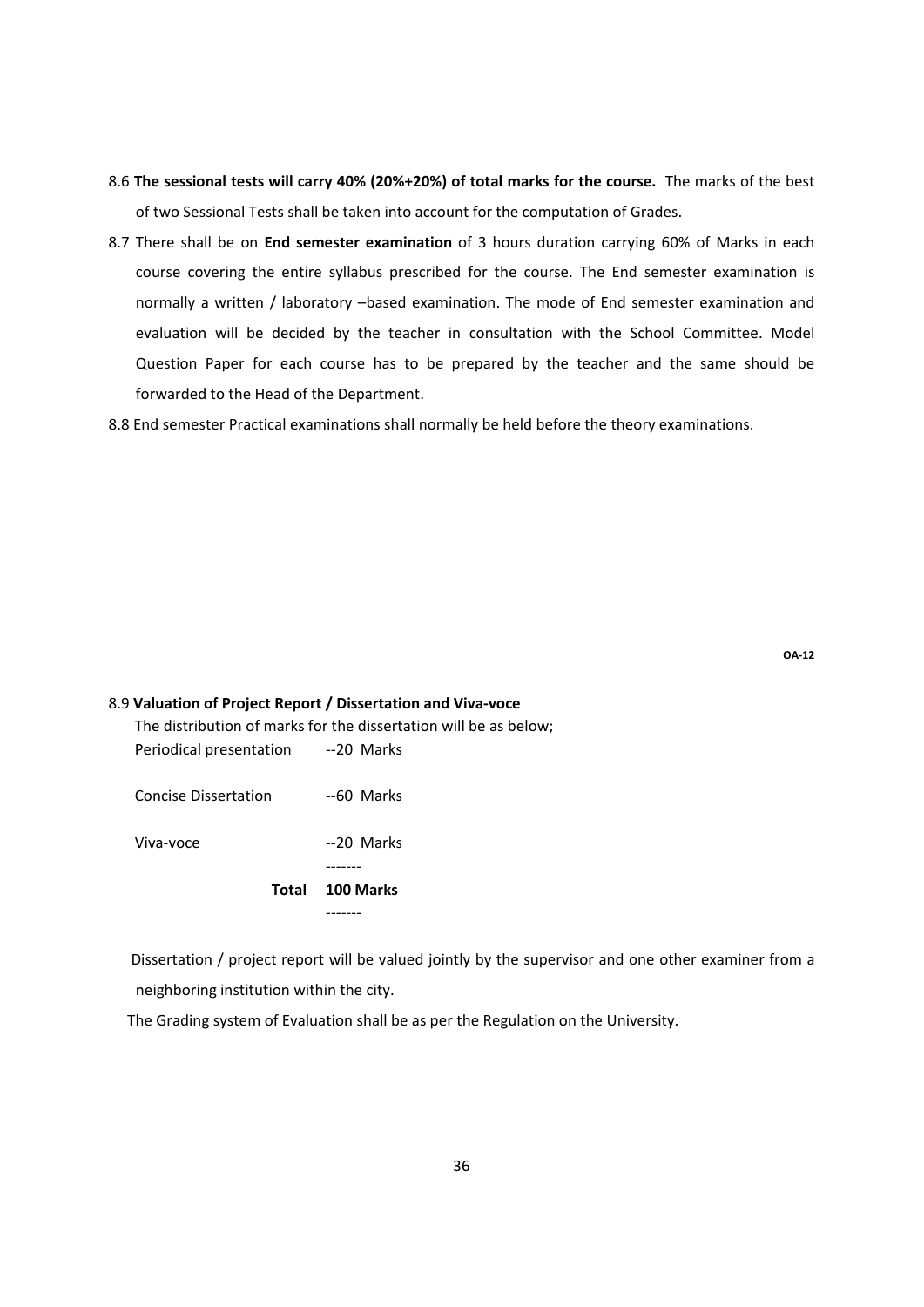**\*\*\*\*\*\*\*\*\*\*\*\*\*\*\***

**OA‐ 13**

# **CENTRAL UNIVERSITY OF JHARKHAND ORDINANCE ON ADMISSION OF STUDENT TO THE UNIVERSITY AND ITS RECOGNIZED INSTITUTES**

*[Under Section 28 of the Central Universities Act, 2009 read with Statutes 14]*

- 1. Without prejudice to the provisions of the Act and Statutes of the University a student shall be eligible for admission to any undergraduate level or post Graduate level Course of study under the University provided she/he has passed the examination or examinations prescribed by the University as prerequisite for admission to the concerned course or courses.
- 2. The candidates seeking admission to a course of study in the University including the recognized Institutes must satisfy the Rules and Regulations made in this behalf.
- 3. The candidates are required to apply for admission to a programme offered by the University in the prescribed form within the last date fixed and notified.
- 4. The number of students to be admitted in a particular course of study and the last date of admission to such a course shall be fixed by the Academic council.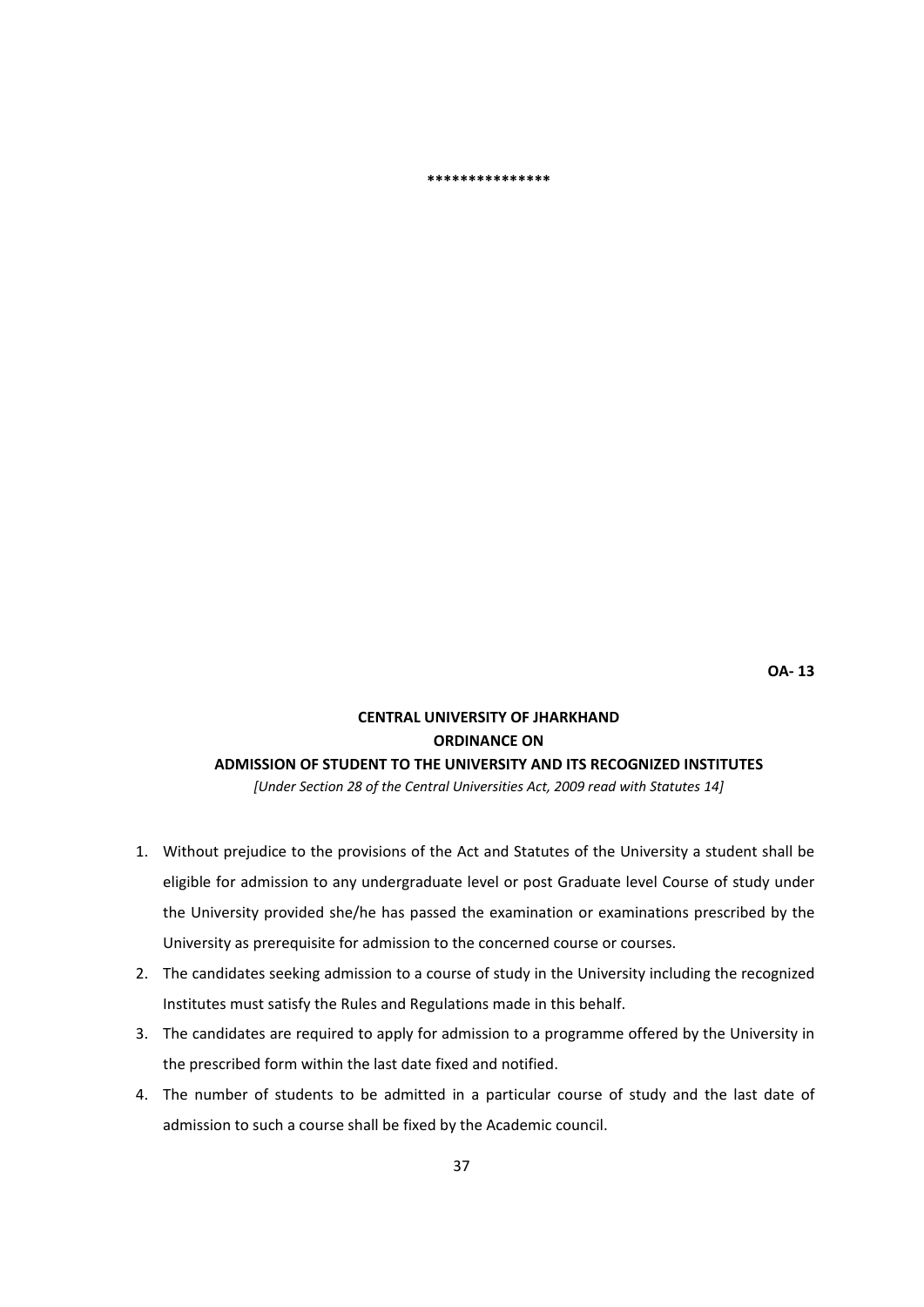- 5. Admission to the 5-year integrated programme, if any, shall be made on the basis of a All India entrance-test or through any other method as may be provided for in Regulation(s).
- 6. Admission to the 7<sup>th</sup> semester in a 5-year intergraded programme or to Post Graduate and M. Phil programmes shall be made by the Admission Committee as constituted by the Centre/Department/School. The Committee shall consist of the Head of the Department/Centre, Dean of the School as Chairman and two senior most faculty of the Department /Centre as the members.
- 7. Admission to the programme leading to the Degree of Doctor of Philosophy shall be considered by the concerned School Board.
- 8. Such candidates who satisfy the requisite qualifications may be considered for admission on the basis of the academic record, and/or performance of the candidate at the entrance test/vivavoc. as may be prescribed in respect of each programme.
- 9. Only such candidates who have passed an examination of an Indian University incorporated by any law for the time being in force, or such other examination as has been recognized equivalent, shall be considered for admission.

**OA‐13**

- 10. 15% of the seats in the academic programmes/programmes offered by the University shall be reserved for students belonging to Scheduled Caste, 7½% for students belonging to Scheduled Tribe. Provided that the University may also make such special provision for the admission of candidates belonging to the physically handicapped and such other disadvantaged groups on the recommendations of the Academic Council from time to time.
- 11. No Student shall ordinarily be admitted to more than one programme at a time. Note: However, students admitted to evening P.G. Diploma programme are permitted to pursue any regular programme in other institutions. Students admitted to a regular programme in the University are also permitted to pursue part-time evening Certificate/Diploma programmes of professional nature in other institutions.
- 12. The minimum and maximum duration for the programmes offered by the University shall be prescribed by the Academic Council.
- 13. If a student who has been admitted is found medically or otherwise unfit, his / her admission shall be cancelled.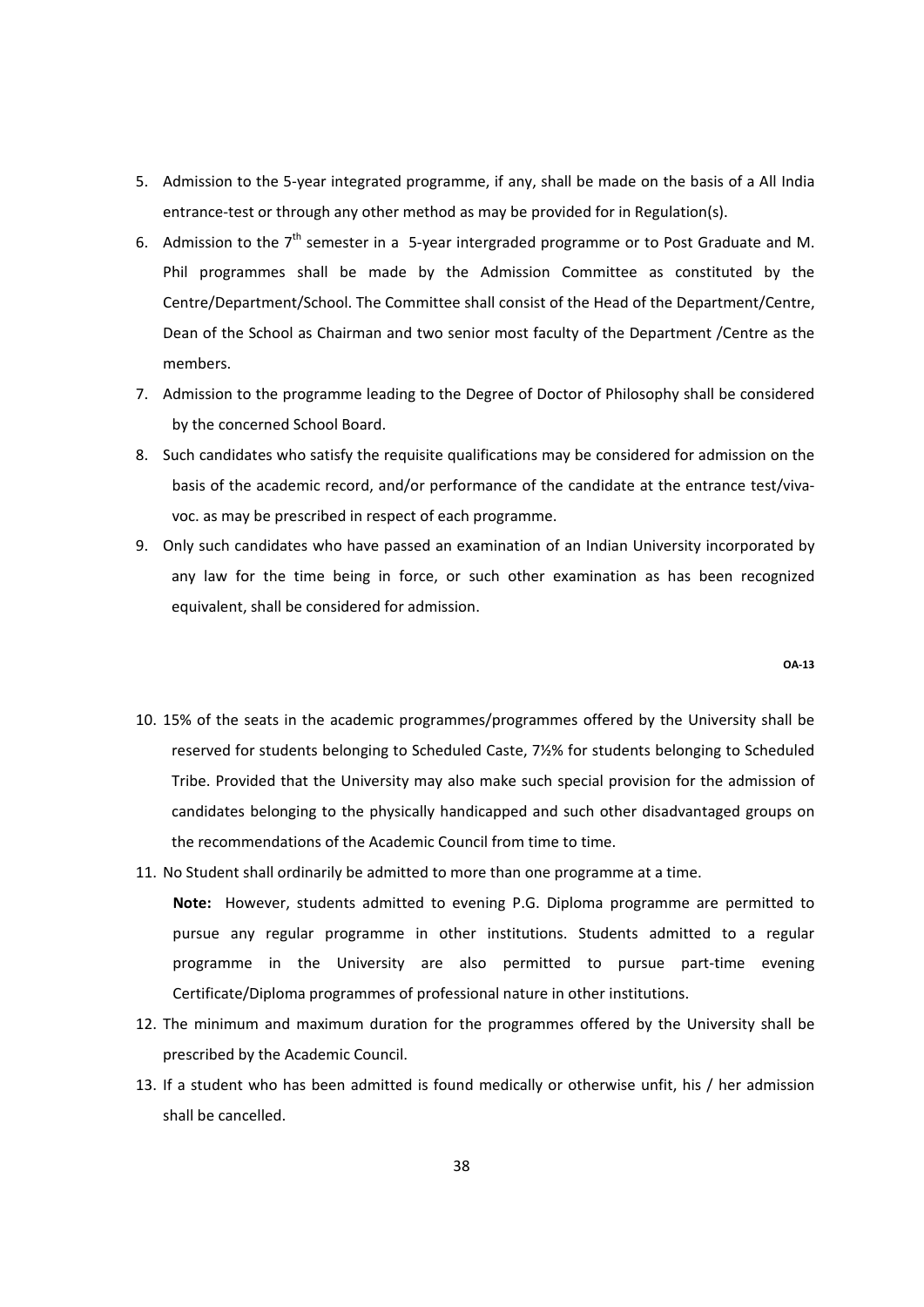- 14. A candidate shall be admitted to the programme in a School on her / his enrollment as a student of the University after paying the enrolment fee prescribed by the University.
- 15. A Student admitted to the University shall ordinarily be a member either of a Hall of Residence / Hostel or Non‐Resident Students Centre of the University.
- 16. If at any time it is discovered that a candidate has made a false or incorrect statement or other fraudulent means have been used for securing admission his /her name shall be removed from the rolls of the University.

\*\*\*\*\*\*\*\*\*\*\*\*\*\*\*

**OA‐ 14**

# **CENTRAL UNIVERSITY OF JHARKHAND ORDINANCE ON FEES PAYABLE BY STUDENTS**:

*[Under Section 6 (xix) & 28 of the Central University Act, 2009]*

#### **Fees payable by Students:‐**

- 1) The Students admitted to a course of studies in the University shall pay the fees including hostel fees and Mess‐Charges as decided by the Executive Council of the University and notified from time to time. These shall be included in the Regulations.
- 2) 'Fees' in (1) above includes Caution Deposit, fines and any other payment a student is required to pay as per notification in force at that point of time.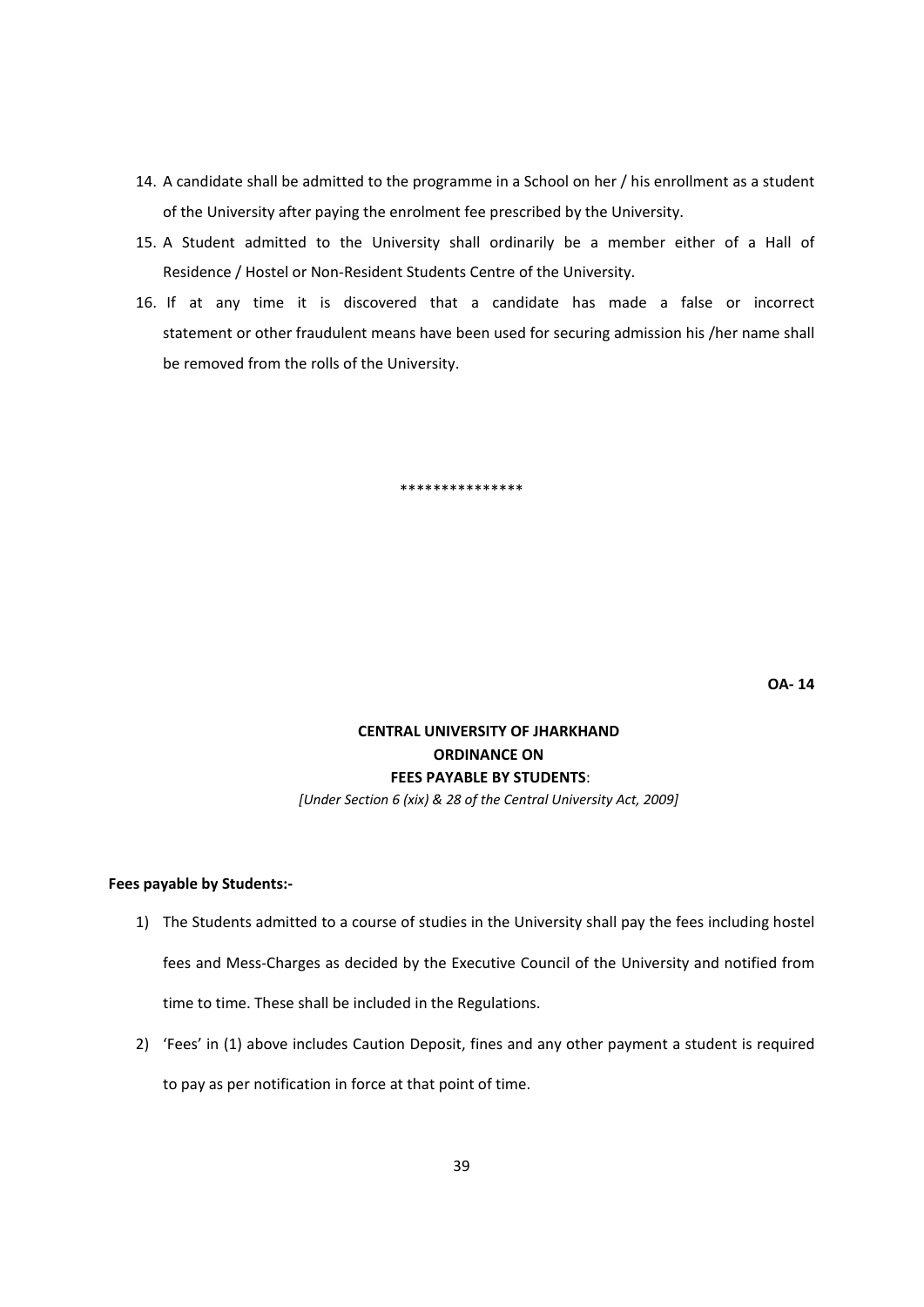- 3) Visually impaired students shall be exempted from payment of all fees other than the Caution Deposit.
- 4) The Vice-Chancellor shall have the power to grant full/partial free-ship to a student on the recommendation of a Committee constituted by him for the purpose. However, total free‐ship should not exceed 5% of the total student strength in that particular course of study. The freeship should be sanctioned on year to year basis.
- 5) Following factors shall be taken into account while making recommendation on the applications of the students for grant of freeship:
	- a) Academic record of the students.
	- b) Financial position of the guardian of the students.
	- c) Any other factor to be put in record.

**OA‐15**

## **CENTRAL UNIVERSITY OF JHARKHAND ORDINANCE ON CONDUCT OF EXAMINATION**

*[Under Section 28 of the Central Universities Act, 2009 read with Statute]*

**\*\*\*\*\*\*\*\*\*\*\*\*\*\*\***

- 1. The examination of the University for regular programmes shall be held at the Headquarters, unless notified otherwise.
- 2. Examination of the University, other than the Doctorate examination, shall be open to Regular Students i.e., candidates who have undergone a regular programme of study in the University or an institution maintained by the University for a period specified for that purpose.
- 3. A candidate shall be deemed to have undergone a regular programme of study for the period specified for the programme to be eligible to appear at the examinations, if he has fulfilled the requirements as prescribed for the purpose.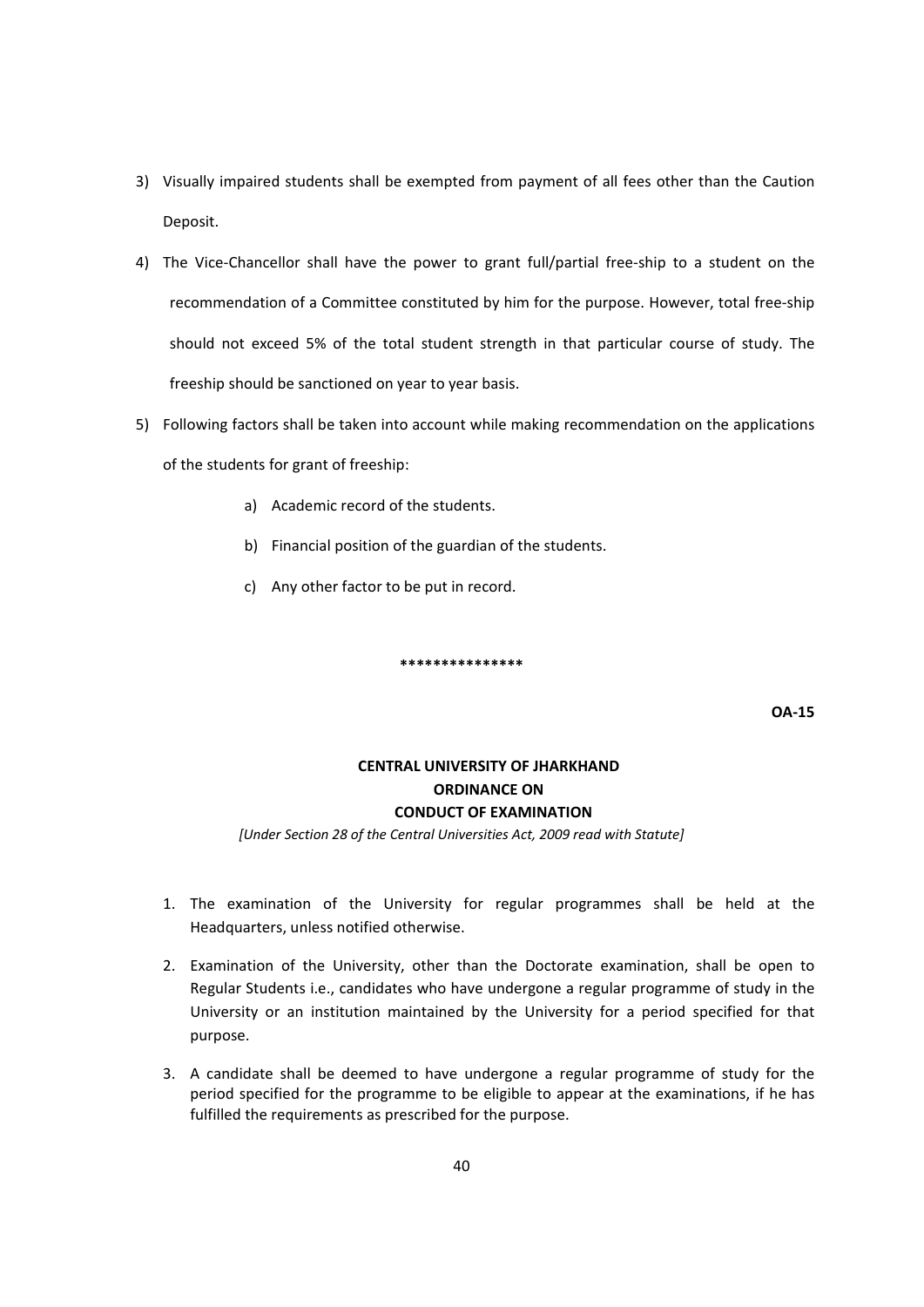- 4. Application for permission to appear at any examination together with the fees prescribed for that examination shall be submitted to the Controller of Exams through the Dean of the School concerned not later than the date specified for the purpose from time to time. **Provided that late application may be entertained up to fifteen days after the prescribed date on payment of penalty as fixed by the University.**
- 5. A candidate whose application is found to be in order and accepted shall be given a hall ticket, which shall be produced for admissions at the examination hall.
- 6. A candidate who fails to appear at an examination shall not be entitled to a refund of the examination fees paid by him.

**Provided that the Controller of Examinations may, for sufficient cause permit such candidate to appear at the next examination without further payment of fees.**

7. Question papers for all examinations shall be set and answered in the English Language subject to the condition that question papers for all examinations in the language courses shall be set and answered in the respective languages.

\*\*\*\*\*\*\*\*\*\*\*\*\*\*\*

**OA‐ 16**

## **CENTRAL UNIVERSITY OF JHARKHAND ORDINANCE ON APPOINTMENT OF EXAMINERS, MODERATORS & PAPER SETTERS:**

*[Under Section 28 of the University Act, 2009 read with Statute 12 (i) (xiv)]*

1. The Panels of Paper-Setters, Moderators of question papers and Examiners except for Ph.D. Programme shall be drawn up by the respective Board of Studies and the same be scrutinised by the concerned School Boards. The scrutinized Panel(s) shall be placed to the Academic Council and then to the Executive Council for approval. The Executive Council may authorise the Vice-Chancellor to select the Moderators, Examiner(s), Paper-Setter(s), from the Panel so approved by the Academic Council and the Executive Council.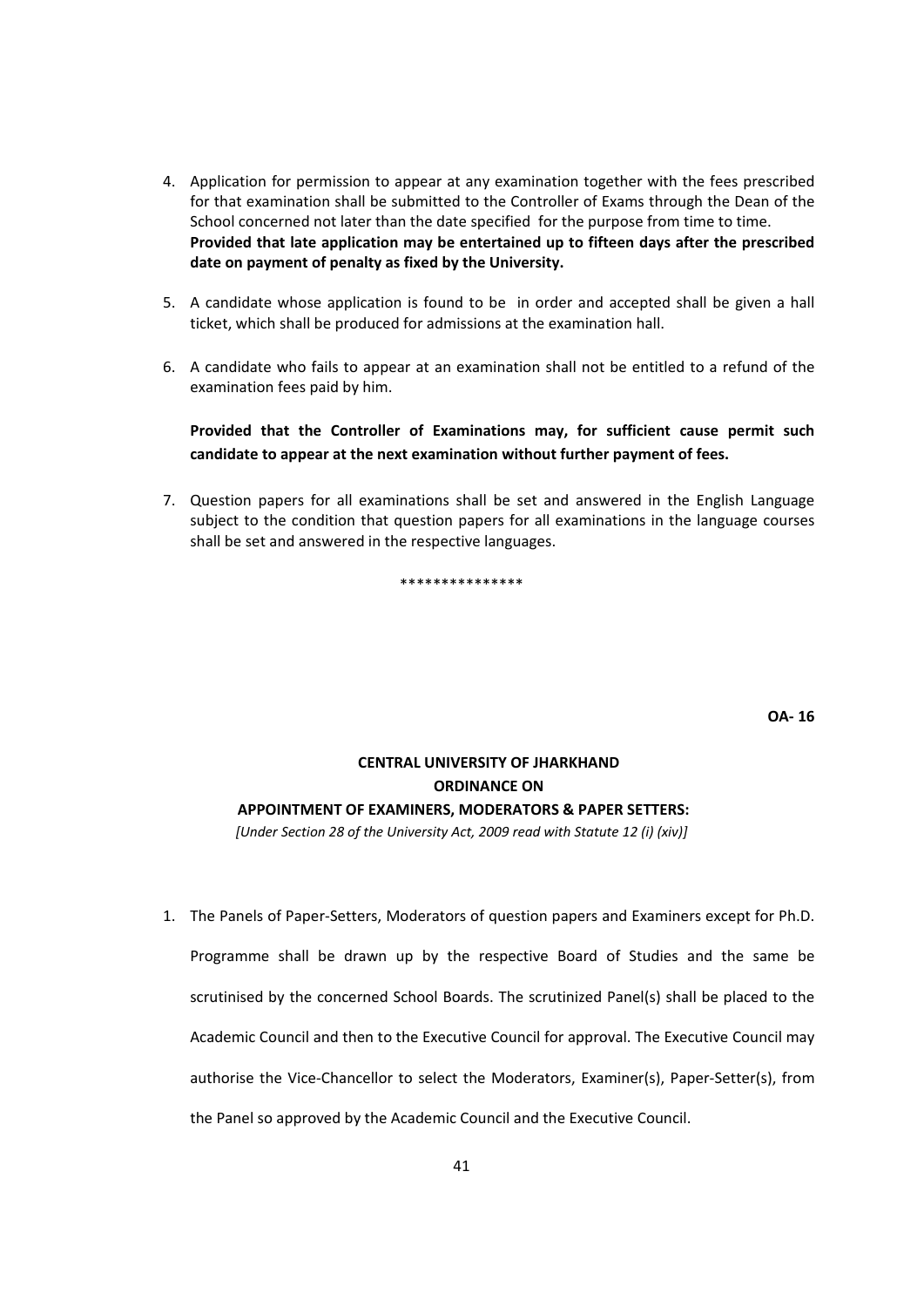- 2. The Examiners for the Ph.D. Programme shall be appointed by the Vice-Chancellor from the Panel of examiners approved by the Academic Council and the Executive Council on the recommendation of the concerned School Board.
- 3. The Moderation Board consisting of the following members shall moderate the question paper on each subject of studies:
	- i) Head of the Department/Centre.
	- ii) Not less than one and not more than two members appointed from the approved list of Moderators.
- 4. If more than 50% of a question paper is changed by the Board of Moderators, the reason for the same is required to be recorded by the Board of Moderators and the fact is required to be brought to the notice of the Vice‐Chancellor who may order action, as deemed fit, against the particular Paper Setter.

**OA‐ 17**

## **CENTRAL UNIVERSITY OF JHARKHAND ORDINANCE ON DISCIPLINE AMONG STUDENTS IN RELATION TO UNIVERSITY EXAMINATIONS**

\*\*\*\*\*\*\*\*\*\*\*\*\*\*\*

*[Under Section 28 of the Central Universities Act, 2009 read with Statutes 14 (d)]*

During an examination, the candidates shall be under the disciplinary control of the Superintendent of the Centre who shall issue instructions. If a candidate disobeys instructions or misbehaves with any member of the supervisory staff or with any of the invigilators at the Centre, she/he may be expelled from the examination of that Session. **1. Disciplinary Control of an Examination Centre**

> The Superintendent shall immediately report the facts of such a case with full details of evidence to the Controller of Examinations who will refer the matter to the Examination Discipline Committee. The Committee will make recommendations for disciplinary action as it may deem fit to the Vice‐Chancellor as provided under the Ordinances.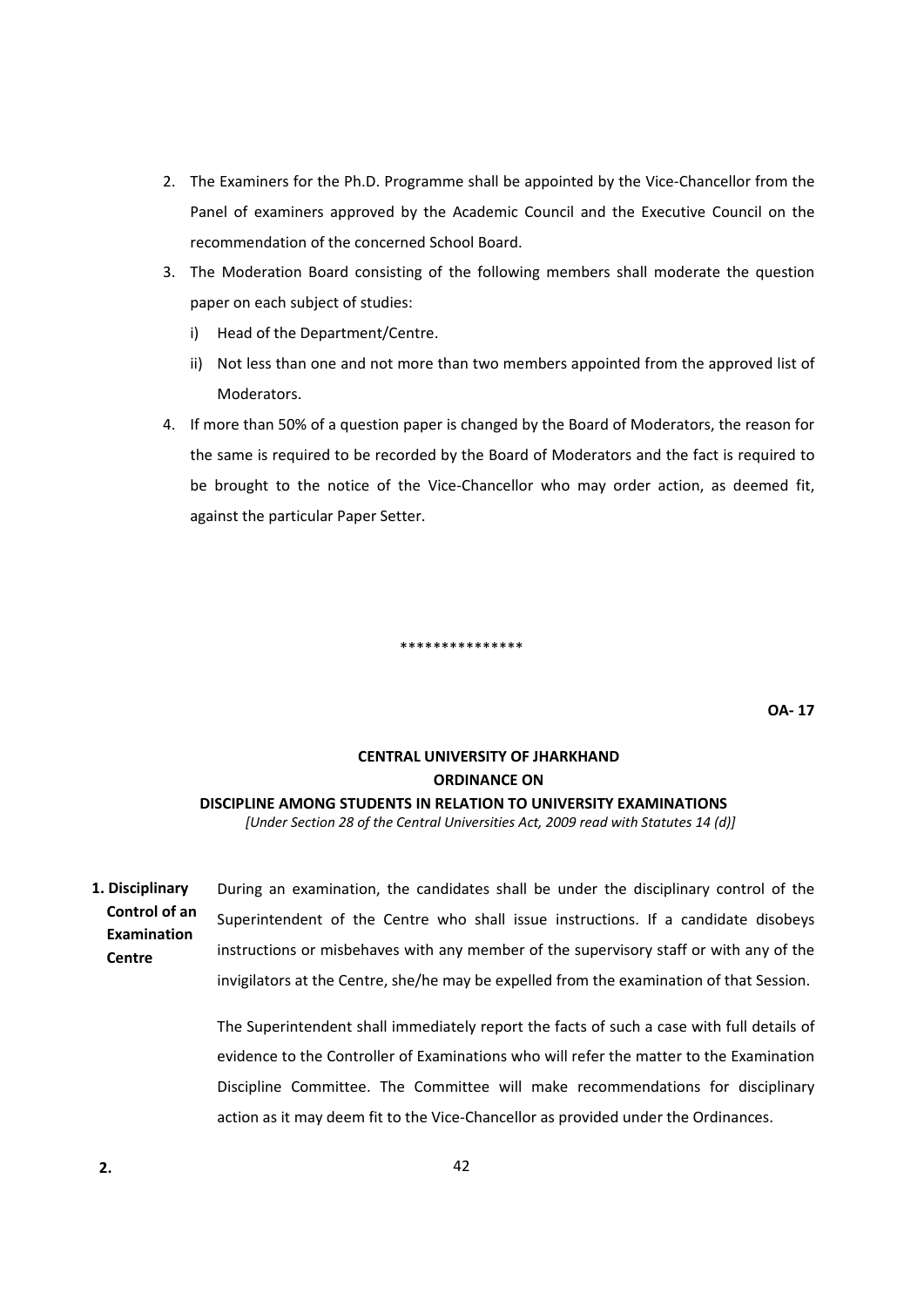Everyday, before an examination begins, the Invigilators shall call upon all the candidates to search their persons, tables, desks, etc. and deliver to them all papers, books, notes or other reference material which they are not allowed to have in their possession or be accessible to them in the examination hall. Where a late‐comer is admitted, this warning shall be repeated to him/her at the time of entrance to the examination hall. They are also to see that each candidate has her/his admit card with him/her.

#### A candidate shall not use unfair means in connection with any examination. **3. Use of unfair means**

The following shall be deemed to be unfair means:

- a) Talking to another candidate or any person, inside or outside the examination hall, using phone or any other electronic device not allowed by notification during the examination hours without the permission of a member of the supervisory staff.
- b) Leaving the examination hall without delivering the answer book or continuation sheet, if any, to the Superintendent or Supervisor concerned and taking away, tearing off or otherwise disposing off the same or any part thereof.

**OA‐17**

- c) Writing on blotting paper or any other piece of paper, a question or matter connected with or relating to a question or solving a question on anything excepting the answer book or the continuation sheet supplied to the candidate.
- d) Using abusive or obscene language in the answer books.
- e) Deliberately disclosing one's identity or making any distinctive marks in the answer book for that purpose or writing Roll number at place(s) other than the specified one for that purpose.
- f) Making an appeal to the Examiner through the answer book.
- g) Possession by a candidate or having access to books, notes, paper or any other material, whether written, inscribed or engraved, or any other device, which could be of help or assistance to him/her in answering any part of the question paper.
- h) Concealing, destroying, disfiguring, rendering illegible, swallowing, running away with, causing disappearance of or attempting to do any of these act in respect of any book, notes, paper or other material or device, used or attempted to be used for assistance or help in answering a question or a part thereof.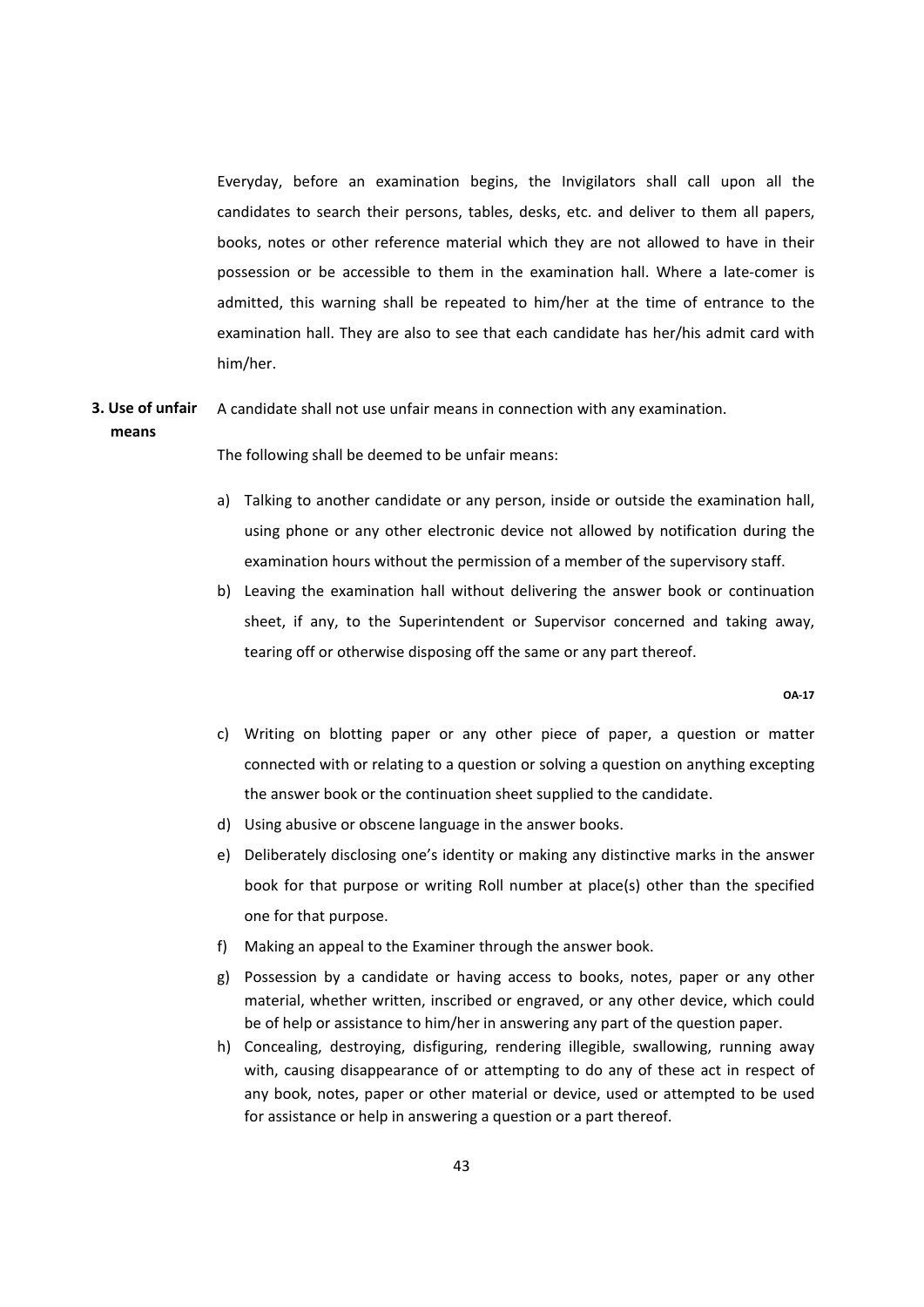- i) Passing on or attempting to pass on, during the examination hours, a copy of a question or a part thereof, or solution to a question or a part there of, to any other candidate or to any person.
- j) Smuggling into the examination hall an answer book or a continuation sheet, or taking out or arranging to send an answer book or continuation sheet, or replacing or attempting to get replaced the answer book or continuation sheet, during or after the examination with or without the help or connivance of any person connected with the examination, or through any other agency, whatsoever.
- k) Receiving or attempting to receive, with or without the help or connivance of any member of the supervisory or menial staff or any outside agency, a solution to a question or to a part thereof.
- l) Approaching or influencing directly or indirectly a paper setter, examiner, evaluator, tabulator or any other person connected with the University examinations with the object, directly or indirectly, of inducing him/her to leak out the question paper or any part thereof, or to enhance marks, or favourably evaluate, or to change the award in favour of the candidate.
- m) Undue influence that is to say direct or indirect interference or attempt thereof, on the part of the candidate or any person on his behalf, with the discharge of the duties of a member of the supervisory or inspecting staff of an examination centre before, during or after the examination.

Provided that without prejudice to the generality of the provisions of the clause any such person as is referred to therein who:

- (i) abuses, insults, intimidates, assaults any member of the supervisory or inspecting staff, or threatens to do so;
- (ii) abuses, insults, intimidates, assaults any other candidate or threatens to do so, shall be deemed to have interfered with the duties of the Supervisory and the inspecting within the meaning of the clause.
- n) Copying, attempting to copy, taking assistance or help from any book, notes, paper or any other material or device or from any other candidate, to do any of these things or facilitating or rendering any assistance to any other candidate to do any of these things.
- o) Presenting a thesis, dissertation, practical or classwork note‐book, wherever required, not prepared or produced by the candidate him/herself.
- p) Arranging or permitting any person, whosoever she/he may be, to impersonate for the candidate at the examination.
- q) Forging a document or using a forged document knowing it to be forged in any matter relating to the examination.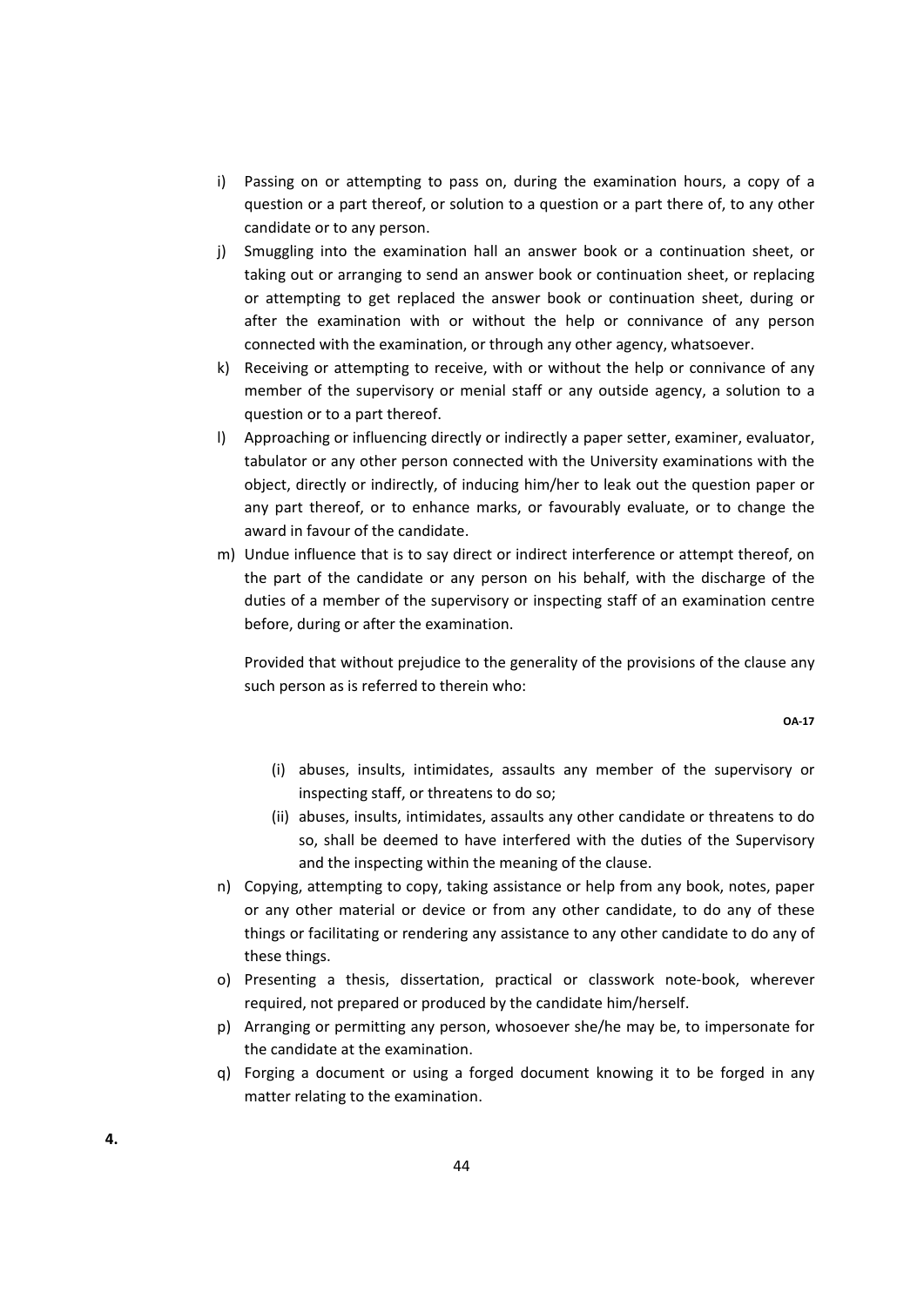- a) The Executive Council may declare, by resolution, any other act of omission or commission to be unfair means in respect of any or all the examinations.
- b) If the Executive Council is satisfied that there has been copying or use of unfair means in mass scale at a particular centre(s) it may cancel the examination of the candidates concerned and order re‐examinations. OR

 Disqualify the candidates from appearing at such examination of the University for a period not exceeding three years; in case disqualification is to be imposed than such action may be taken on the report/recommendations of the Examinations Discipline Committee, or the Executive Council may take such action suomoto after giving the affected candidates a reasonable opportunity of being heard. The Executive Council may take one or both the actions i.e. ordering re-examination or disqualifying them from appearing at such examination as stated above.

c) The use of unfair means at the Centre(s) was aided, abetted or connived at by the authorities of the institution where the centre was located or by some other agency or due to the inability of the authorities to prevent the use of unfair means, it may abolish the Centre for a manner as stated in (i) above.

Explanation: In Clause 5(b) 'Mass copying' means: where the invigilator-in-charge is satisfied that 30 or more students are involved in using unfair means or copying in the particular paper.

a) The power of expulsion of candidates for the entire examinations as specified in Clause 4 above in respect of unfair means detected in the examination Hall and the

**OA‐17**

- b) premises of the Centre shall vest in the Officer-in-charge of the Centre who shall decide the matter and shall report the matter immediately to the Controller of Examinations along with all incriminating materials for the consideration of the Discipline Committee.
- c) A candidate shall not be forced to give a statement but the fact that the candidate having refused to make a statement shall be recorded by the Officer‐in‐charge and shall be got attested by two other members of the Supervisory Staff, if on duty, at the time of occurrence. The decisions regarding the quantum of punishment beyond one year and other reported offences shall vest in the Discipline Committee.
- d) All cases of use of unfair means specified in sub-clauses d, e, l, n, o, q of Clause 4 shall be reported immediately to the Controller of Examinations by the examiner, paper setter, evaluator, tabulator or the person connected with the University Examination as the case may be, with all the relevant materials.

**5.**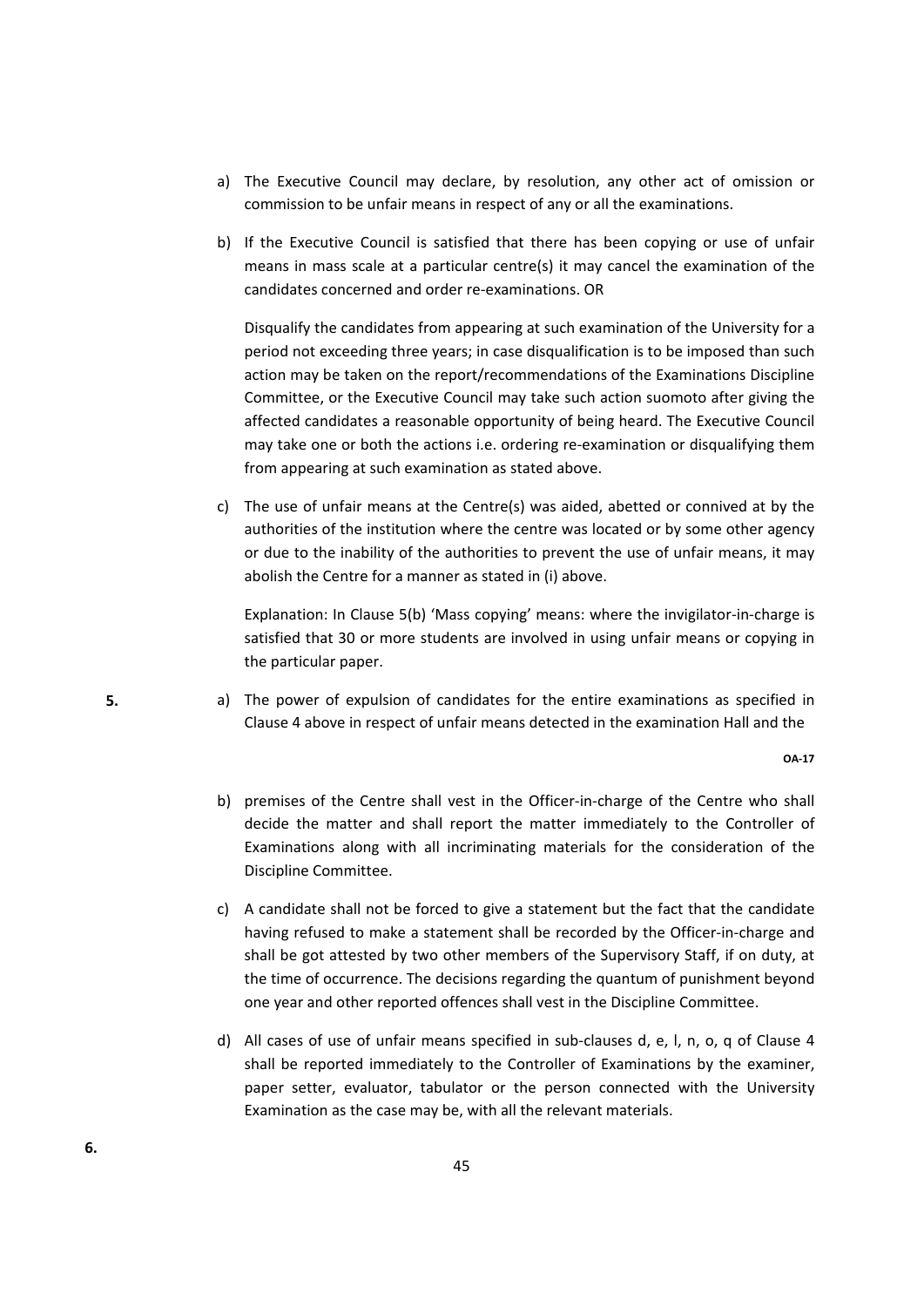- a) All the cases of alleged use of unfair means shall be referred to a Committee called the Examination Discipline Committee to be appointed by the Vice‐Chancellor.
- **7. Examination Discipline Committee**

**8.**

- a) All the cases of alleged use of unfair means shall be referred to a Committee called the Examination Discipline Committee to be appointed by the Vice‐Chancellor.
	- b) The Committee shall consist of at least five but not more than seven members drawn from amongst the teachers/officers of the University and recognized Institutes. The Committee shall sit in one or two benches of three members each, as may be directed by the Vice‐Chancellor.
	- c) A member shall be appointed for a term of two years, and shall be eligible for re‐ appointment.
	- d) Members of the Examination Discipline Committee shall be paid such remuneration as may be decided by the Executive Council from time to time.
	- e) At least three members present shall constitute the quorum.
	- f) A decision taken by the majority of members present at a meeting shall be final; but if the members are equally divided the case shall be referred to the Vice‐Chancellor, whose decision shall be final.
	- g) A candidate may, within seven days of the receipt of the decision of the Examination Discipline Committee, bring to the notice of the Vice‐Chancellor, in writing, any fact or material which may not have been considered by the Examination Discipline Committee. If the Vice‐Chancellor is satisfied that there is force in the

**OA‐17**

- h) representation of the candidate she/he may refer back the case to the Examination Discipline Committee for re‐consideration.
- The Examination Discipline Committee shall reconsider the case and a unanimous decision of the Committee shall be final. In case of difference of opinion amongst members of the Committee the matter shall be referred by the Vice‐Chancellor to the Executive Council, whose decision shall be final.

The Examination Discipline may recommend that:‐

(i) The Examination for the session or paper in respect of which a candidate is found to have used unfair means specified in sub-clauses (a) and (b) of Clause 4 be cancelled.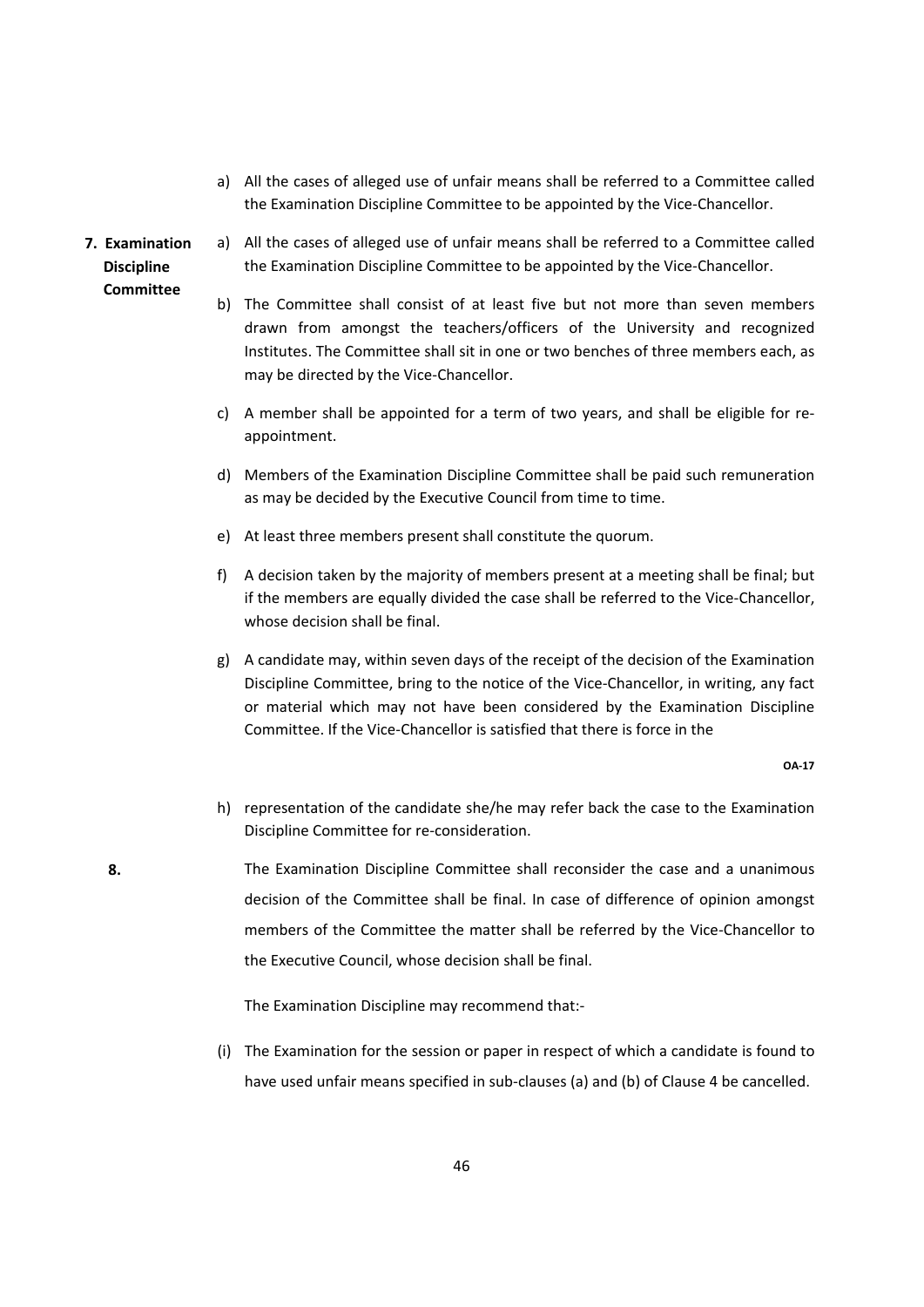- (ii) The paper or the entire examination of candidate in respect or which she/he is found to have used unfair means specified in sub‐clauses c,d,e,f, and g of Clause 4 be cancelled.
- (iii) The entire examination of a candidate in respect of which she/he is found to have used unfair means specified in sub-clause h,l,j,k,l,m,n,o, of clause 4 be cancelled and the candidate shall further be disqualified from appearing at any University examination for a period of one year. The entire examination of a candidate in respect of which she/he is found to have used unfair means specified in sub-clause p and q of clause 4 be cancelled and the candidate shall further be disqualified from appearing at any University examination for a period of two years.

\*\*\*\*\*\*\*\*\*\*\*\*\*\*\*

**OB‐1**

# **CENTRAL UNIVERISTY OF JHARKHAND ORDINANCE ON**

## **THE APPOINTMENT OF DEAN, STUDENTS' WELFARE AND POWERS AND FUNCTIONS**

*[(Under clause (1)(i) of the Statutes 36 of Central University Act, 2009]*

## **1. Appointment:**

A Dean, Students' Welfare shall be appointed from among Associate Professors/Professors by the Vice‐Chancellor and shall be for a period of three years. A Dean of Student Welfare may be reappointed but shall not be considered for a third consecutive term.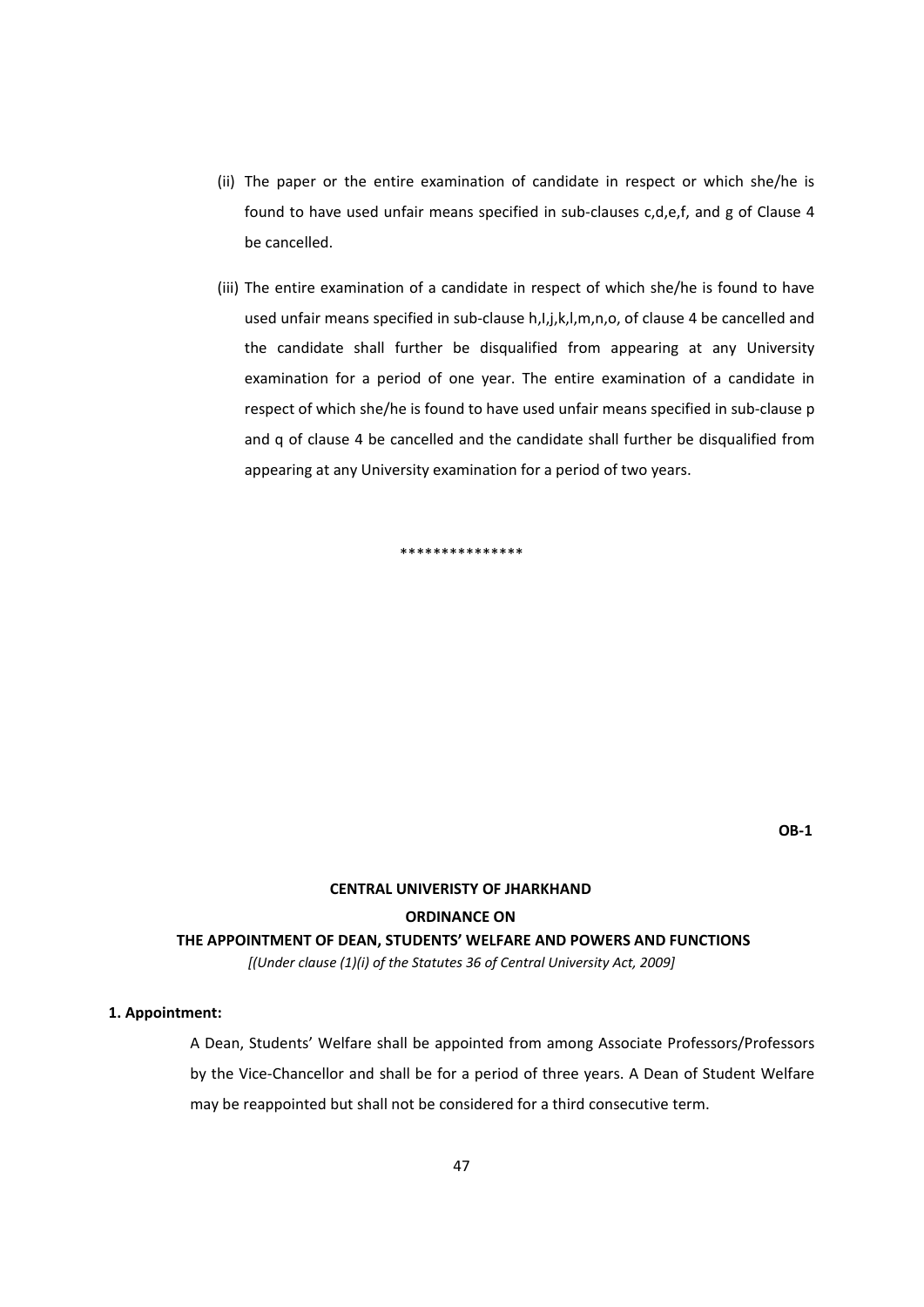#### **2.** *The* **Dean, Students' Welfare shall have the following powers and functions:**

- a) Co-ordinate the polices and procedures of the admissions to the various Courses of studies, research degrees and other full-time and part-time courses as prescribed by the University.
- b) Advise the Vice‐Chancellor on matters relating to the admission of students under the Categories other than the 'Open Category'.
- c) Co‐ordinate the admission process in the University.
- d) Co-ordinate the admission of students in various halls of residence, approved hostels, and approved Lodges of the University.
- e) Advise the Vice‐Chancellor on the appointment of the Wardens/Warden‐in‐charge to the Halls of Residence approved Hostels and approved Lodges of the University.
- f) Assist the Vice‐Chancellor in supervising and controlling the residents of all students by co‐ordinating the activities of the Wardens.
- g) Deal with the matters of management, overall discipline and conditions of living in the halls of residence, approved hostels, and approved lodges of the University.
- h) Advise the University in the matter of organisations and development of student bodies.
- i) Co-ordinate the activities of the different bodies concerning student welfare.
- j) Advise the University on the nomination of student representatives on various bodies of the University.

**OB‐1**

- k) Supervise and/or organise the co-curricular and sports activities of the Graduate/Post-Graduate Students and Research Scholars in the Campuses.
- l) Issue the travel concession to the students and shall recommend the educational tours/excursions of the students.
- m) Supervise and/or organise the career guidance and other counselling facilities for the welfare of the students.
- n) Supervise and/or organise such programmes and activities which shall strengthen the students-teacher relationship, student- administration and student-society relationships.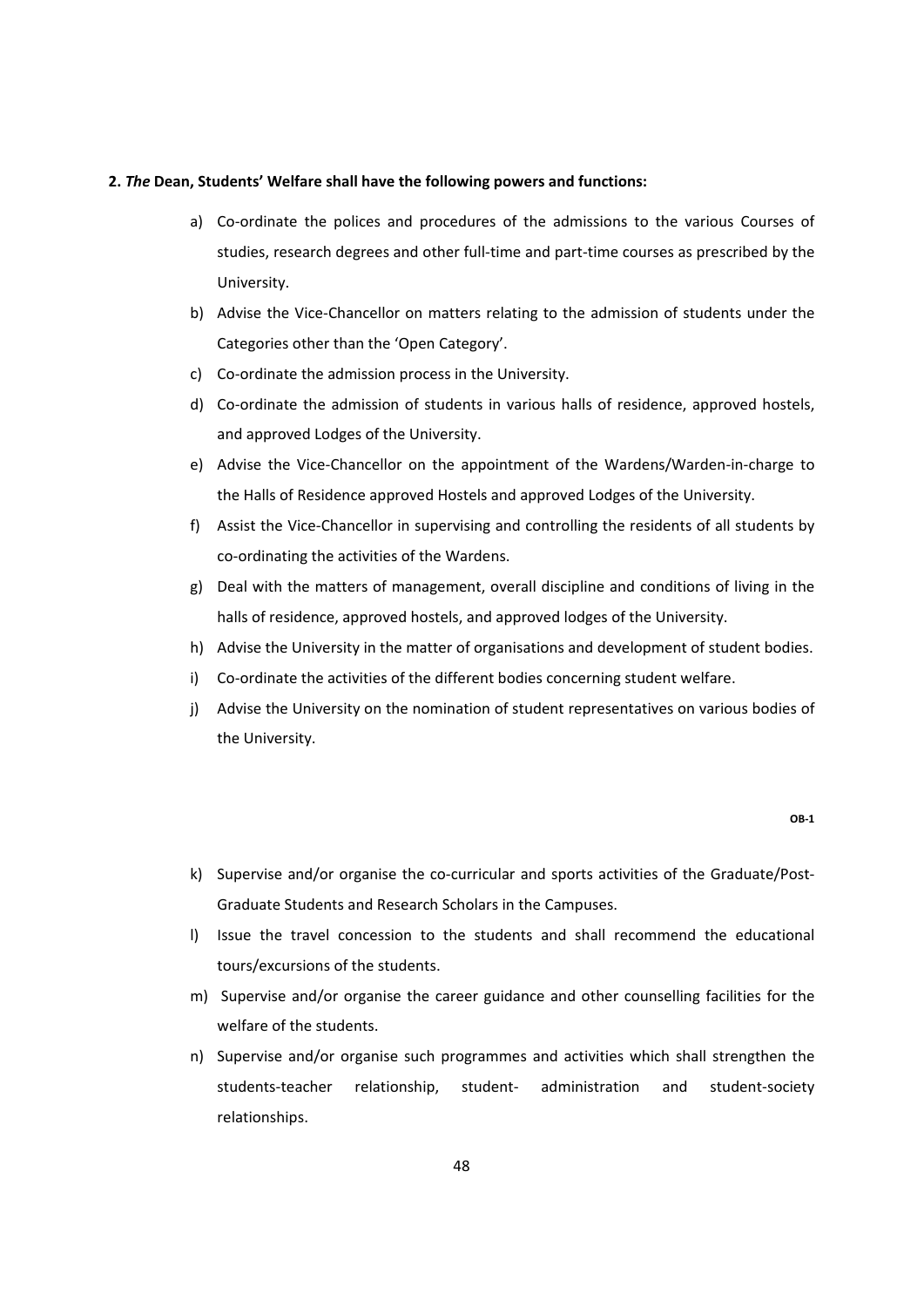o) Undertake such other duties and responsibilities relating to the welfare of the welfare of the students as directed by the Vice‐Chancellor from time to time.

#### **3. Removal:**

- A Dean of Student Welfare may be removed from office:
- a) if she/he has been found to be maintaining indifferent health for long period of time so as to adversely affect the working of the office of the Dean students' Welfare.
- b) if she/he has been found to work against the interest of the School and the University.

The Vice-Chancellor shall constitute a Committee on the matter and shall place the recommendation of the Committee to the Executive Council, which resolution shall be final. In the case of removal, at least three fourth of the total members of the Executive Council must be present, of which at least three fourth should be in favour of the resolution for removal. The Chairman may exercise a casting role.

\*\*\*\*\*\*\*\*\*\*\*\*\*\*\*

**OB‐2**

# **CENTRAL UNIVERISTY OF JHARKHAND ORDINANCE ON THE APPOINTMENT OF PROCTOR (S) OF THE UNIVERSITY**

*[Under Section 28 of the Central University Act, 2009 read with clause 28 (2) of the Statutes]*

- 1. Every Proctor shall hold office for a term of three years and shall be eligible for re-appointment.
- 2. All powers relating to the discipline and disciplinary actions in relation to the students of the University shall vest in the Vice-Chancellor in accordance with the Statute 28 (1) and 28 (3)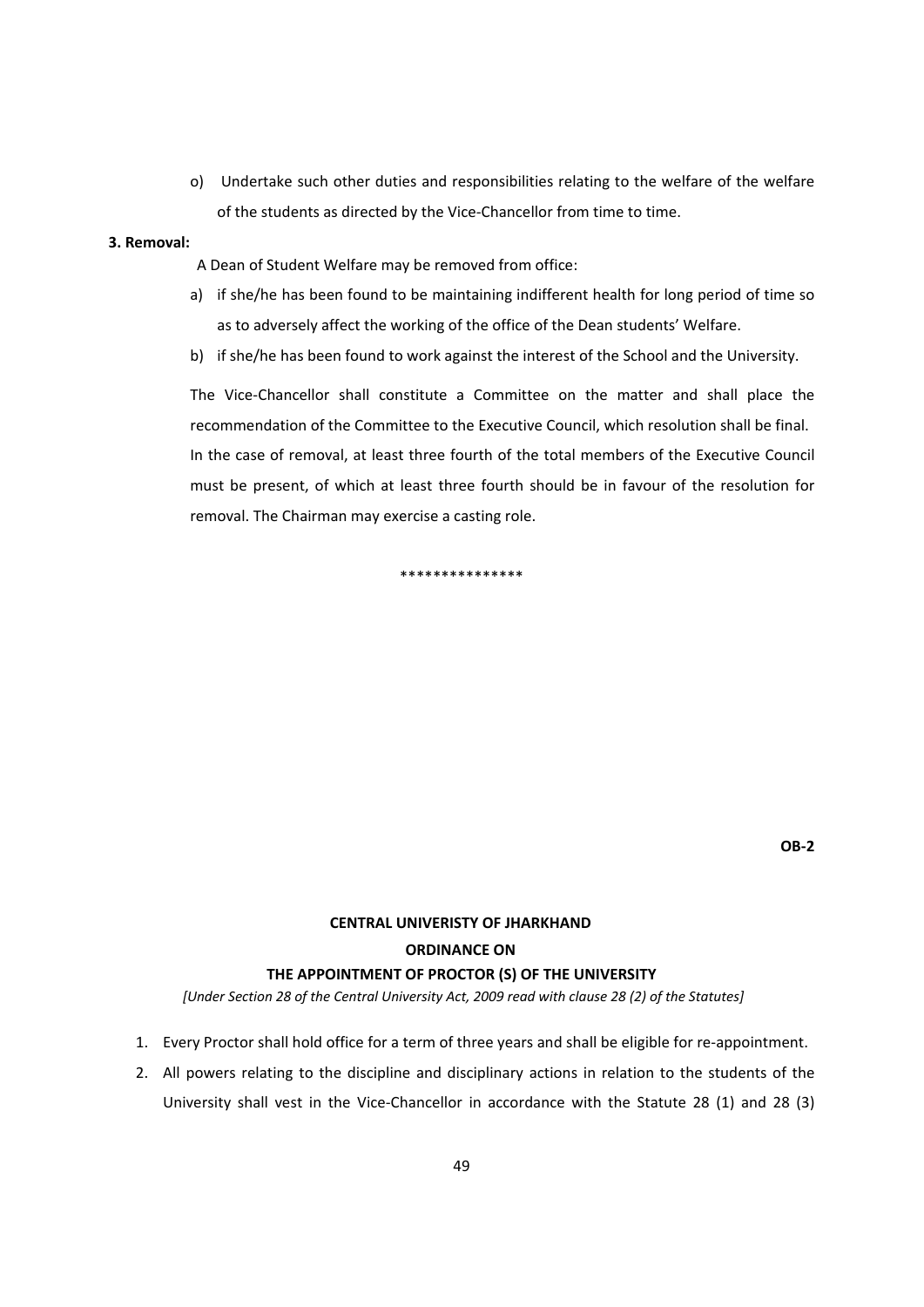She/he shall be assisted by a Proctor(s) who shall exercise such powers and perform such duties as may be assigned to her/him by the Vice-Chancellor and as prescribed in the Ordinance.

- 3. The Proctor(s) shall be responsible for the maintenance of discipline among the students of the University.
- 4. The Proctor(s) shall on behalf of the Vice-Chancellor receive and act upon any report received by her/him from a teacher and public complaints against a student or a group of students.

\*\*\*\*\*\*\*\*\*\*\*\*\*\*\*

## **CENTRAL UNIVERSITY OF JHARKHAND ORDINANCE ON** *APPOINTMENT OF WARDENS AND MANAGEMENT HOSTELS OF THE UNIVERSITY*

*[Under Section 28 and 6 (1)(xx) & (xxii) of the Central University act, 2009 ]*

#### **1. Appointment**

Wardens of Hostels and Wardens in‐charge of Lodges outside the Campus shall be appointed by the Vice-Chancellor on the recommendation of the Dean, Students' Welfare for a period of two years and they shall be eligible for reappointment.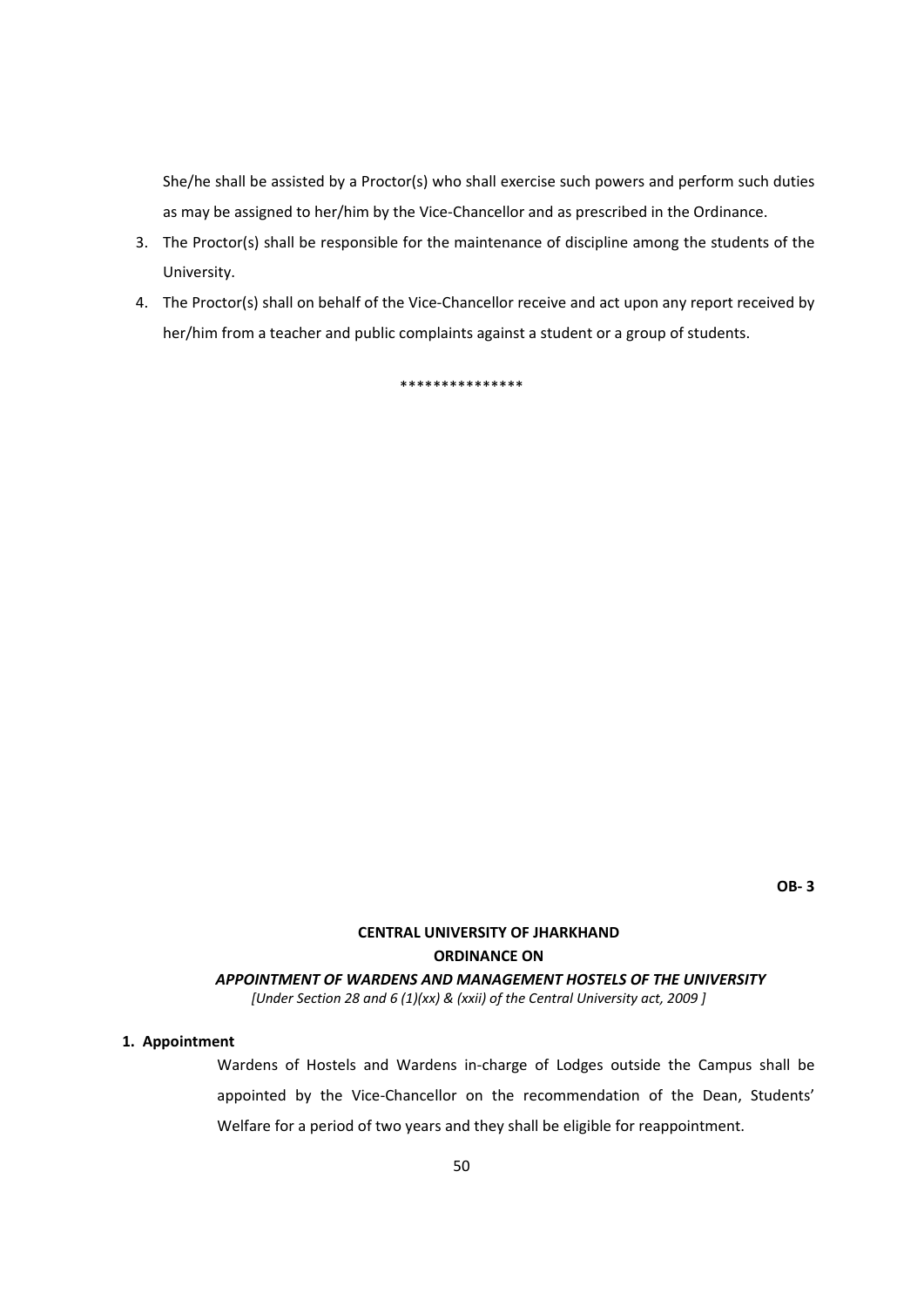### **2. Wardens of Hostels**

- I. The Wardens of Hostels shall perform such duties as are assigned to them by the Vice‐ Chancellor from time to time and they shall function in consultation with the Dean, Students' Welfare.
- II. Subject to the guidelines of the Central Committee, the Warden shall allot rooms to the students assigned to him/her, maintain a list of students along with permanent addresses of guardians and such other information as may be required, in form prescribed by the appropriate authority.
- III. In addition to the specific duties assigned by the Vice‐Chancellor, the Wardens shall perform the following duties:
	- a) Welfare of, and discipline, amongst the residents in the hall and to maintain daily record of the resident students such as students present each day, students absent from the Hall together with reason for absence;
	- b) Oversee health, hygiene and general life of the students in the Hostels and to ensure that the students observe the Regulations and discipline in accordance with the Rules framed thereof;
	- c) Report to the Dean, Students' Welfare all cases of misbehavior, indiscipline and illness of students residing in her/his hostel;
	- d) Safe custody and maintenance of such properties of the concerned hostel as are entrusted to him/her and for their repairs within the funds allotted and norms laid down by the University authorities for the same.
- IV. The Wardens shall have the right to inspect hostel rooms.
- V. The Wardens shall have administrative control over the staff assigned to the hostel.

**OB‐3**

VI. Unfurnished residential accommodation will be provided to Warden on rent‐free basis for the period of her/his Wardenship .

### **3. Wardens in‐Charge of Lodges**

The Wardens In‐charge of Lodges shall:

- a) Exercise supervision and control over all students in the zone;
- b) Maintain a register of all students and all information relating to the terms and conditions of their residence in the Lodges;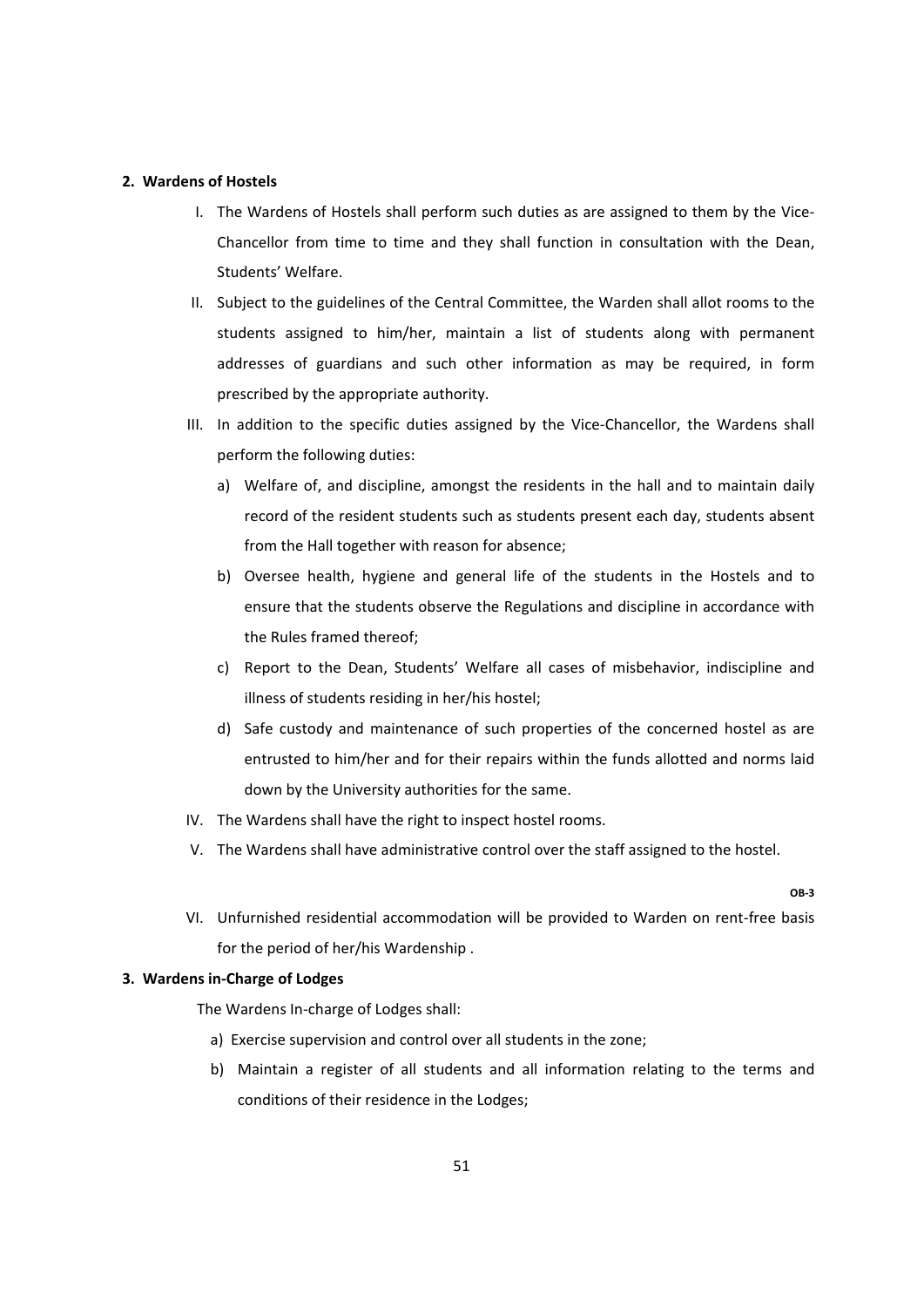- c) Maintain information of accommodation available in the Lodges from time to time and help students to find suitable accommodation in the zone. The Warden shall be expected to maintain close and frequent contact with the students and so help in resolving the problems that they might encounter during their residence;
- d) Be responsible for the health, hygiene and general life of the students residing in the Lodges in the zone;
- e) Maintain discipline among students living in the zone and shall promptly report to the appropriate authority all cases of indiscipline, mis‐conduct or illness of students;
- f) Be the liaison between students and the administration; and
- g) Perform such duties as may be assigned to him/her by the Vice‐Chancellor from time to time

### **4. Remuneration**

The Warden/Warden‐in‐Charge shall be entitled to such honorarium as may be determined by the University from time to time.

## **5. Miscellaneous**

- (i) All students of the University, residing in and off campus, shall be under the disciplinary control of the Vice‐Chancellor, and of the authorities of the University.
- (ii) The conditions of admission, accommodation and the organization of mess in the hostels maintained by Warden shall be in accordance with the Rules which may be framed in this regard by the University.
- (iii) Students living in approved hostels shall be under the disciplinary control of the management of the hostel concerned.

\*\*\*\*\*\*\*\*\*\*\*\*\*\*\*

**OC‐ 1**

## **CENTRAL UNIVERSITY OF JHARKHAND ORDINANCE ON THE EMOLUMENTS AND OTHER TERMS AND CONDITIONS OF SERVICE OF PRO‐VICE‐CHANCELLOR**

*[Under Section 12 of the Central University Act, 2009 read with Statutes 4]*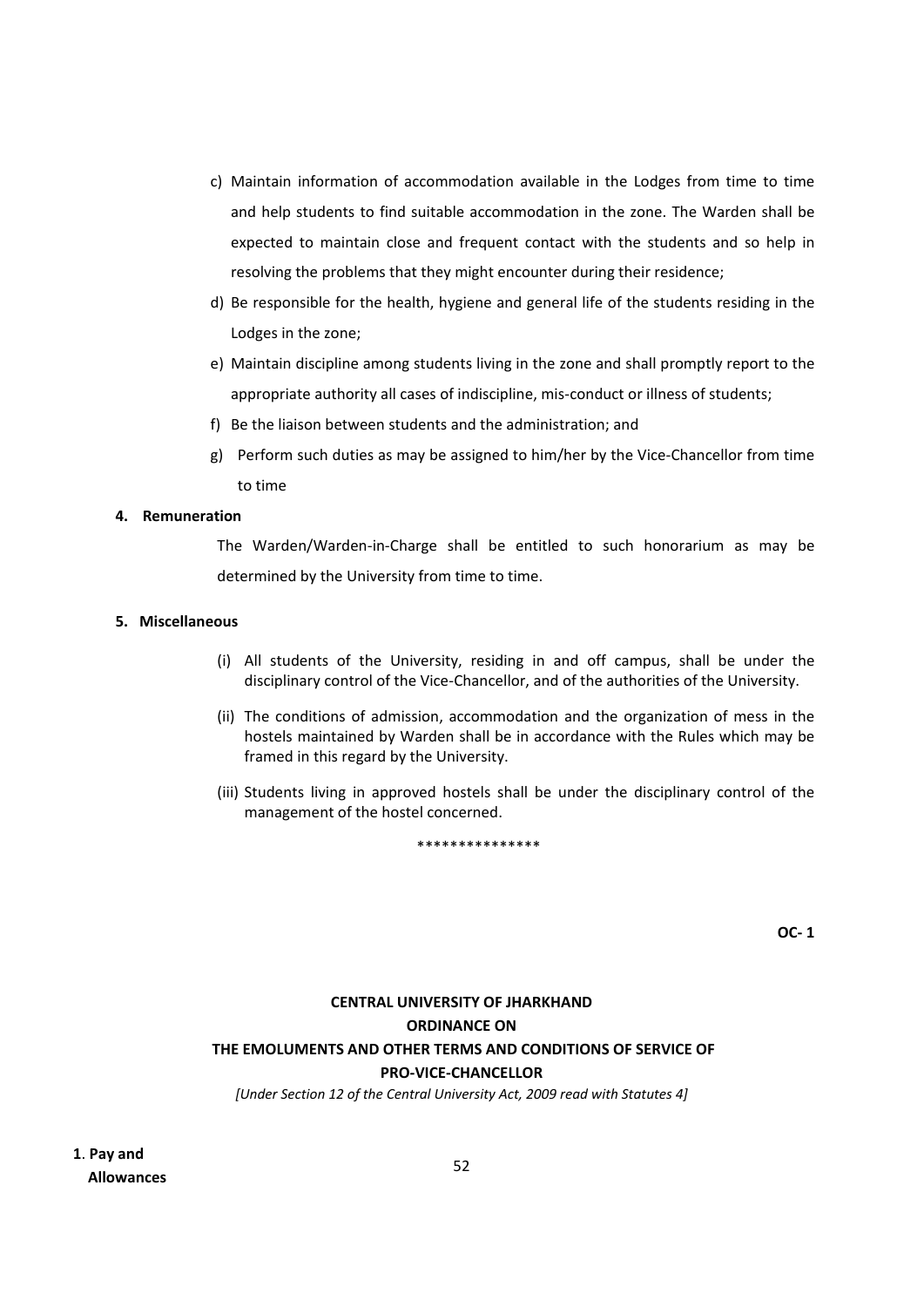| 2. Residential<br>Accommodation                              | The Pro-Vice-Chancellor shall be paid a monthly pay and allowances as prescribed<br>by the UGC/MHRD, Government of India and accepted by the University from time<br>to time. Provided that if a Professor is appointed to discharge the duties of the Pro-<br>Vice-Chancellor in addition to her/his own duties as Professor, she/he shall draw<br>her/his pay on the substantive post plus a special pay, but the total amount so<br>drawn shall not exceed the total emoluments of the maximum of the Pro-Vice-<br>Chancellor's scale of pay. |
|--------------------------------------------------------------|--------------------------------------------------------------------------------------------------------------------------------------------------------------------------------------------------------------------------------------------------------------------------------------------------------------------------------------------------------------------------------------------------------------------------------------------------------------------------------------------------------------------------------------------------|
|                                                              | The University shall provide free furnished residential accommodation to the Pro-<br>Vice-Chancellor, appointed on full time basis. However, she/he will not be entitled<br>to house rent allowance.                                                                                                                                                                                                                                                                                                                                             |
| 3. Provident<br><b>Fund</b>                                  | The Pro-Vice-Chancellor shall be entitled to the benefit of the Provident Fund as per<br>existing norms of the University.                                                                                                                                                                                                                                                                                                                                                                                                                       |
|                                                              | Provided that if a person already in the service of the University is appointed as Pro-<br>Vice-Chancellor, she/he shall be entitled to continue to subscribe to the Provident<br>Fund. The salary for the purpose of her/his subscription and contribution of the<br>University shall be the salary she/he would have drawn as Professor but for her/his<br>appointment as Pro-Vice-Chancellor.                                                                                                                                                 |
| <b>4. Travelling Allowance</b><br>and Daily Allowances       | The Pro-Vice-Chancellor shall be entitled to draw traveling allowances as per rules<br>of the University.                                                                                                                                                                                                                                                                                                                                                                                                                                        |
| 5. Medical<br>Attendance/LTC/<br><b>Travelling Allowance</b> | The Pro-Vice-Chancellor shall be entitled to:                                                                                                                                                                                                                                                                                                                                                                                                                                                                                                    |
|                                                              | Medical reimbursement as per rules in force for University employees;<br>a)                                                                                                                                                                                                                                                                                                                                                                                                                                                                      |
|                                                              | Leave Travel Concession as per rules in force for University employees.<br>b)                                                                                                                                                                                                                                                                                                                                                                                                                                                                    |
|                                                              | Other benefits, if any, to be notified by the University from time to time.<br>c)                                                                                                                                                                                                                                                                                                                                                                                                                                                                |
| 6. Leave                                                     | The Pro-Vice-Chancellor, appointed for full time basis, shall be entitled to leave<br>a)<br>as applicable to the non- teaching employees of the University from time to<br>time.                                                                                                                                                                                                                                                                                                                                                                 |
|                                                              | Provided that if a Professor is appointed to discharge the duties and responsibilities<br>of the Pro-Vice-Chancellor in addition to her/his normal duties as Professor of<br>Department, she/he shall be entitled to leave as applicable to teachers of the<br>University.                                                                                                                                                                                                                                                                       |
|                                                              | $OC-1$                                                                                                                                                                                                                                                                                                                                                                                                                                                                                                                                           |
| 7. Conduct Rules                                             | The Pro-Vice-Chancellor shall be governed by the CCS (Conduct Rules) of Govt. of India,<br>applicable from time to time.                                                                                                                                                                                                                                                                                                                                                                                                                         |
| 8. Seniority                                                 | If a person holding a post in the cadre of the University is appointed as Pro-Vice-<br>Chancellor, the service rendered by him/her as Pro-Vice-Chancellor shall be counted for<br>her/his seniority in that cadre on her/his reversion to the post she/he held immediately<br>before her/his appointment as Pro-Vice-Chancellor.                                                                                                                                                                                                                 |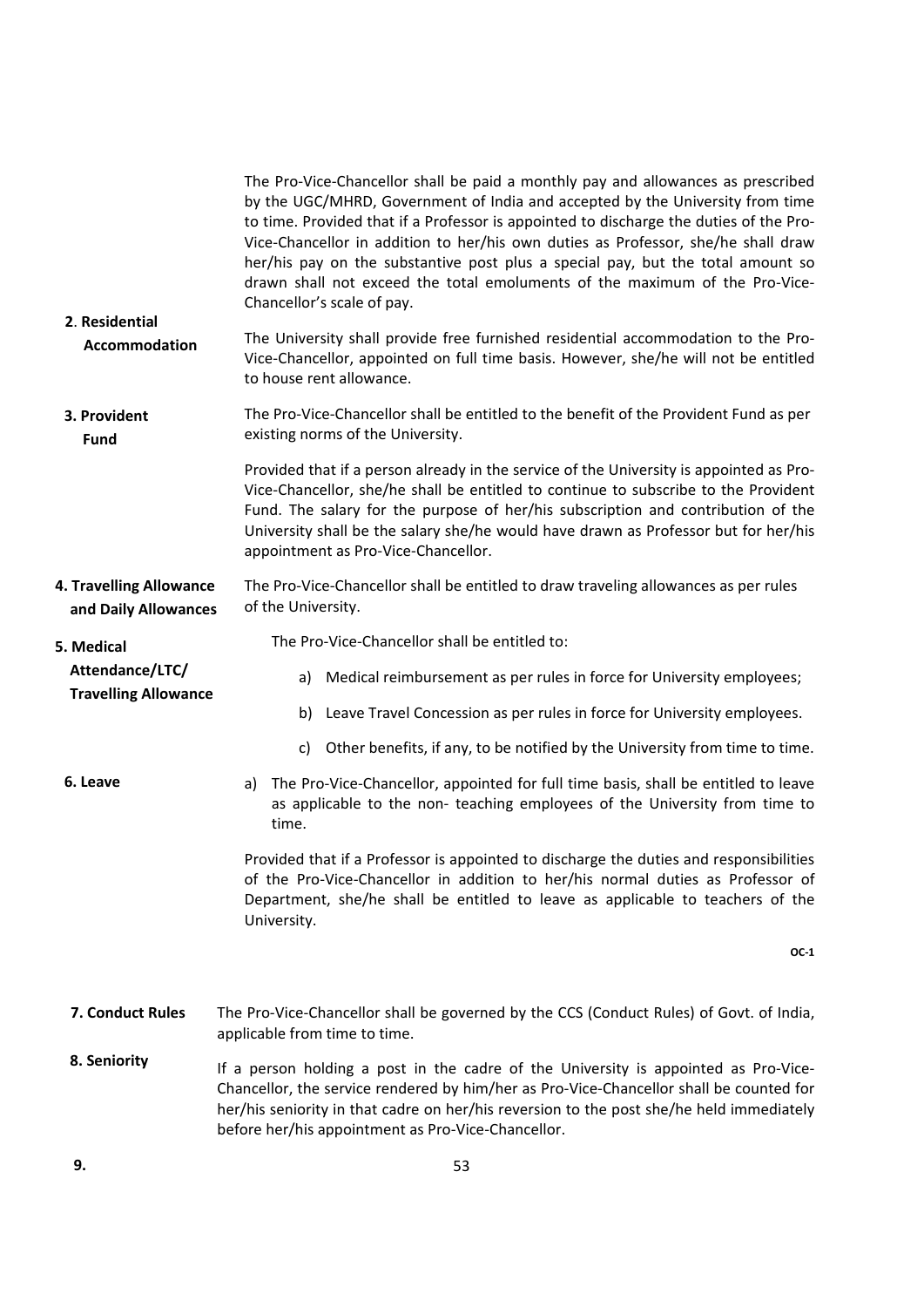If a person in the pensionable service of the University is appointed as Pro-Vicechancellor, the service or part of the service rendered as Pro‐Vice‐Chancellor, as the case may be shall be counted for pension and gratuity as if she/he had continued to serve in the same post which she/he held immediately before her/his appointment as Pro‐Vice‐Chancellor.

\*\*\*\*\*\*\*\*\*\*\*\*\*\*\*

# **CENTRAL UNIVERSITY OF JHARKHAND ORDINANCE ON**

**THE EMOLUMENTS AND OTHER TERMS AND CONDITIONS OF TEACHERS**

*[Under Section 26 (d) of the Central University Act, 2009] [read with Clause 22 (1)&(2) of the Statutes]*

**1. Member of the**  The members of the Teaching Staff shall be designated as follows:  **Teaching Staff**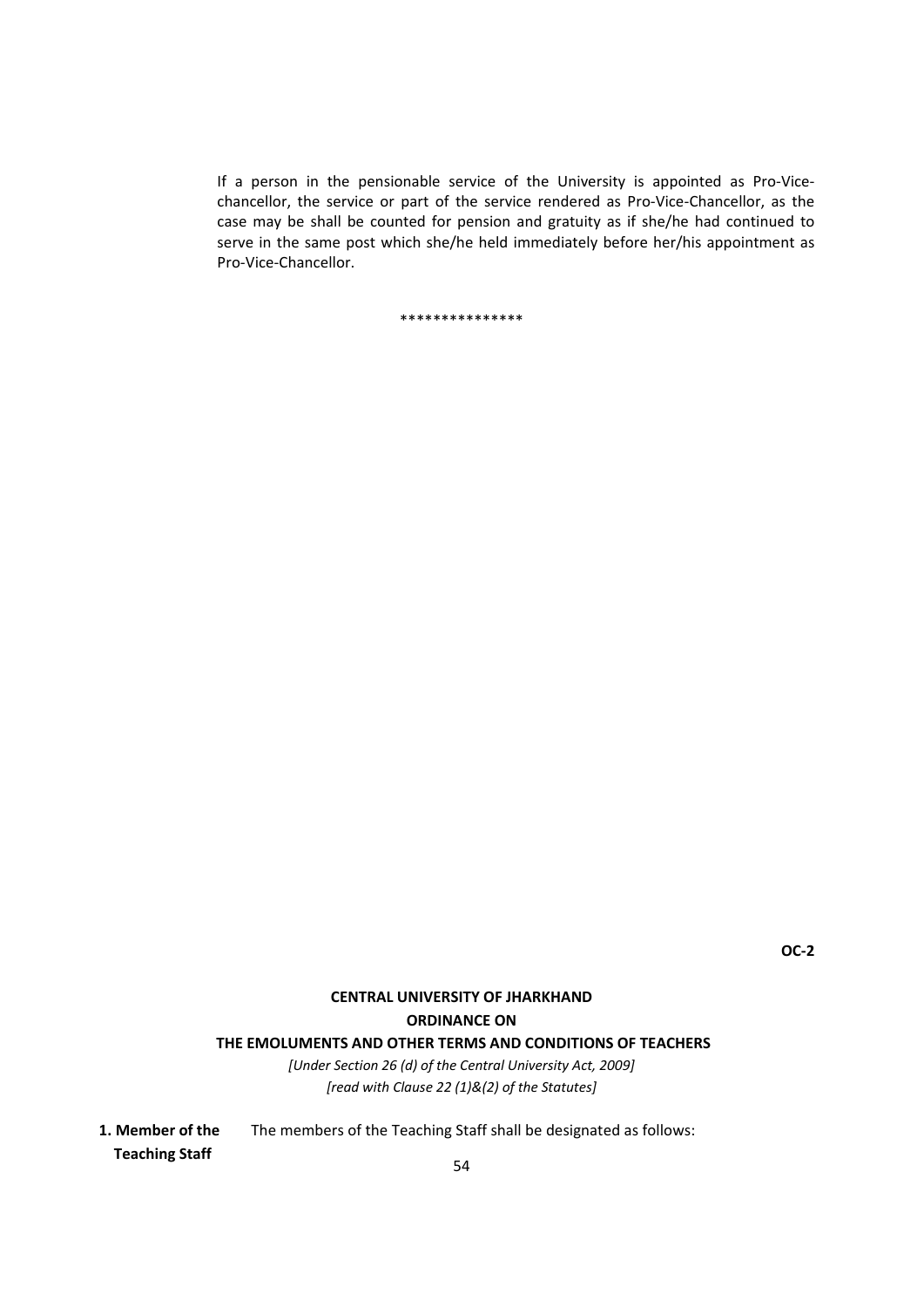(i) Professor

 **employees**

- (ii) Associate Professor
- (iii) Assistant Professor
- The Scales of pay of the teaching staff shall be as prescribed by the UGC/MHRD, Government of India from time to time and as accepted by the University. In addition to the pay scales, the teachers shall be entitled to such other allowances, facilities and perks as may be sanctioned by the UGC/MHRD, Government of India/University from time to time. **2. Scale of Pay**
- The qualifications for the post of Professors, Associate Professor, Assistant Professor shall be such as may be prescribed by the University Grants Commission/AICTE/MHRD/other appropriate body from time to time. **3. Qualification**
- (i) For the purpose of this Ordinance "teacher" means whole‐time salaried teacher of the University and does not include honorary, visiting or part-time teachers. **4. Teacher to be Whole time** 
	- (ii) A teacher shall be a whole-time salaried employee of the University and shall devote his whole time to the University
		- (iii) No whole‐time salaried teacher of the University shall, without the permission of the Executive Council, engage directly or indirectly in trade or business whatsoever or any private tuition or other work to which any emolument or honorarium is attached.
- (i) Every teacher shall undertake to take such part in the activities and development of the University and perform duties related to teaching, research, examination of students, and or any other official duties assigned to them by the Vice‐Chancellor, Dean of the School or Head of the Department. **5. Nature of duties.**
	- (ii) A teacher who is assigned work relating to teaching or research in any Department, other than her/his, within the School or outside School, shall not be entitled to extra remuneration.

**OC‐2**

Professor and Associate Professor shall be appointed on probation ordinarily for a period of twelve months and Assistant Professor for a period of 24 months but in no case shall the total period of probation exceed twenty four months. **6. Probation**

> A teacher on probation may be terminated from service by giving three months' notice or three months' salary in lieu of notice without assigning any reason for such termination.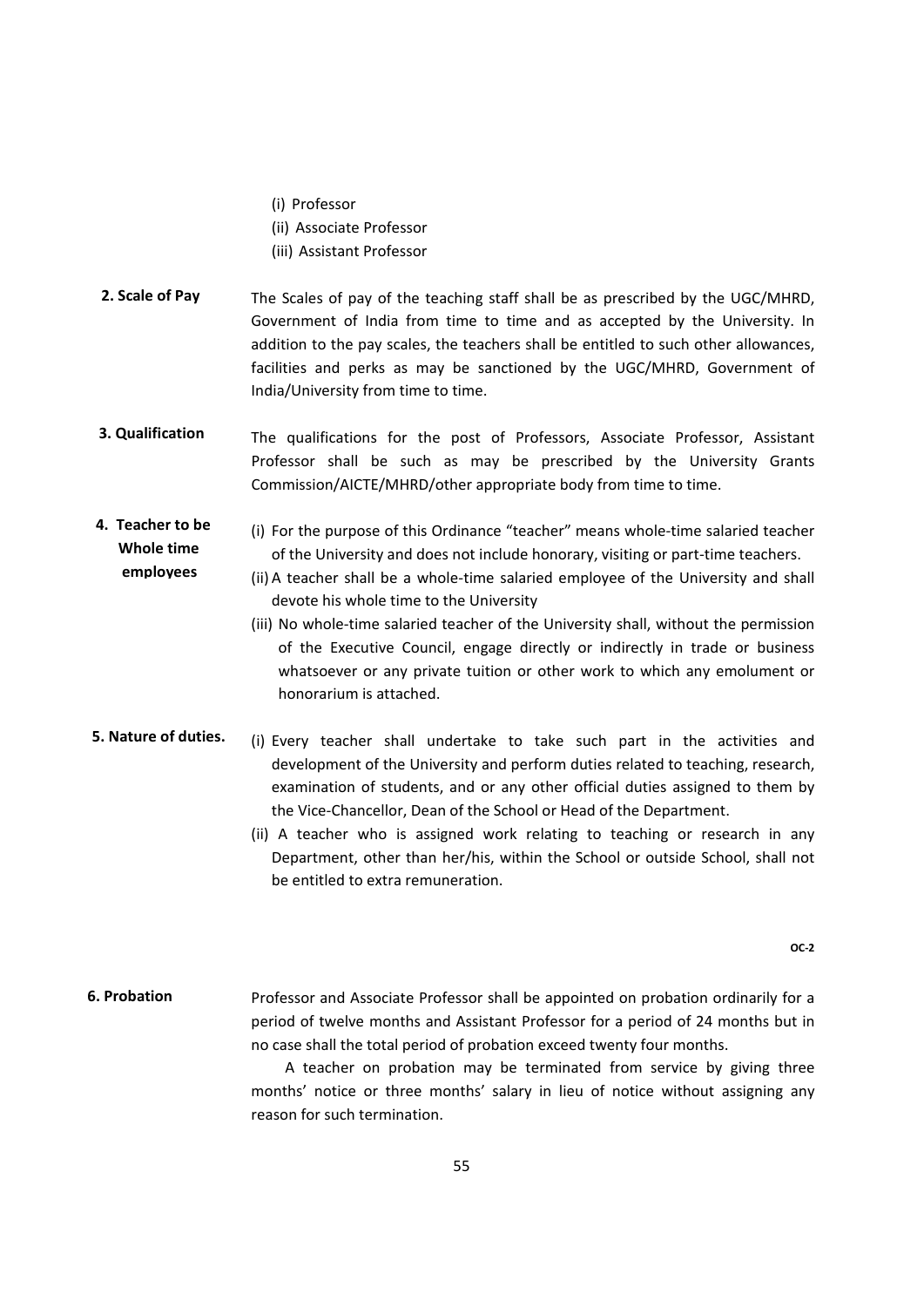On successful completion of probation period and subject to the satisfactory self appraisal report, the teacher concerned shall be confirmed in the services of the University. The confirmation, however, shall be subject to approval of the Executive Council.

- (a) It shall be the duty of the Registrar to place before the Executive Council the case of confirmation of a teacher. **7. Confirmation**
	- (b) The Executive Council may then either confirm the teacher or decide not to confirm him/her. Where the Executive Council decides not to confirm the teacher, she/he shall be informed in writing to that effect.

Provided that the decision not to confirm a teacher shall require a two-thirds majority of the members of the Executive Council present and voting.

- Incentives, if any, for holding M.Phil or Ph.D. degree shall be granted to teacher of the University in accordance with the guidelines provided by the UGC/MHRD, Government of India from time to time. **8. Incentives for M.Phil/Ph.D.**
- The Career Advancement Schemes as provided for by the UGC/MHRD from time to time, shall be applicable to the teacher of the University. The details of scheme, however, shall be notified by the University. **9. Career Advancement Scheme**
- The teachers of the University shall be entitled to LTC and Medical facility as per rules adopted by the University. **10. LTC/Medical Facility:**
- The teachers of the University shall be provided with quarters as per norms of the University in the event of which they are not entitled to House Rent Allowances and they shall be liable to license fee as per GOI applicable from time to time. **11. Accommodation**
- The Teachers of the University shall be governed by the CCS (Conduct Rules) of Government of India. **12. Conduct Rules**

**OC‐2**

Subject to the provisions of Statue 19, every teacher in the service of the University, shall retire from such service on the afternoon of the last date of the month in which she/he attains the age of 65 years or if the date attaining 65 years falls on the first day of the month, the teacher shall retire on the afternoon of the last day of the preceding month. Continuation in service thereafter may be considered only under rules of re‐employment. **13.Age of Retirement**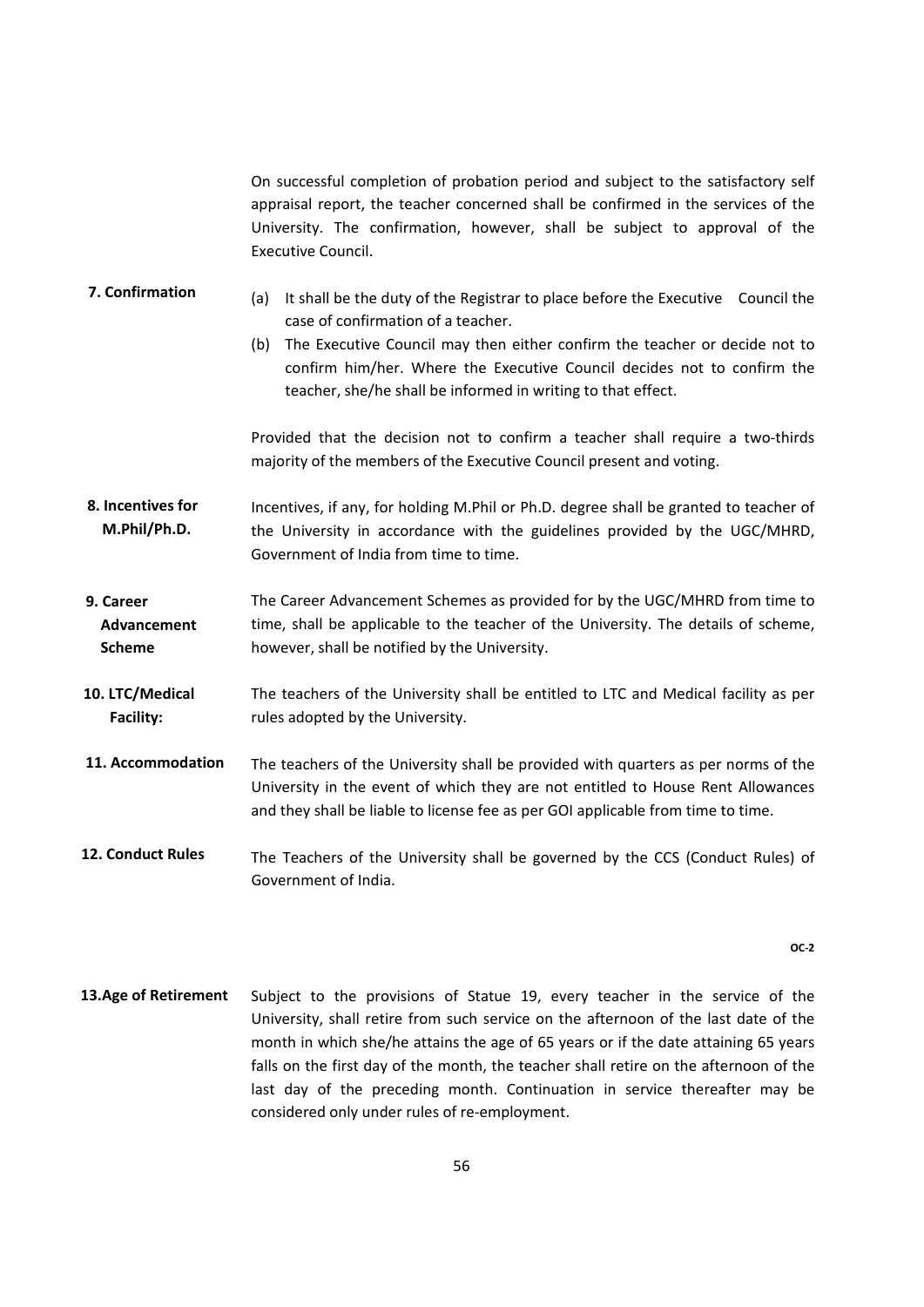Provided that no teacher re‐employed after attaining the age of superannuation shall hold appointment as Head of Department or Dean of School or any other such administrative position.

- The Superannuated teachers, may be considered for re‐employment in accordance with the guidelines of UGC subject to requirement of the Department from where the teacher concerned has superannuated. **14. Re‐employment**
- Every teacher of the University shall be bound by the Act, Statutes Ordinances and Regulations, in force, of the University. **15. Variation in terms & conditions**

Provided that no change in the terms and conditions of service of a teacher shall be made after her/his appointment, in regard to designation, scale of pay, increments, probation, confirmation, leave, leave salary, age of retirement, retirement benefits and removal from service so as to adversely affect him.

- A teacher may, at anytime, terminate her/his engagements by giving the Executives Council three months' notice in writing or refund three month's pay and allowances in lien of notice period. **16. Regulation**
- **A.** The written contract between a teacher and the University required to be entered into under clause (3) of Statute 19, shall be in the form to be prescribed by the University. **17. Contract**
	- **B. Special contract**: Notwithstanding anything contained in this Ordinance, the Executive Council may, in special cases, appoint teachers on contract on such terms and conditions as it may deem fit. Such teachers shall execute a contract in the form to be prescribed by the University.

Provided that no appointment shall be made under this clause for a period exceeding five years at a time.

A Teacher of the University shall be entitled to retirement benefit(s) as per rules of the University in force from time to time. **18. Retirement Benefits**

#### \*\*\*\*\*\*\*\*\*\*\*\*\*\*\*

**OC‐ 3**

#### **CENTRAL UNIVERISTY OF JHARKHAND**

### **ORDINANCE ON**

### **GOVERNING LELAVE TO TEACHERS OF THE UNIVERSITY**

[Under Section 26 (d) & 28 of the Central University Act, 2009 read with clause 22 (1)&(2) of the Statutes]

The following kinds of leave will be admissible to the permanent teachers: **A. PERMANENT**

 **TEACHERS**

 **of service**

(a) Casual leave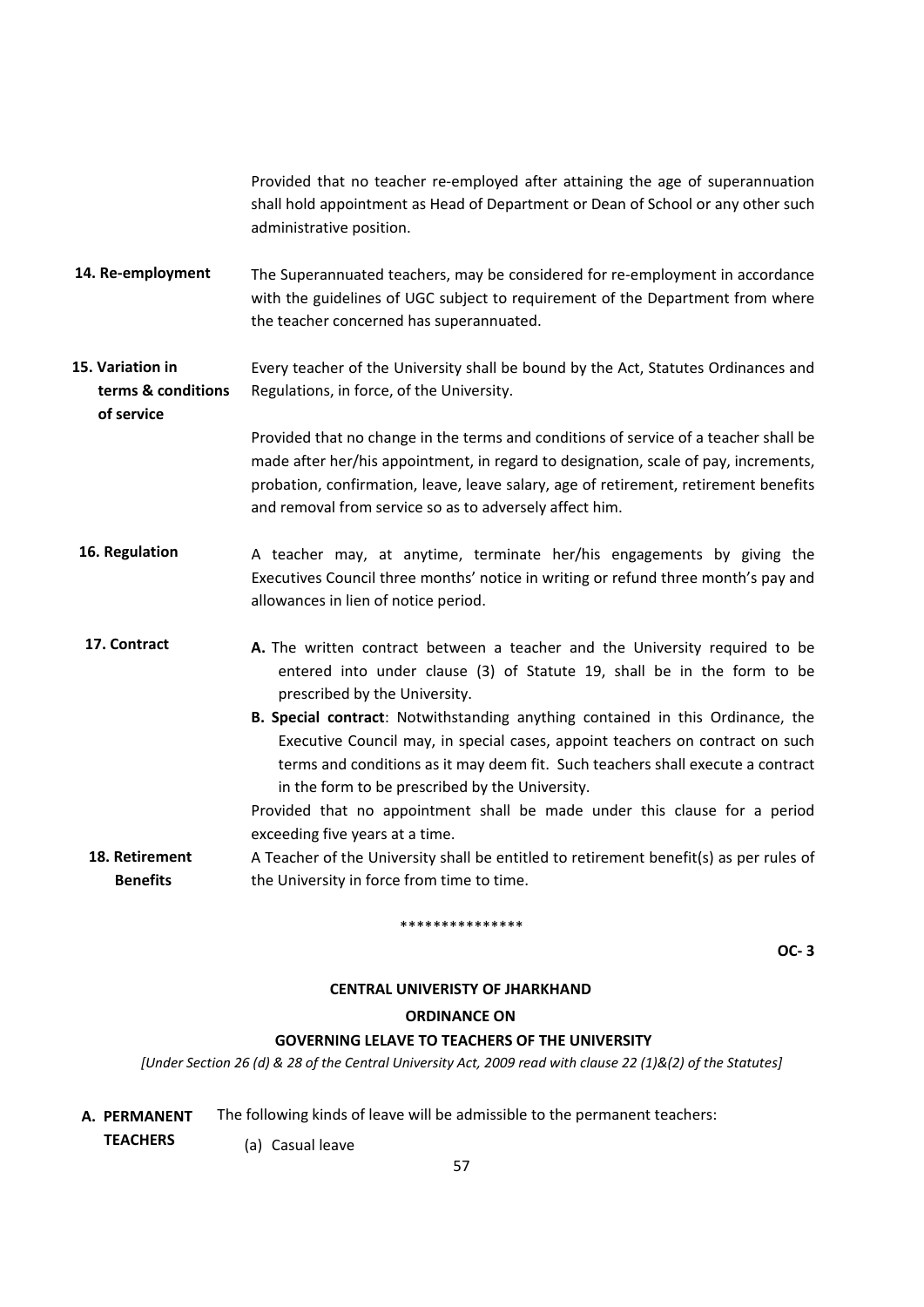- (b) Special Casual leave
- (c) Duty leave
- (d) Earned leave
- (e) Half Pay leave
- (f) Commuted leave
- (g) Extra‐ordinary leave
- (h) Leave not due
- (i) Study leave
- (j) Sabbatical leave
- (k) Paternity leave (only for male teachers)

The following kinds of leave will be admissible to the Probationers.

- (l) Maternity leave **Only for female teachers**  $\left\{ \right.$
- (m) Child care leave

**B. TEACHERS APPOINTED ON PROVATION**

- b) Special Casual leave
- c) Earned leave

a) Casual leave

- d) Half Pay leave
- e) Commuted leave
- f) Paternity leave (only for male teachers)
- g) Maternity leave
- h) Child care leave **Only for female teachers**

The Calculation of leave and the candidates of applicability shall be as per norms of the University, to be notified from time to time.

## \*\*\*\*\*\*\*\*\*\*\*\*\*\*\*

**OC‐ 4**

# **CENTRAL UNIVERSITY OF JHARKHAND ORDINANCE ON**

## **THE EMOLUMENTS AND OTHER TERMS AND CONDITIONS OF SERVICE OF THE REGISTRAR**

*[Under Section 28 of the Central University Act, 2009 read with clause 6 (3) of the Statutes]*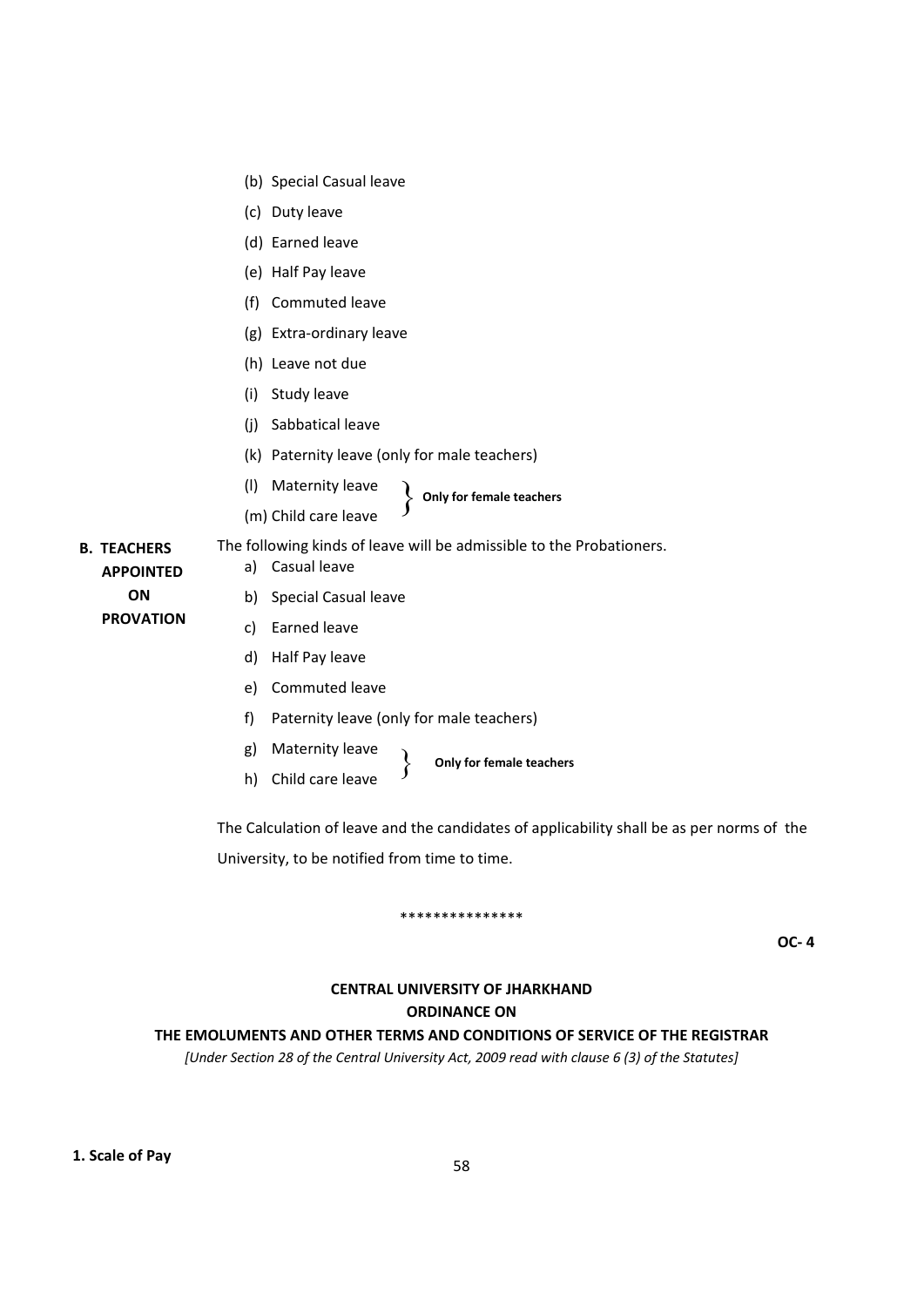The Registrar shall be paid a monthly pay and allowances as prescribed by the MHRD/UGC from time to time.

The appointment to the post of Registrar shall be through advertisement and selection for a tenure of 5 years, which may be renewed for another term. No further renewal/extension would be considered beyond the second term. **2. Term of appointment**

> Provided that the first Registrar will be appointed for a period of 3(three) year by the Visitor, as per the Central University Act 2009, Clause 44.

- The minimum qualification for appointment to the Post of Registrar shall be such as prescribed by UGC/MHRD, Government of India from time to time. **3. Qualification**
- The Registrar shall be provided with the residential Accommodation, for which she/he will not be entitled to house rent allowance. **4. Accommodation**
- The Registrar shall subscribe to the Provident Fund/Pension scheme of the University, in force, from time to time. She/he shall be entitled to Retirement benefits as per rules of the University in force from time to time. **5. Provident Fund/Retirement Benefits**
- The Registrar shall be entitled to leave as applicable to the non-teaching employees of the University from time to time. **6. Entitlement of Leave**
- The Register shall be entitled to: **7. Medical**
- **Attendance/LTC**

a) Medical re-imbursement as per rules of the University.

- b) Leave Travel Concession as per rules of the University.
	- c) Other benefits, if any, to be notified by the University from time to time.
- The Registrar shall be governed by the CCS (Conduct Rules) of Govt. of India, applicable from time to time. **8. Conduct Rules**
- The Registrar may, at any time, terminate her/his engagement by giving 3 months notice to the Executive Council of the University or may refund 3 months pay and allowances in lieu of notice period. **9. Resignation**

**OC‐4**

- **10. Removal**
- The Registrar can be removed from office:
	- a) if she/he has been found to be maintaining indifferent health for long period of time so as to adversely affect the working of the office of the Registrar,
	- b) if she/he has been found to work against the interest of the University.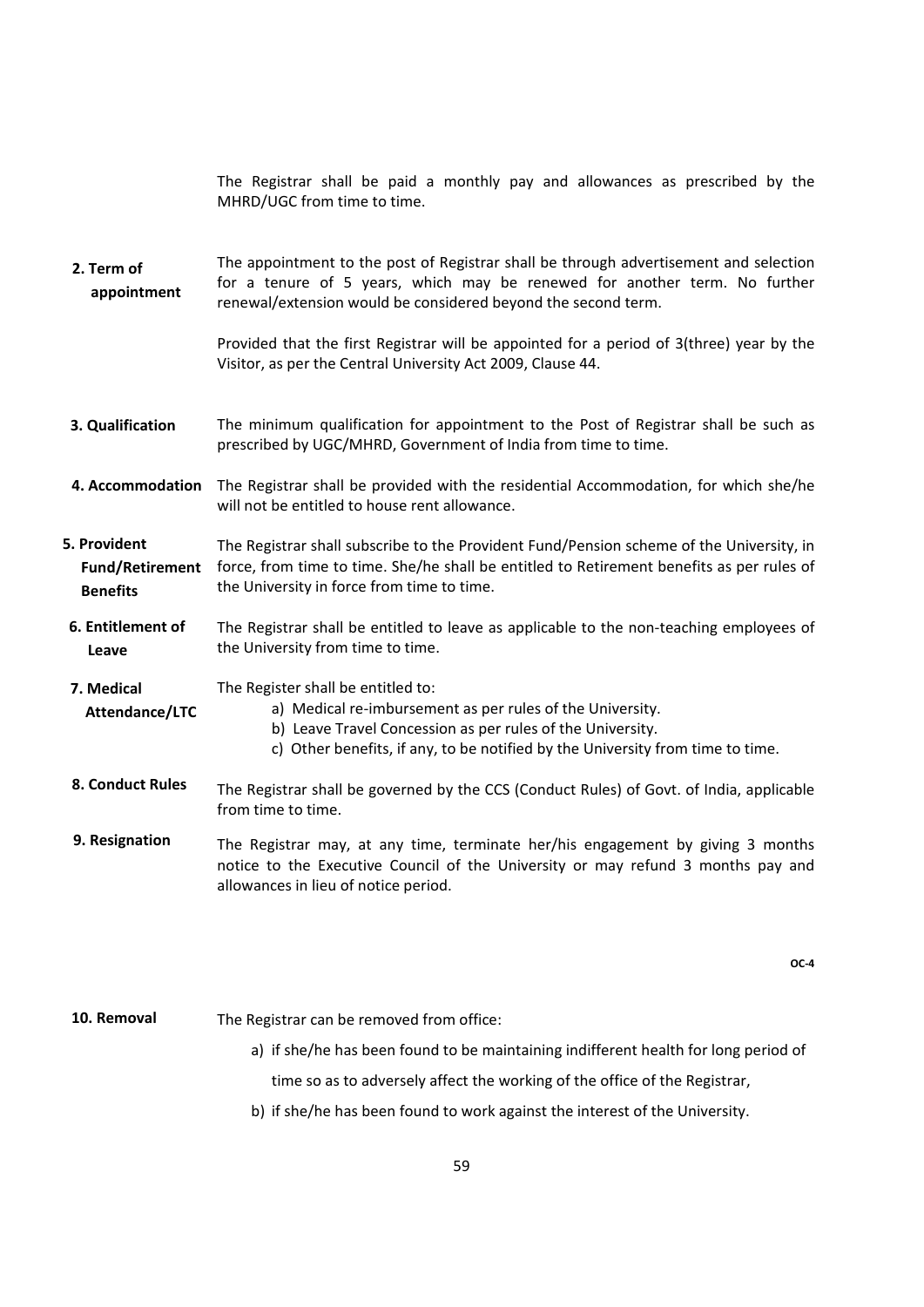The Vice‐Chancellor shall constitute a Committee comprising of members not below the rank of Professor on the matter and shall place the recommendation of the Committee to the Executive Council, which resolution shall be final.

In the case of removal, at least three fourth of the total members of the Executive Council must be present, of which at least three fourth should be in favour of the resolution for removal. The Chairman may exercise a casting role.

\*\*\*\*\*\*\*\*\*\*\*\*\*\*\*

**OC‐ 5**

# **CENTRAL UNIVERSITY OF JHARKHAND ORDINANCE ON OTHER TERMS AND CONDITIONS OF SERVICE OF THE FINANCE OFFICER**

*[Under Section 15 of the Central University Act, 2009 read with Clause 7 of the Statutes]*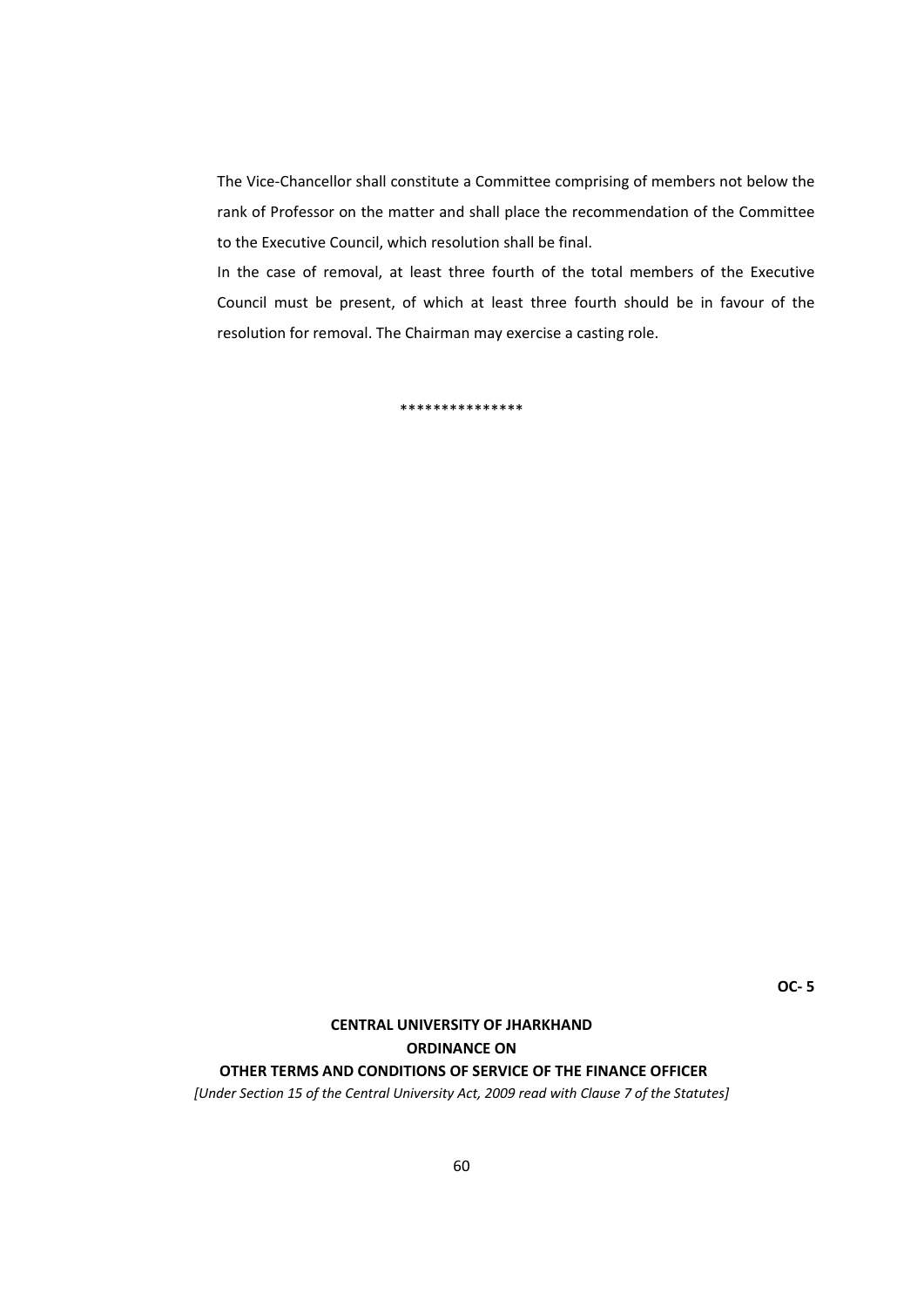- The minimum qualification for appointment to the Post of Finance Officer shall be such as prescribed by UGC/MHRD, Government of India from time to time. **1.Qualification**
- The Finance Officer shall be provided with the residential Accommodation, for which she/he will not be entitled to house rent allowance. **2.Accommodation**
- The Finance Officer shall subscribe to the Provident Fund/Pension scheme of the University, in force, from time to time. She/he shall be entitled to Retirement benefits as per rules of the University in force from time to time. **3. Provident Fund/Retirement benefits**
- The Finance Officer shall be entitled to leave as applicable to the non-teaching employees of the University from time to time. **4.Entitlement of Leave**
- **5. Medical Attendance/LTC.**

The Finance Officer shall be entitled to:

- a) Medical re-imbursement as per rules of the University.
	- b) Leave Travel Concession as per rules of the University.
	- c) Other benefits, if any, to be notified by the University from time to time.
- The Finance Officer shall be governed by the CCS (Conduct Rules) of Govt. of India, applicable from time to time. **6.Conduct Rules**
- The Finance Officer may, at any time, terminate her/his engagement by giving 3 months notice to the Executive Council of the University or by paying 3 months pay and allowances in lieu of notice period. **7.Resignation**

The Finance Officer can be removed from office: **8. Removal**

- a) if she/he has been found to be maintaining indifferent health for long period of time so as to adversely affect the working of the office of the Finance Officer,
- b) if she/he has been found to work against the interest of the University.

**OC‐5**

The Vice‐Chancellor shall constitute a Committee comprising of members not below the rank of Professor on the matter and shall place the recommendation of the Committee to the Executive Council, which resolution shall be final.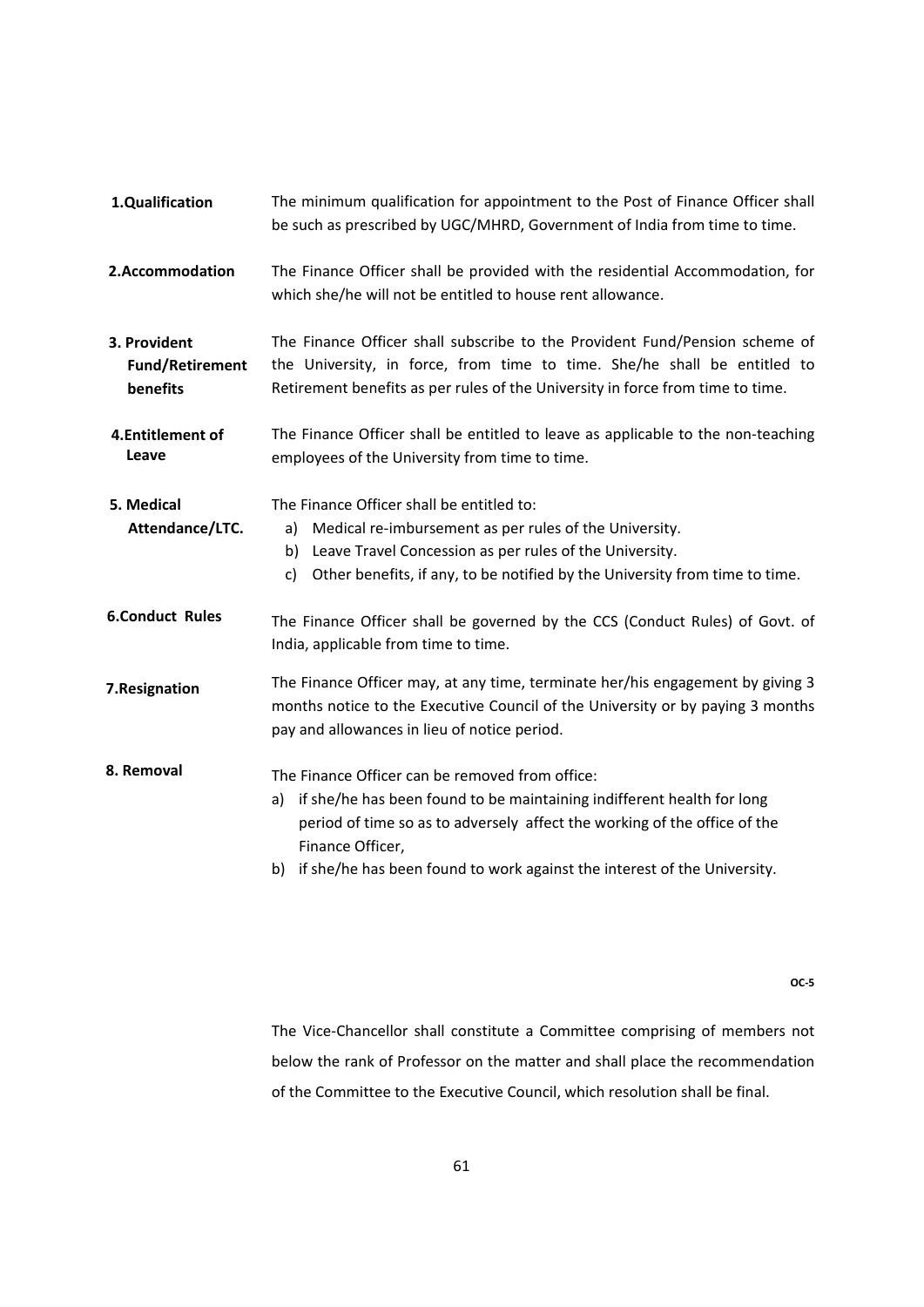In the case of removal, at least three fourth of the total members of the Executive Council must be present, of which at least three fourth should be in favour of the resolution for removal. The Chairman may exercise a casting role.

\*\*\*\*\*\*\*\*\*\*\*\*\*\*\*

**OC‐ 6**

# **CENTRAL UNIVERSITY OF JHARKHAND ORDINANCE ON OTHER TERMS AND CONDITIONS OF SERVICE OF THE CONTROLLER OF EXAMINATIONS**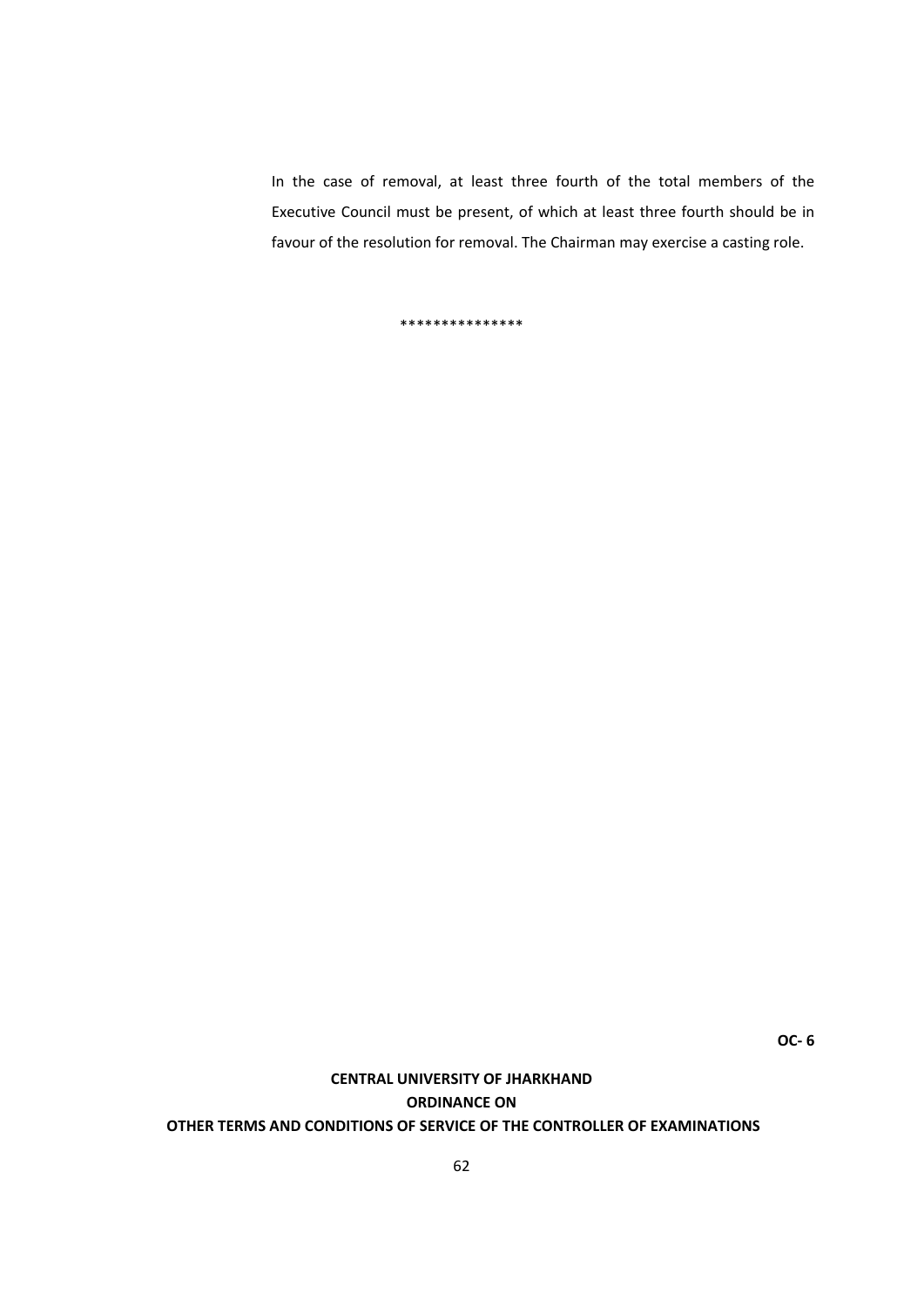## *[Under Section 16 of the Central University Act, 2009 read with Clause 8 of the Statutes]*

| 1. Qualification                                | The minimum qualification for appointment to the Post of Controller of<br>Examinations shall be such as prescribed by UGC/MHRD, Government of India<br>from time to time.                                                                                                                                                                                                                                              |
|-------------------------------------------------|------------------------------------------------------------------------------------------------------------------------------------------------------------------------------------------------------------------------------------------------------------------------------------------------------------------------------------------------------------------------------------------------------------------------|
| 2. Accommodation                                | The Controller of Examinations shall be provided with the residential<br>Accommodation, for which she/he will not be entitled to house rent allowance.                                                                                                                                                                                                                                                                 |
| 3. Provident Fund<br><b>Retirement benefits</b> | The Controller of Examinations shall subscribe to the Provident Fund/Pension<br>scheme of the University, in force, from time to time. She/he shall be entitled to<br>Retirement benefits as per rules of the University in force from time to time.                                                                                                                                                                   |
| 4. Entitlementof Leave                          | The Controller of Examinations shall be entitled to leave as applicable to the<br>non-teaching employees of the University from time to time.                                                                                                                                                                                                                                                                          |
| 5. Medical<br>Attendance/LTC.                   | The Controller of Examinations shall be entitled to:<br>a) Medical re-imbursement as per rules of the University.<br>b) Leave Travel Concession as per rules of the University.<br>Other benefits, if any, to be notified by the University from time to time.<br>C)                                                                                                                                                   |
| <b>6. Conduct Rules</b>                         | The Controller of Examinations shall be governed by the CCS (Conduct Rules) of<br>Govt. of India, applicable from time to time.                                                                                                                                                                                                                                                                                        |
| 7. Resignation                                  | The Controller of Examinations may, at any time, terminate her/his engagement<br>by giving 3 months notice to the Executive Council of the University or by paying<br>3 months pay and allowances in lieu of notice period.                                                                                                                                                                                            |
| 8. Powers and<br><b>Functions</b>               | Subject to the provisions of the Act and Statutes, the Controller of Examination<br>shall perform the duties in regard to the arrangements for the conduct of the<br>Examinations and such duties and functions as may be assigned to him/her from<br>time to time by the Executive Council. Further, she/he shall exercise her/his<br>powers and discharge her/his duties under the direction of the Vice-Chancellor. |

**OC‐6**

#### The Controller of Examination can be removed from office: **9. Removal**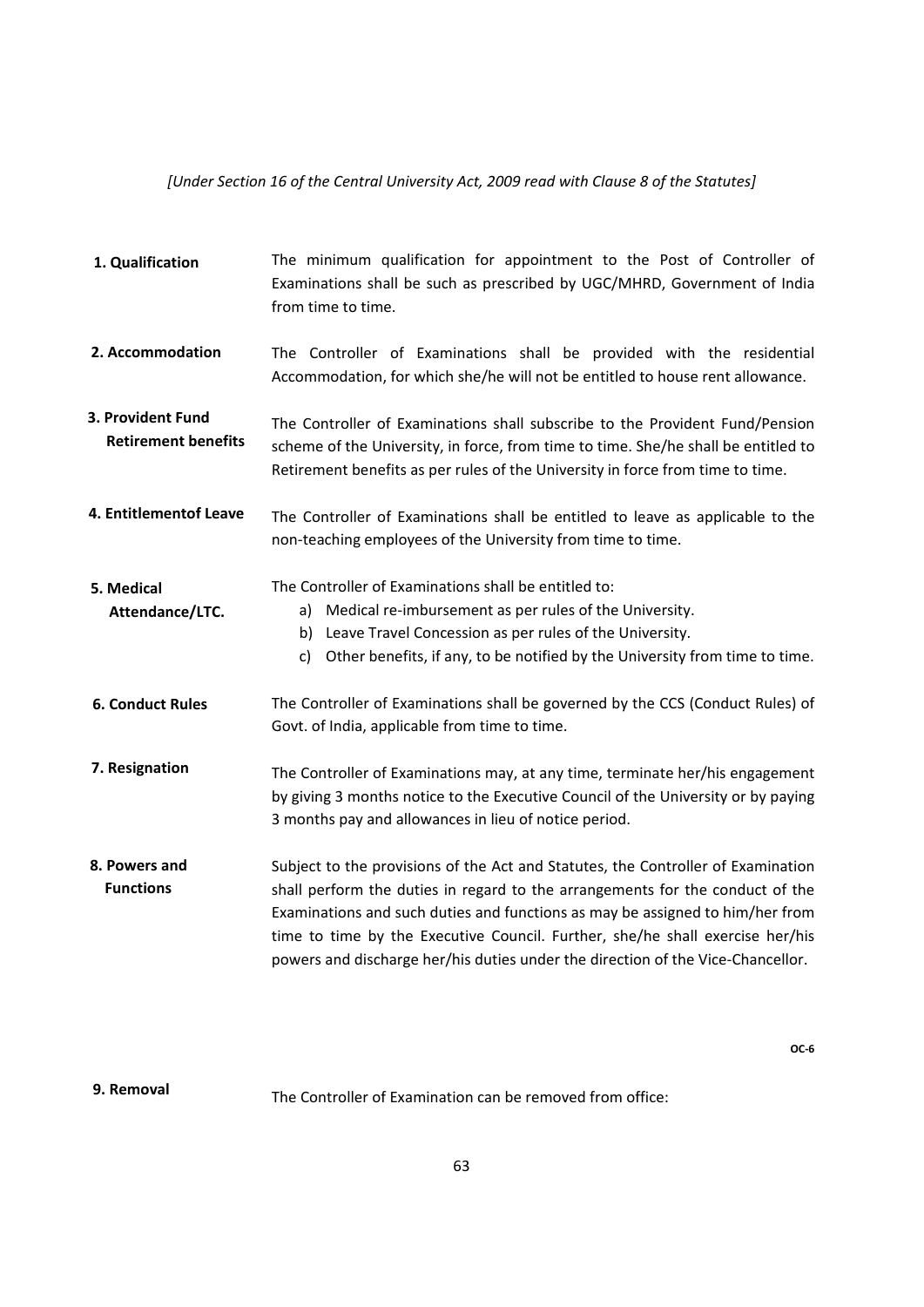- a) if she/he has been found to be maintaining indifferent health for long period of time so as to adversely affect the working of the office of the Controller of Examinations.
- b) if she/he has been found to work against the interest of the University.

The Vice‐Chancellor shall constitute a Committee on the matter and shall place the recommendation of the Committee to the Executive Council, which resolution shall be final.

In the case of removal, at least three fourth of the total members of the Executive Council must be present, of which at least three fourth should be in favour of the resolution for removal. The Chairman may exercise a casting role.

\*\*\*\*\*\*\*\*\*\*\*\*\*\*

## **CENTRAL UNIVERSITY OF JHARKHAND ORDINANCE ON**

**OC‐ 7**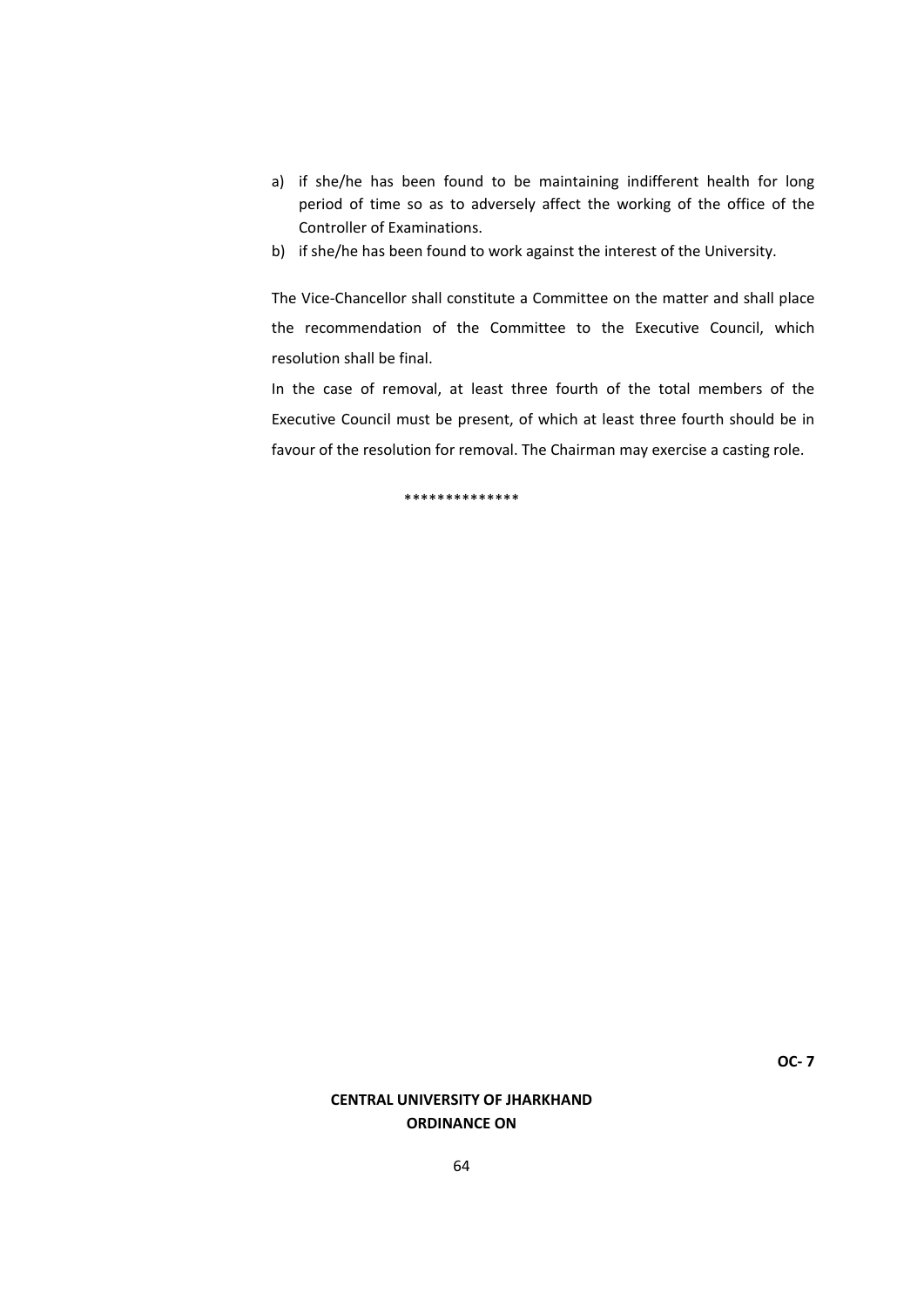### **OTHER TERMS AND CONDITIONS OF SERVICE OF THE LIBRARIAN**

*[Under Section17 of the Central University Act, 2009 read with Clause 9 of the Statutes]*

The Librarian shall be paid a monthly pay and allowances as prescribed by the UGC/MHRD, Government of India and accepted by the University from time to time. The appointment to the post of Librarian shall be through advertisement and selection. Provided that the Librarian shall retire on attaining the age of 62 years. The minimum qualification for appointment to the Post of Librarian shall be such as prescribed by UGC/MHRD, Government of India from time to time. The Librarian shall be provided with the residential Accommodation, for which she/he will not be entitled to house rent allowance. The Librarian shall subscribe to the Provident Fund/Pension scheme of the University, in force, from time to time. She/he shall be entitled to Retirement benefits as per rules of the University in force from time to time. The Librarian shall be entitled to leave as applicable to the non-teaching employees of the University from time to time. The Librarian shall be entitled to: a) Medical re-imbursement as per rules of the University. b) Leave Travel Concession as per rules of the University. c) Other benefits, if any, to be notified by the University from time to time. The Librarian shall be governed by the CCS (Conduct Rules) of Govt. of India, applicable from time to time. The Librarian may, at any time, terminate her/his engagement by giving 3 months notice to the Executive Council of the University or by paying 3 months pay and allowances in lieu of notice period. **OC‐7 1. Scale of pay 2. Term of appointment 3. Qualification 4. Accommodation 5. Provident Fund/Retirement benefits 6.Entitlement of Leave 7. Medical Attendance/LTC. 8. Conduct Rules 9. Resignation**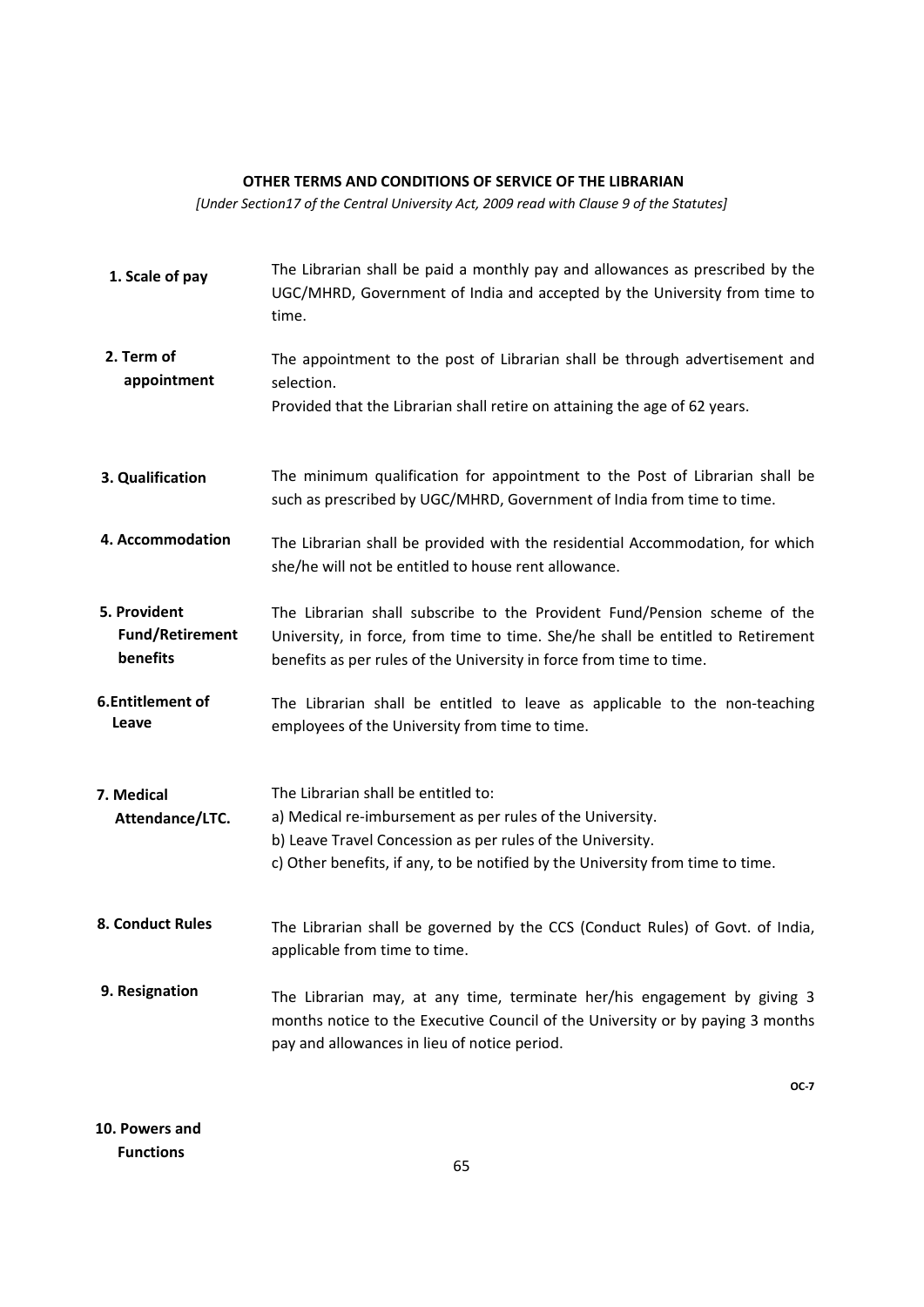Subject to the provisions of the Act and Statutes, the Librarian shall exercise such other powers and performs such duties as may be assigned by the Vice-Chancellor on behalf of the Executive Council.

A Librarian may be removed from office: **11. Removal**

- a) if she/he has been found to be maintaining indifferent health for long period of time so as to adversely affect the working of the office of the Librarian.
- b) if she/he has been found to work against the interest of the University.

The Vice‐Chancellor shall constitute a Committee on the matter and shall place the recommendation of the Committee to the Executive Council, which resolution shall be final.

In the case of removal, at least three fourth of the total members of the Executive Council must be present, of which at least three fourth should be in favour of the resolution for removal. The Chairman may exercise a casting role.

\*\*\*\*\*\*\*\*\*\*\*\*\*\*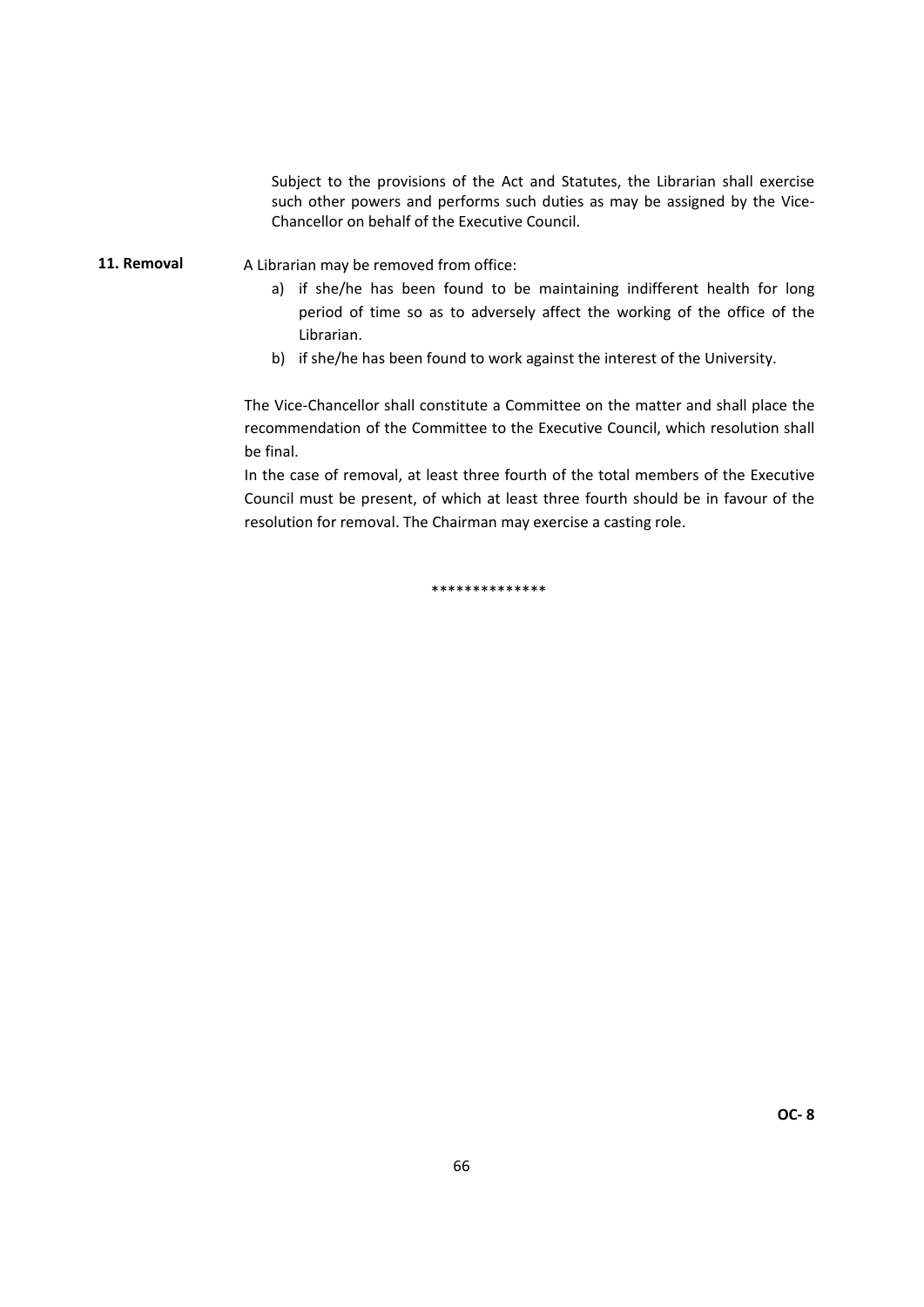## **CENTRAL UNIVERSITY OF JHARKHAND ORDINANCE ON THE EMOLUMENTS AND OTHER TERMS AND CONDITIONS OF SERVICE OF OTHER ACADEMIC STAFF.**

*[Under Section28 of the Central University Act, 2009 read with Clause 22 (1) of the Statutes]*

The Deputy Librarian(s), Director of Physical Education and Assistant Librarian(s) herein after shall be known as other Academic Officer/ Staff of the University.

- The Deputy Librarian, Director of Physical Education and Assistant Librarian shall be paid a monthly pay and allowances as prescribed by the UGC/MHRD, Government of India and accepted by the University from time to time. **1. Scale of pay**
- The appointment to the post of Deputy Librarian, Director of Physical Education and Assistant Librarian shall be through advertisement and selection. **2. Term of appointment**

Provided that they shall retire on attaining the age of 62 years.

- The minimum qualification for appointment to the Post of Deputy Librarian, Director of Physical Education and Assistant Librarian shall be such as prescribed by UGC/MHRD, Government of India from time to time. **3. Qualification**
- The Deputy Librarian and Director of Physical Education shall be placed under probation for a period of 1 year and the Assistant Librarian for a period of 2 years from the date of joining the post. On successful completion of probation period they shall be confirmed as per criteria laid down by Govt. of India for the purpose. **4. Probation**
- The other Academic Staff shall subscribe to the Provident Fund/Pension scheme of the University, in force, from time to time. She/he shall be entitled to Retirement benefits as per rules of the University in force from time to time. The Deputy Librarian, Director of Physical Education and Assistant Librarian shall be **5. Provident Fund/ Retirement benefits**

entitled to retirement benefits as per rules of the University in force from time to time.

The Deputy Librarian, Director of Physical Education and Assistant Librarian shall be entitled to leave as applicable to the non-teaching employees of the University from time to time. **6.Entitlement of Leave**

- They shall be entitled to: a) Medical re-imbursement as per rules of the University. b) Leave Travel Concession as per rules of the University. c) Other benefits, if any, to be notified by the University from time to time. **7. Medical Attendance/LTC**
- The Deputy Librarian, Director of Physical Education and Assistant Librarian shall be governed by the CCS (Conduct Rules) of Govt. of India, applicable from time to time. **8. Conduct**

**OC‐8**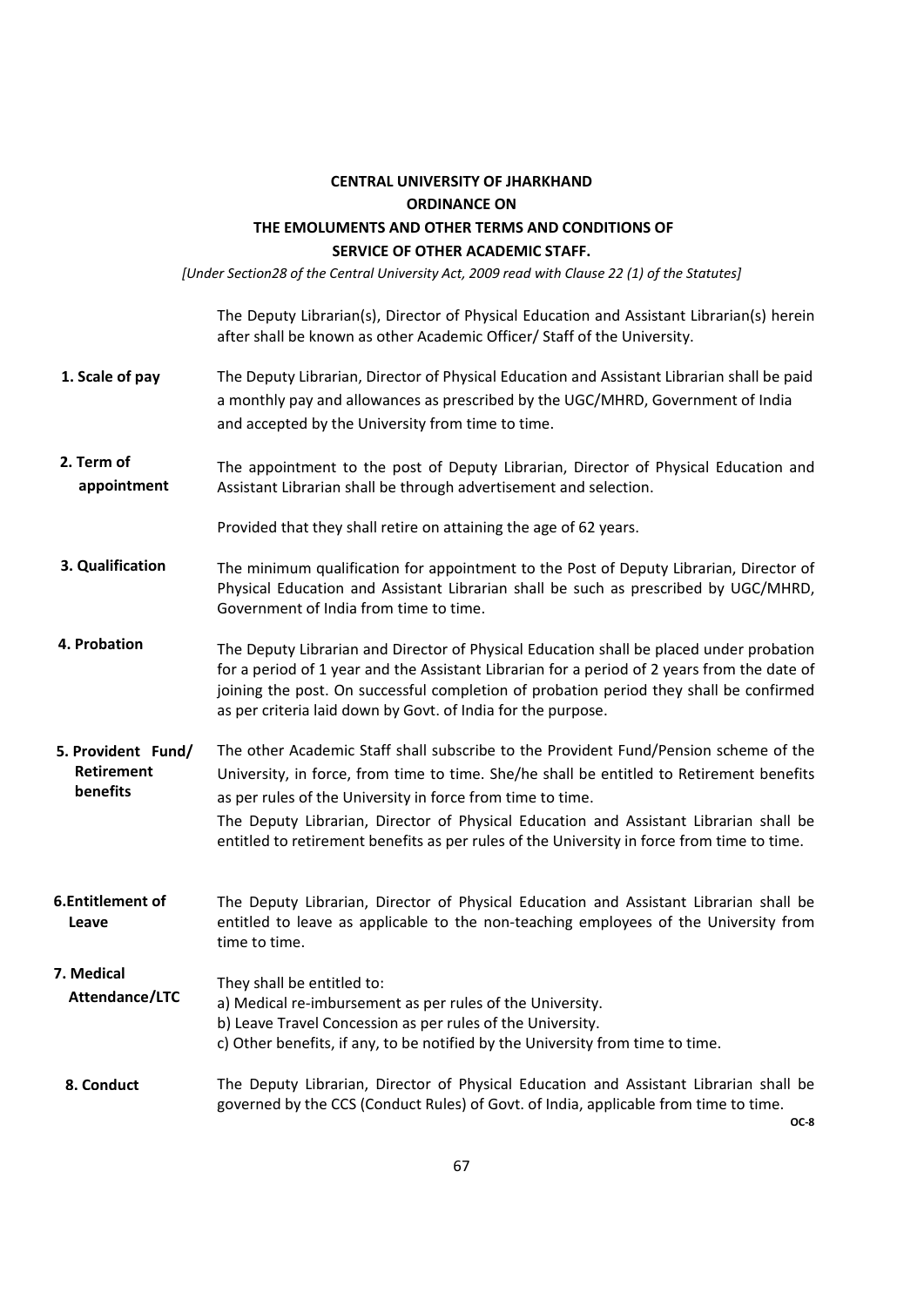#### **9. Removal**

A Deputy Librarian, Director of Physical Education and Assistant Librarian cab be removed from office:

- a) if she/he has been found to be maintaining indifferent health for long period of time so as to adversely affect the working of her/his office.
- b) if she/he has been found to work against the interest of the University.

The Vice-Chancellor shall constitute a Committee on the matter and shall place the recommendation of the Committee to the Executive Council, which resolution shall be final.

In the case of removal, at least three fourth member of the Executive Council must be present of which at least three fourth should be in favour of the resolution for removal. The Chairman may exercise a casting role.

\*\*\*\*\*\*\*\*\*\*\*\*\*\*\*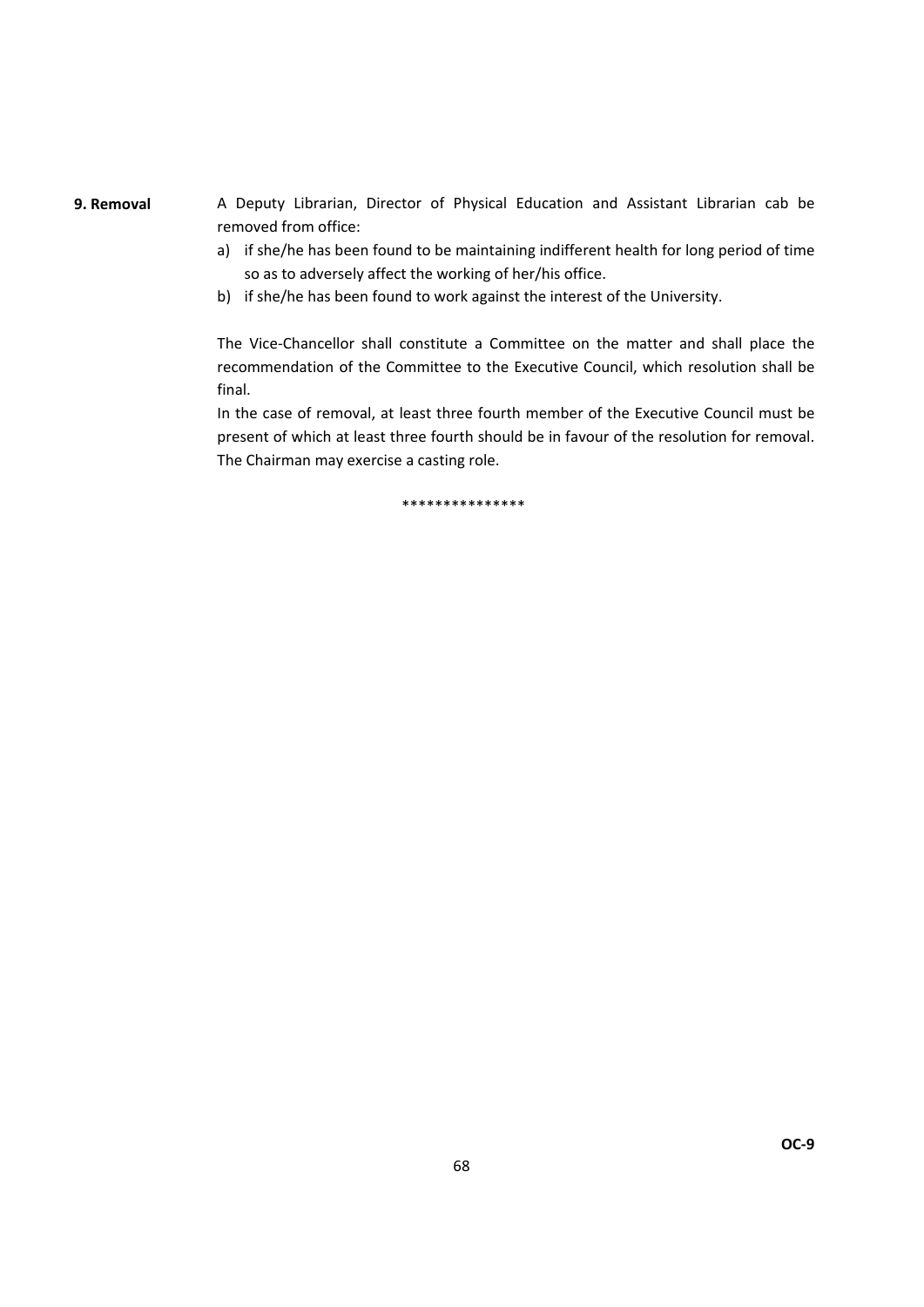## **CENTRAL UNIVERSITY OF JHARKHAND ORDINANCE ON**

## **THE EMOLUMENTS AND OTHER TERMS AND CONDITIONS OF OTHER GROUP A OFFICERS, GROUP B,C AND D NON‐TEACHING EMPLOYEES, OTHER THAN THE REGISTRAR/FINANCE FFICER/ CONTROLLER OF EXAMINATIONS/LIBRARIAN OF THE UNIVERSITY.**

[Under Section28 of the Central University Act, 2009 read with Clause 23 (1) or (2) of the Statutes]

- The Group A Officers, Group B, C and D non-teaching employees, other than the Registrar/Finance Officer/Controller of Examinations/Librarian of University shall be paid a monthly pay and allowances as prescribed by the UGC/MHRD, Government of India and accepted by the University from time to time. **1. Scale of Pay**
- Such employees of the University shall be appointed in accordance with the Recruitment Rules notified by the University from time to time. The Recruitment Rules shall form part of the Regulations. **2. Term of appointment/ Qualification**

Provided that they shall retire on attaining the age of 60 years.

- The employees as referenced to (1) above shall be placed under probation for a period of 2 years or 1 year as the case may be. On successful completion of their probation period they shall be confirmed as per criteria laid down by Govt. of India for the purpose. **3. Probation**
- The other Group A Officer, Group B, C and D Non‐Teaching Employees, other than the Registrar/Finance Officer /Controller of Examinations/Librarian shall subscribe to the Provident Fund/Pension scheme of the University, in force, from time to time. She/he shall be entitled to Retirement benefits as per rules of the University in force from time to time.  **4. Provident Fund/ Retirement**
- They shall be entitled to all kinds of leave in accordance with the CCS (Leave Rules) of Government of India, applicable from time to time. **5. Entitlement of Leave**

 They shall be entitled to: **6. Medical** 

 **Attendance/LTC**

a) Medical re-imbursement as per rules of the University.

- b) Leave Travel Concession as per rules of the University.
- c) Other benefits, if any, to be notified by the University from time to time.
- They shall be governed by the CCS (Conduct Rules) of Govt. of India, applicable from time to time. **7. Conduct Rules**

Group A Officer and Group B, C and D non-teaching employee cab be removed from office: **8. Removal**

**OC‐9**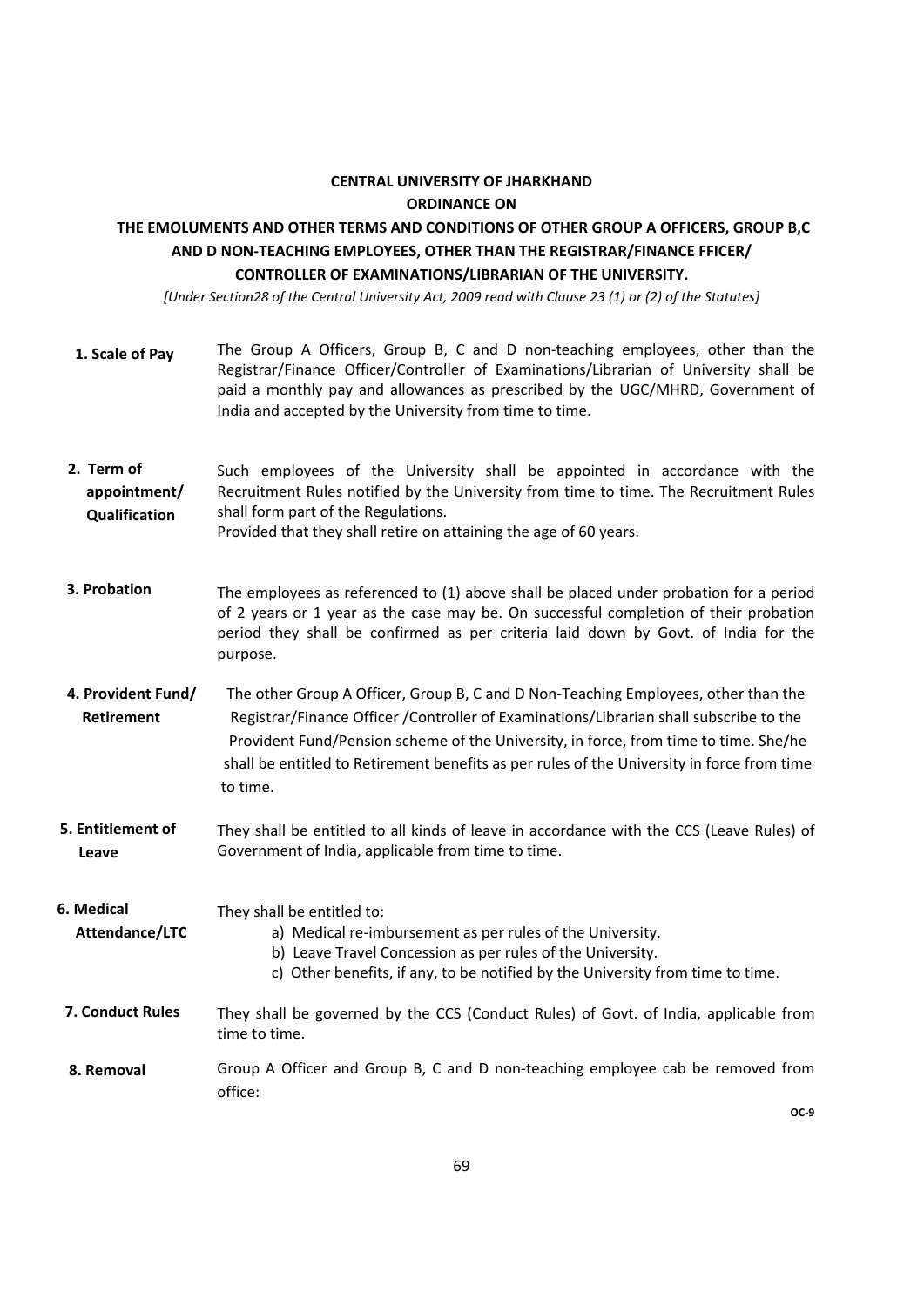- a) if she/he has been found to be maintaining indifferent health for long period of time so as to adversely affect the working of her/his office.
- b) if she/he has been found to work against the interest of the University.

The Vice-Chancellor shall constitute a Committee on the matter and shall place the recommendation of the Committee to the Executive Council, which resolution shall be final.

In the case of removal, at least three fourth of the total members of the Executive Council must be present, of which at least three fourth should be in favour of the resolution for removal. The Chairman may exercise a casting role.

\*\*\*\*\*\*\*\*\*\*\*\*\*\*\*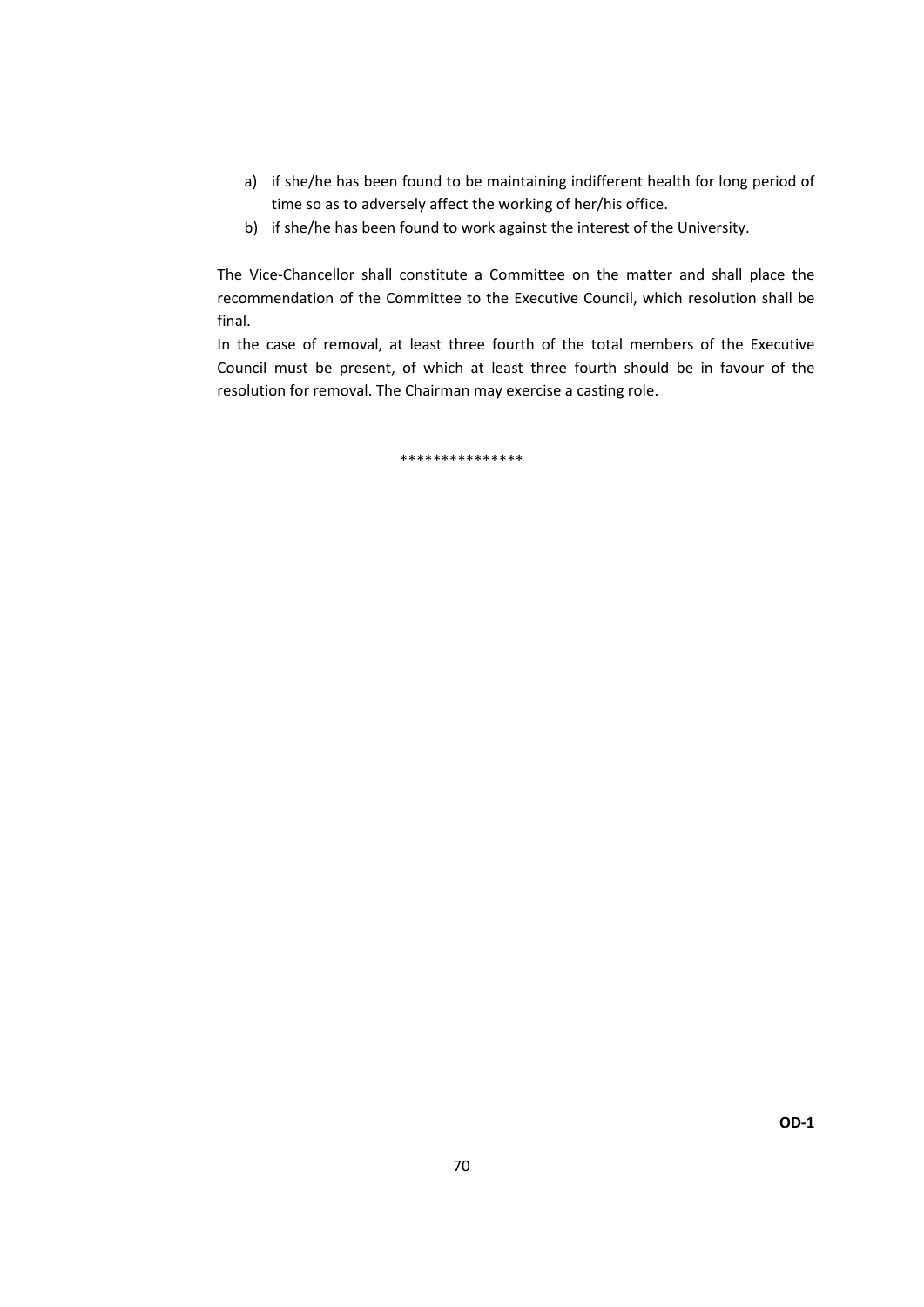## **CENTRAL UNIVERISTY OF JHARKHAND**

#### **ORDINANCE ON**

## **ON SELECTION COMMITTEE PROCEDURES FOR REGISTRAR/FINANCE OFFICER/ CONTROLLER OF EXAMINATIONS**

*[Under Section28 of the Central University Act, 2009 read with Clause (4) of the Statutes 18]*

- **1.** a) The Vice‐Chancellor, or in his absence the Pro‐Vice‐Chancellor, shall chair the meeting of the Selection Committee.
	- b) The Chairman shall fix the date and venue of the meeting of the Selection Committee
- **2.** Ordinarily, three week's notice for a meeting of the Selection Committee shall be given to the members.

Provided that the meetings of the Selection Committee shall be fixed only after ascertaining the convenience of the Visitor's nominee and the persons nominated by the Executive Council.

Provided further that the Selection Committee shall form the quorum if at least three of the following members are present:‐

> The Visitor's nominee, two members of the Executive Council nominated by it and one person not in the service of University nominated by the Executive Council.

- **3.** The Selection Committee shall make recommendations as to the suitability of the candidates referred to it, for consideration of the Executive Council.
- **4.** The decision shall be arrived at by the Selection Committee by a majority vote. In case there is a tie, the Chairman shall exercise a casting vote.
- **5.** Every Selection Committee shall be competent to adopt its own procedure regarding the mode of assessment of the candidates presented before it.
- **6.** The proceedings of the Selection Committee shall be treated as confidential.
- **7.** The panel drawn up by the Selection Committee shall remain valid for period of 1 year from the date of approval by the Executive Council.

#### \*\*\*\*\*\*\*\*\*\*\*\*\*\*

**OD‐2**

## **CENTRAL UNIVERISTY OF JHARKHAND ORDINANCE ON**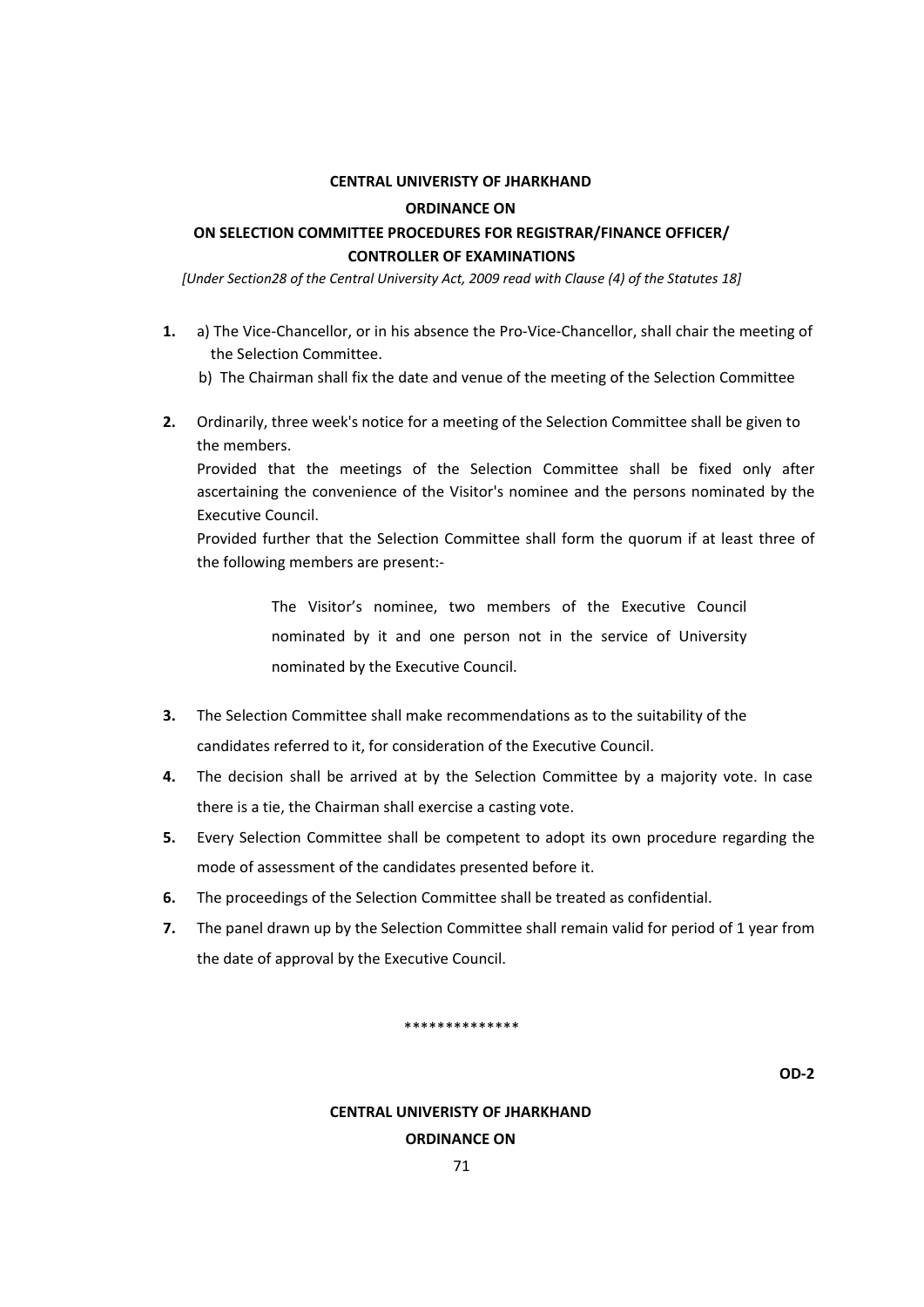### **SELECTION COMMITTEE PROCEDURES FOR LIBRARIAN**

*[Under Section28 of the Central University Act, 2009 read with Clause (4) of the Statutes 18]*

- 1. a) The Vice-Chancellor, or in her/his absence the Pro-Vice-Chancellor, shall chair the meeting of the Selection Committee.
	- b) The Chairman shall fix the date and venue of the meeting of the Selection Committee.
- **2.** Ordinarily, three week's notice of a meeting shall be given to the members. Provided that the meetings of the Selection Committee shall be fixed only after ascertaining the convenience of the Visitor's nominee and the persons nominated by the

Executive Council.

Provided further that the Selection Committee shall form the quorum if at least 3 of the following members are present:‐

The Visitor's nominee, two persons not in the service of the University. Who have special knowledge of the subject of the Library Science or Library Administration nominated by the Executive Council and one person not in the service of the University nominated by the Executive Council.

- **3.** The Selection Committee shall make recommendations as to the suitability of the candidates referred to it, for consideration of the Executive Council.
- **4.** The decision shall be arrived at by the Selection Committee by a majority vote. In case there is a tie, the Chairman shall exercise a casting vote.
- **5.** Every Selection Committee shall be competent to adopt its own procedure regarding the mode of assessment of the candidates presented before it.
- **6.** The proceedings of the Selection Committee shall be treated as confidential.
- **7.** The panel drawn up by the Selection Committee shall remain valid for a period of 1 year from the date of approval by the Executive Council.

#### \*\*\*\*\*\*\*\*\*\*\*\*\*

**OD‐3**

## **CENTRAL UNIVERISTY OF JHARKHAND**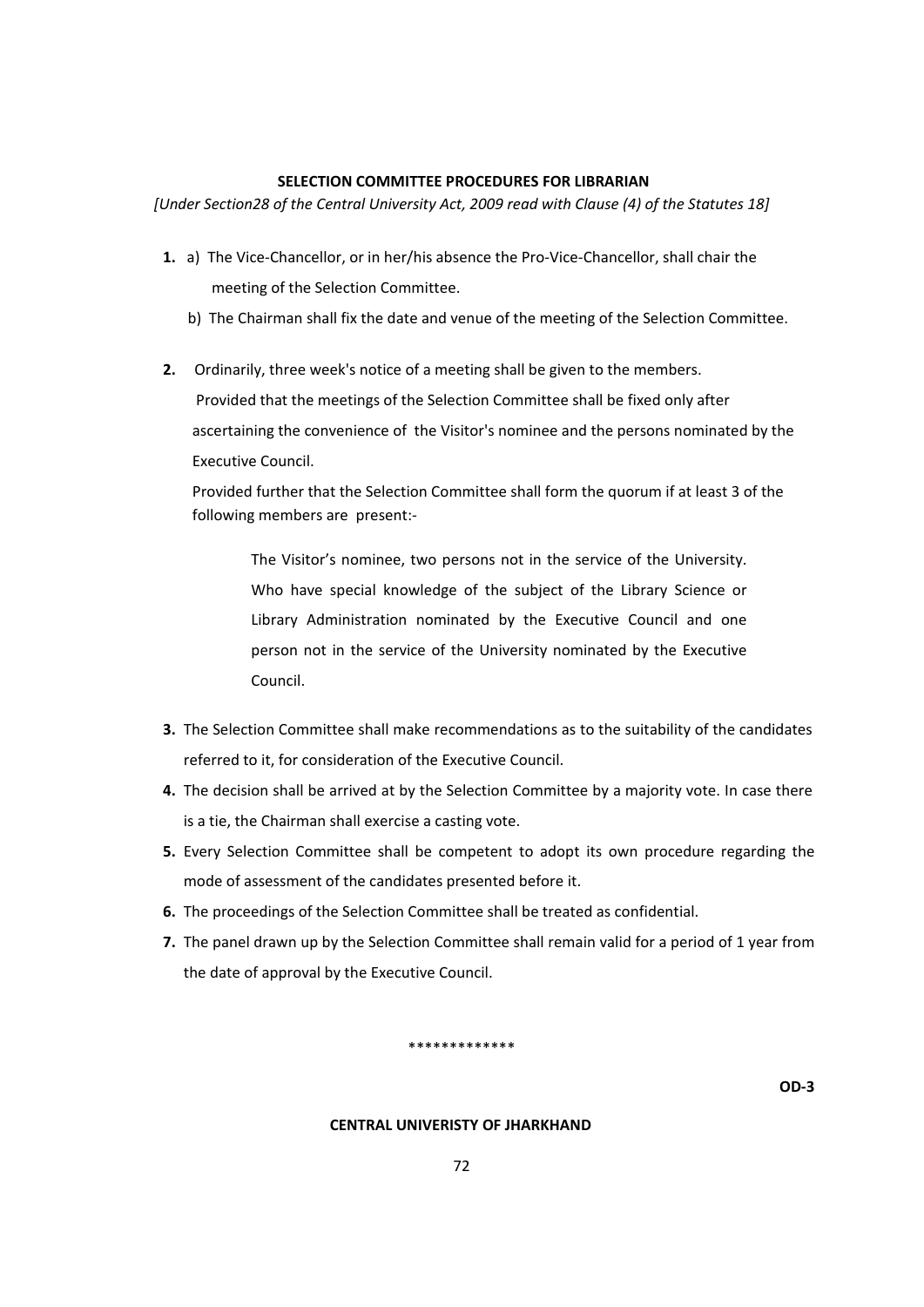#### **ORDINANCE ON**

## **SELECTION COMMITTEE PROCEDURES FOR TEACHING POSITIONS**

*[Under Section28 of the Central University Act, 2009 read with Clause (4) of the Statutes 18]*

- **1.** a) The Vice-Chancellor, or in her/his absence the Pro-Vice-Chancellor, shall chair the meeting of the Selection Committee.
	- b) The Chairman shall fix the date and venue of the meeting of the Selection Committee.
- **2.** Ordinarily, three week's notice of a meeting shall be given to the members. Provided that the meetings of the Selection Committee shall be fixed only after ascertaining the convenience of the Visitor's nominee and the persons nominated by the Executive Council.

Provided further that the quorum of the Selection Committee shall form if:‐

- a) For the post of Professor, in addition to the chairman at least four members should be present with the Visitor's nominee and at least two experts nominated by the Executive Council.
- b) For the post of Associate Professor and Assistant Professor, three members should be present with the Visitor's nominee and at least one expert nominated by the Executive Council.
- **3.** The Selection Committee shall make recommendations as to the suitability of the candidates referred to it, for consideration of the Executive Council.
- **4.** The decision shall be arrived at by the Selection Committee by a majority vote. In case there is a tie, the Chairman shall exercise a casting vote.
- **5.** The Selection Committee may, for reasons to be recorded, consider the curriculum vitae of a candidate in absentia and make recommendations for consideration of the Executive Council.
- **6.** Every Selection Committee shall be competent to adopt its own procedure regarding the mode of assessment of the candidates presented before it.
- **7.** If more candidates than the number of vacancies are recommended, the Selection Committee shall prepared a panel containing names of candidates in order of merit. The panel so make shall remain valid for 1 year from the date of approval by the Executive Council.
- **8.** The proceedings of the Selection Committee shall be treated as confidential.

\*\*\*\*\*\*\*\*\*\*\*\*\*\*\*